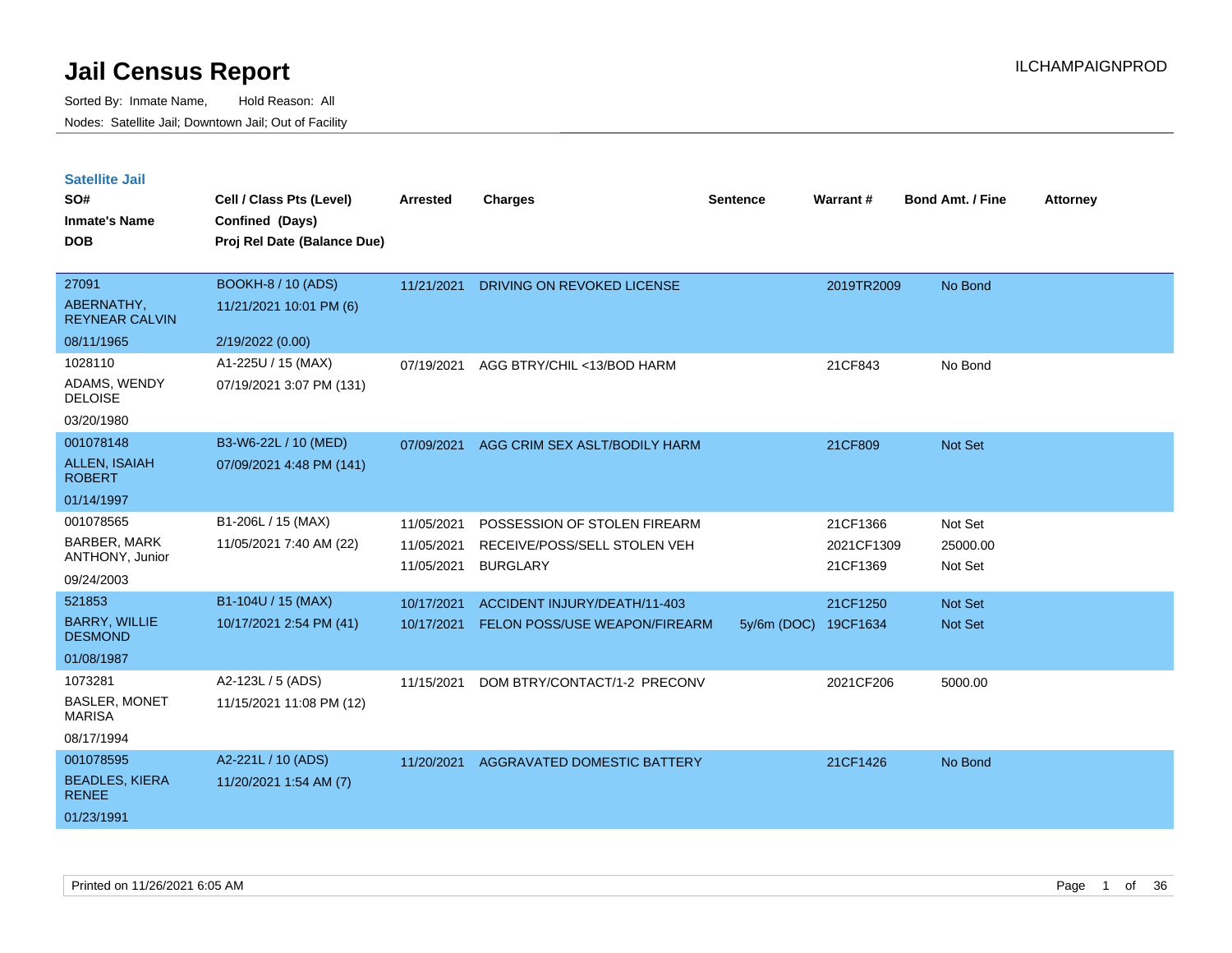| noaco. Catomto can, Domntonn can, Cat or I domt                   |                                                                            |                                                                                                |                                                                                                                                                                                                                                           |                       |                                                                                                              |                                                                                                                            |                 |
|-------------------------------------------------------------------|----------------------------------------------------------------------------|------------------------------------------------------------------------------------------------|-------------------------------------------------------------------------------------------------------------------------------------------------------------------------------------------------------------------------------------------|-----------------------|--------------------------------------------------------------------------------------------------------------|----------------------------------------------------------------------------------------------------------------------------|-----------------|
| SO#<br><b>Inmate's Name</b><br><b>DOB</b>                         | Cell / Class Pts (Level)<br>Confined (Days)<br>Proj Rel Date (Balance Due) | <b>Arrested</b>                                                                                | <b>Charges</b>                                                                                                                                                                                                                            | <b>Sentence</b>       | <b>Warrant#</b>                                                                                              | <b>Bond Amt. / Fine</b>                                                                                                    | <b>Attorney</b> |
| 55826<br>BEAUREGARD,<br><b>MAURICE RONALD,</b>                    | B1-102L / 15 (MAX)<br>10/22/2021 7:57 AM (36)                              | 10/22/2021                                                                                     | MFG/DEL 100<400 GR COCA/ANLG                                                                                                                                                                                                              |                       | 21CF1284                                                                                                     | <b>Not Set</b>                                                                                                             |                 |
| 06/19/1982<br>1059371<br>BECKETT, ANQWAUN<br>JAWAUN<br>11/14/1996 | A3-217L / 15 (MAX)<br>11/15/2021 11:01 AM (12)                             | 11/15/2021<br>11/15/2021                                                                       | <b>RESIDENTIAL BURGLARY</b><br>AGG BATTERY/PEACE OFFICER                                                                                                                                                                                  | 10y (DOC)<br>5y (DOC) | 2021CF154<br>2021CF154                                                                                       | No Bond<br>No Bond                                                                                                         |                 |
| 969121<br><b>BECKLEY, ANTHONY</b><br><b>PATRICK</b><br>06/30/1989 | BOOKH-3<br>11/25/2021 7:16 PM (2)                                          | 11/25/2021<br>11/25/2021<br>11/25/2021<br>11/25/2021<br>11/25/2021<br>11/25/2021<br>11/25/2021 | <b>CRIM TRESPASS TO RESIDENCE</b><br>UNLAWFUL RESTRAINT<br>VIO BAIL BOND/CLASS 1 OFFENSE<br>STALKING/CAUSE FEAR FOR SAFETY<br>VIO BAIL BOND/CLASS 1 OFFENSE<br>PHONE HARASSMENT/REPEAT CALLS<br><b>RESIST/OBSTRUCTING A PEACE OFFICEF</b> |                       | 2021-CF-AWOW<br>2021-CF-AWOW<br>2021-CF-AWOW<br>2021-CF-AWOW<br>2021-CF-AWOW<br>2021-CF-AWOW<br>2021-CF-AWOW | <b>Not Set</b><br><b>Not Set</b><br><b>Not Set</b><br><b>Not Set</b><br><b>Not Set</b><br><b>Not Set</b><br><b>Not Set</b> |                 |
| 001078535<br>BERRY, DAVID ISAAC<br>09/23/2000                     | B2-T2-07U / 15 (SPH)<br>10/26/2021 10:52 AM (32)                           | 10/26/2021                                                                                     | CRIM SEX ASSAULT/FORCE                                                                                                                                                                                                                    |                       | 21CF1305                                                                                                     | Not Set                                                                                                                    |                 |
| 1057334<br><b>BEVERLY, DAVID</b><br><b>BENJAMIN</b><br>03/31/1987 | B4-221U / 15 (MAX)<br>10/27/2021 1:42 PM (31)                              | 10/27/2021                                                                                     | MURDER/INTENT TO KILL/INJURE                                                                                                                                                                                                              |                       |                                                                                                              | No Bond                                                                                                                    |                 |
| 57176<br><b>BICKERS, LARRY RAY</b><br>03/03/1966                  | B3-W3-10L / 5 (MIN)<br>11/04/2021 4:37 PM (23)<br>11/3/2021 (0.00)         | 11/04/2021                                                                                     | DRIVING ON REVOKED LICENSE                                                                                                                                                                                                                |                       | 2021CF92                                                                                                     | Not Set                                                                                                                    |                 |
| 29626<br><b>BISHOP, DARRELL</b><br><b>EDWARD</b><br>07/18/1968    | B1-105U / 10 (MED)<br>11/09/2021 4:46 PM (18)                              | 11/09/2021                                                                                     | MFG/DEL 15<100 GR COCA/ANALOG                                                                                                                                                                                                             |                       | 21CF1387                                                                                                     | Not Set                                                                                                                    |                 |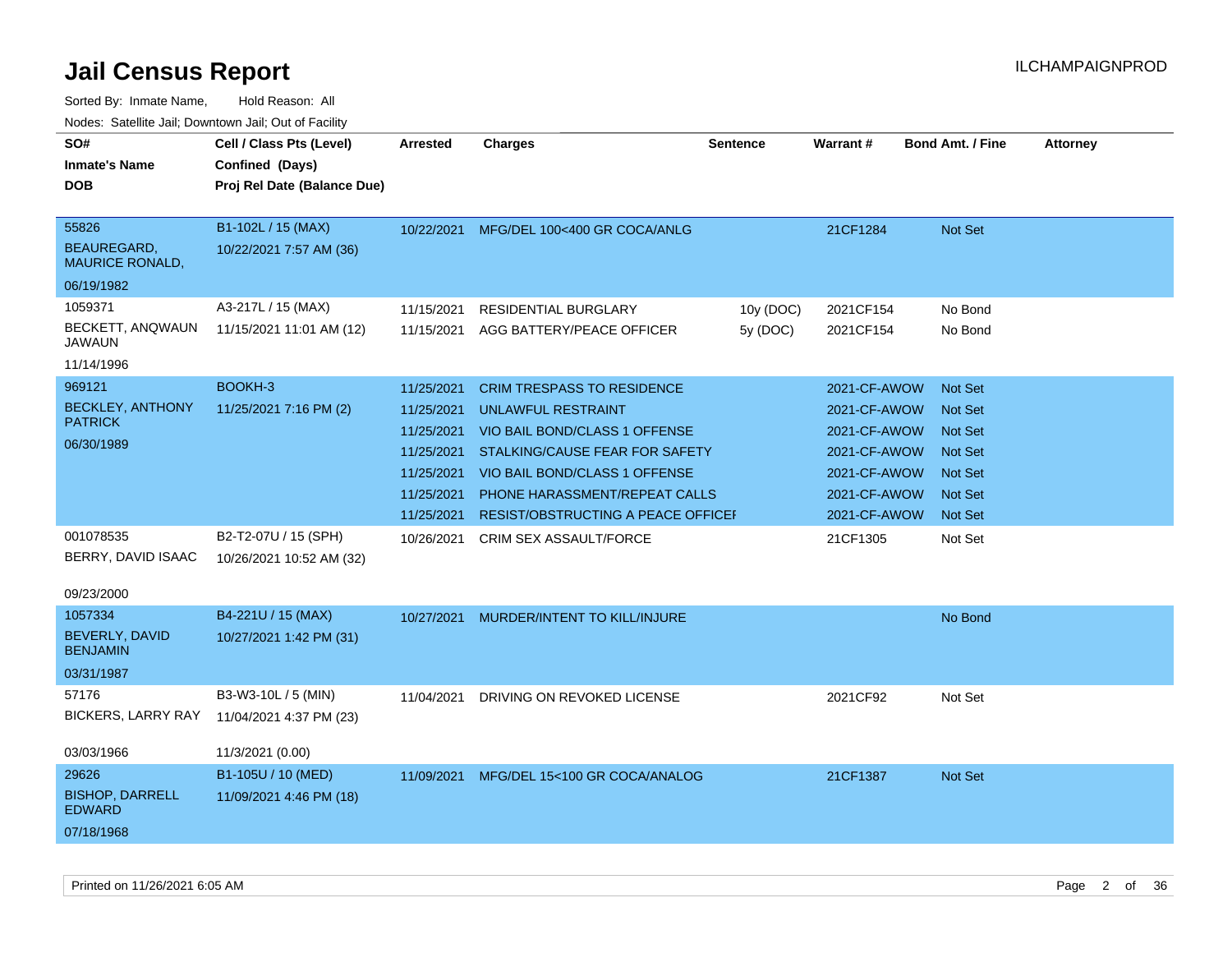| SO#<br><b>Inmate's Name</b><br><b>DOB</b>                          | Cell / Class Pts (Level)<br>Confined (Days)<br>Proj Rel Date (Balance Due) | <b>Arrested</b>          | <b>Charges</b>                                                                                       | <b>Sentence</b> | Warrant#                           | <b>Bond Amt. / Fine</b>        | <b>Attorney</b> |
|--------------------------------------------------------------------|----------------------------------------------------------------------------|--------------------------|------------------------------------------------------------------------------------------------------|-----------------|------------------------------------|--------------------------------|-----------------|
| 51247<br><b>BROWN, DANTE</b><br><b>MAURICE</b>                     | B1-202U / 10 (MED)<br>04/15/2021 6:24 PM (226)                             | 04/15/2021               | <b>FELON POSS/USE WEAPON/FIREARM</b>                                                                 |                 | 21CF411                            | Not Set                        |                 |
| 04/19/1979                                                         |                                                                            |                          |                                                                                                      |                 |                                    |                                |                 |
| 1067476<br><b>BROWN, JAMES</b><br><b>BRONELL</b><br>01/08/1996     | A4-106L / 10 (MED)<br>11/13/2021 2:35 AM (14)                              | 11/13/2021<br>11/13/2021 | AGG DOMESTIC BATTERY/STRANGLE<br>LEAVING THE SCENE INVOLV VEHICLE<br>11/13/2021 RESIDENTIAL BURGLARY |                 | 20CF575<br>20TR3784<br>21CF385     | 5000.00<br>5000.00<br>25000.00 |                 |
| 1035923<br><b>BROWN, KYRELL</b><br><b>NAJUAN</b>                   | B3-W3-12L / 10 (MED)<br>08/23/2021 9:46 AM (96)                            | 08/23/2021               | POSS STOLEN VEHICLE > \$25,000                                                                       |                 | 21CF1029                           | Not Set                        |                 |
| 06/14/1993<br>29957<br><b>BROWN, RODNEY</b><br>LOUIS<br>01/07/1968 | A3-116L / 15 (MAX)<br>11/13/2021 8:57 PM (14)                              | 11/13/2021               | FELON POSS/USE WEAPON/FIREARM<br>11/13/2021 AGG CRIM SX AB/>5 YR OLDER VIC                           |                 | 21CF1390<br>2019CF0718             | Not Set<br>250000.00           |                 |
| 001077945<br><b>BROWN, SIDREA</b><br><b>RENEIA</b><br>07/23/1992   | A1-226U / 10 (MED)<br>11/13/2021 10:49 AM (14)                             | 11/13/2021<br>11/13/2021 | AGG ASLT PEACE OFF/FIRE/ER WRK<br><b>BURGLARY</b><br>11/17/2021 BURGLARY                             |                 | 2021CF637<br>2021CF543<br>21CF1264 | 1000.00<br>50000.00<br>1000.00 |                 |
| 1071534<br>BRYANT, KETONE<br><b>LEVELL</b><br>04/07/2000           | B2-T2-08L / 10 (SPH)<br>09/18/2020 1:19 PM (435)                           | 09/18/2020               | AGG BATTERY/DISCHARGE FIREARM                                                                        |                 | 20CF1049                           | Not Set                        |                 |
| 56936<br>CALDWELL, STEVEN<br><b>ANDRE</b><br>04/19/1982            | B4-225U / 15 (MAX)<br>11/01/2021 1:09 PM (26)                              | 11/01/2021               | PUBLIC INDECENCY/EXPOSURE/3+                                                                         |                 |                                    | Not Set                        |                 |
| 39474<br>CAMPBELL, AARON<br><b>JACOB</b><br>07/18/1974             | B1-101U / 10 (ADS)<br>07/06/2021 11:56 PM (144)                            | 07/06/2021               | MFG/DEL 15<100 GR HEROIN/ANLG                                                                        |                 | 21CF792                            | Not Set                        |                 |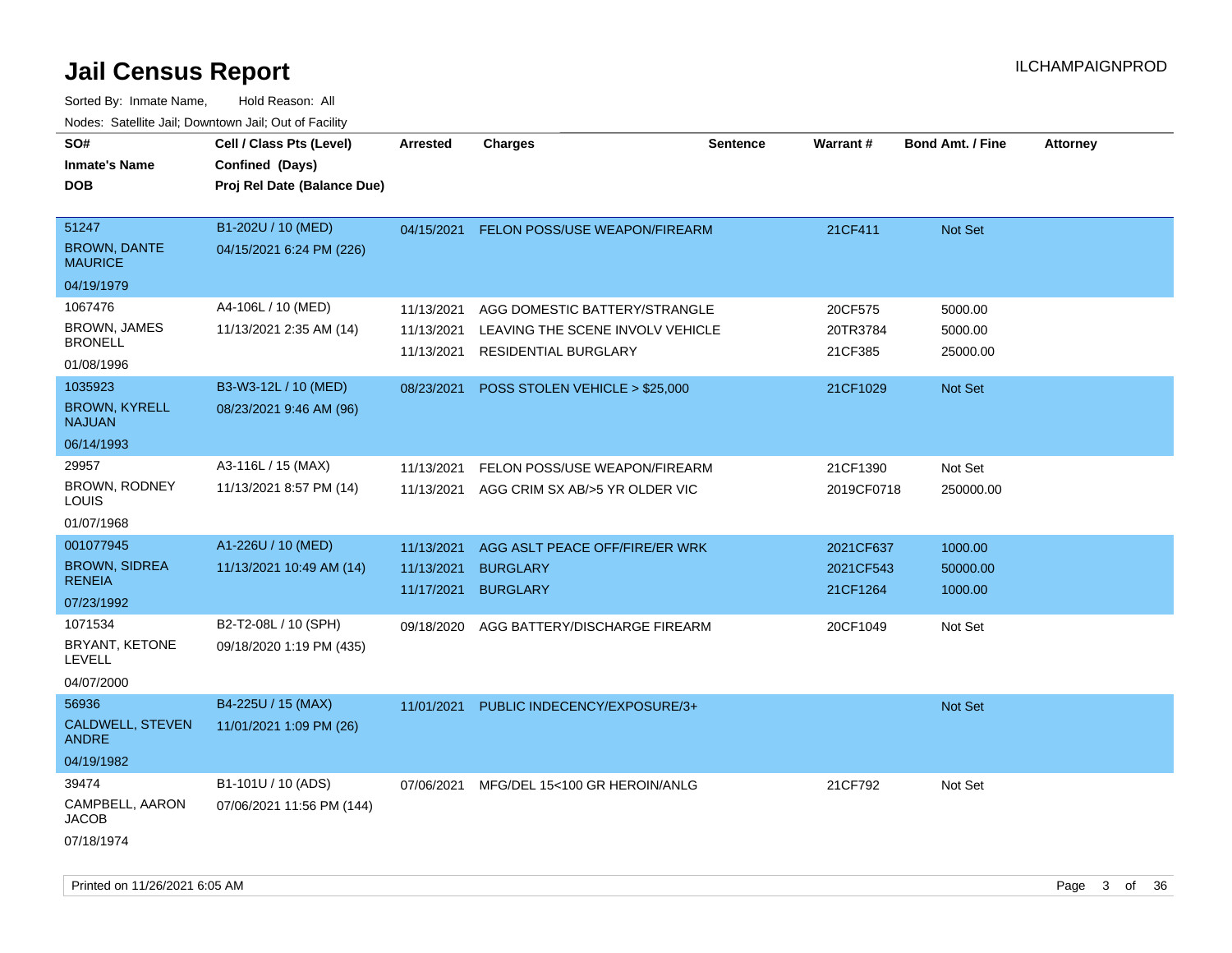Sorted By: Inmate Name, Hold Reason: All Nodes: Satellite Jail; Downtown Jail; Out of Facility

| SO#                                         | Cell / Class Pts (Level)    | <b>Arrested</b>    | <b>Charges</b>                 | <b>Sentence</b> | Warrant#   | <b>Bond Amt. / Fine</b> | <b>Attorney</b> |
|---------------------------------------------|-----------------------------|--------------------|--------------------------------|-----------------|------------|-------------------------|-----------------|
| <b>Inmate's Name</b>                        | Confined (Days)             |                    |                                |                 |            |                         |                 |
| DOB                                         | Proj Rel Date (Balance Due) |                    |                                |                 |            |                         |                 |
|                                             |                             |                    |                                |                 |            |                         |                 |
| 996275                                      | A4-104L / 10 (ADS)          | 11/15/2021         | FELON POSS/USE WEAPON/FIREARM  |                 | 21CF1398   | Not Set                 |                 |
| CAMPBELL, JOHNNIE<br>LEE, Third             | 11/15/2021 8:37 AM (12)     | 11/15/2021         | <b>UNLICENSED</b>              |                 | 21TR9796   | <b>Not Set</b>          |                 |
| 04/02/1992                                  |                             |                    |                                |                 |            |                         |                 |
| 958898                                      | A3-211U / 15 (ADS)          | 11/18/2021         | AGGRAVATED DOMESTIC BATTERY    |                 | 21CF1409   | Not Set                 |                 |
| CHAMBERS, GARY<br>DANTE                     | 11/18/2021 5:10 AM (9)      |                    |                                |                 |            |                         |                 |
| 05/24/1973                                  |                             |                    |                                |                 |            |                         |                 |
| 960551                                      | B4-225L / 10 (MED)          | 08/26/2021         | DOMESTIC BATTERY/HARM/VIO O/P  |                 | 21CF1035   | 100000.00               |                 |
| COFFIN, KYLE LAIR                           | 08/26/2021 4:43 AM (93)     | 08/26/2021         | POSS HYPO/SYRINGE/NEEDLES/1ST  |                 | 2021 CM116 | 1000.00                 |                 |
|                                             |                             |                    |                                |                 |            |                         |                 |
| 09/21/1988                                  |                             |                    |                                |                 |            |                         |                 |
| 34805                                       | B4-226L / 15 (MAX)          | 10/01/2021         | DOMESTIC BATTERY               |                 | 21CF1183   | Not Set                 |                 |
| CONERLY, KIN JOSEPH 10/01/2021 1:53 AM (57) |                             | 10/01/2021         | ARMED HABITUAL CRIMINAL        |                 | 21CF1184   | Not Set                 |                 |
|                                             |                             | 10/06/2021         | POSS STOLEN VEHICLE > \$25,000 |                 | 19CF1786   | Not Set                 |                 |
| 11/16/1971                                  |                             |                    |                                |                 |            |                         |                 |
| 1074319                                     | B2-DR / 15 (SPH)            | 10/12/2021         | AGGRAVATED CRUELTY TO ANIMALS  |                 | 21CF1238   | <b>Not Set</b>          |                 |
| <b>CRAIG, DAVUCCI</b><br><b>DAVION</b>      | 10/12/2021 11:36 AM (46)    | 10/14/2021         | <b>MURDER</b>                  |                 | 21CF1239   | <b>Not Set</b>          |                 |
| 08/02/2001                                  |                             |                    |                                |                 |            |                         |                 |
| 001077549                                   | B2-T3-10L / 10 (SPH)        | 12/22/2020         | PRED CRIM SEX ASLT/VICTIM <13  |                 | 2020CF1469 | Not Set                 |                 |
| CRISTOBAL-MATEO,<br><b>CRISTOBAL</b>        | 12/22/2020 1:17 PM (340)    |                    |                                |                 |            |                         |                 |
| 12/02/1988                                  |                             |                    |                                |                 |            |                         |                 |
| 001077536                                   | B2-T1-03U / 10 (SPH)        | 12/20/2020 ROBBERY |                                |                 | 20CF1446   | Not Set                 |                 |
| DAVIS, ARTRE LAVAE                          | 12/20/2020 1:38 PM (342)    |                    |                                |                 |            |                         |                 |
| 06/26/2002                                  |                             |                    |                                |                 |            |                         |                 |
| 1023587                                     | B1-203U / 15 (MAX)          | 09/24/2021         | MFG/DEL CANNABIS/2.5-10 GRAMS  |                 | 21CF1155   | Not Set                 |                 |
| DAVIS, MARTIN<br>DENNIS                     | 09/24/2021 9:38 PM (64)     | 09/24/2021         | ARMED HABITUAL CRIMINAL        |                 | 2021-CF681 | 500000.00               |                 |
| 12/02/1994                                  |                             |                    |                                |                 |            |                         |                 |

Printed on 11/26/2021 6:05 AM Page 4 of 36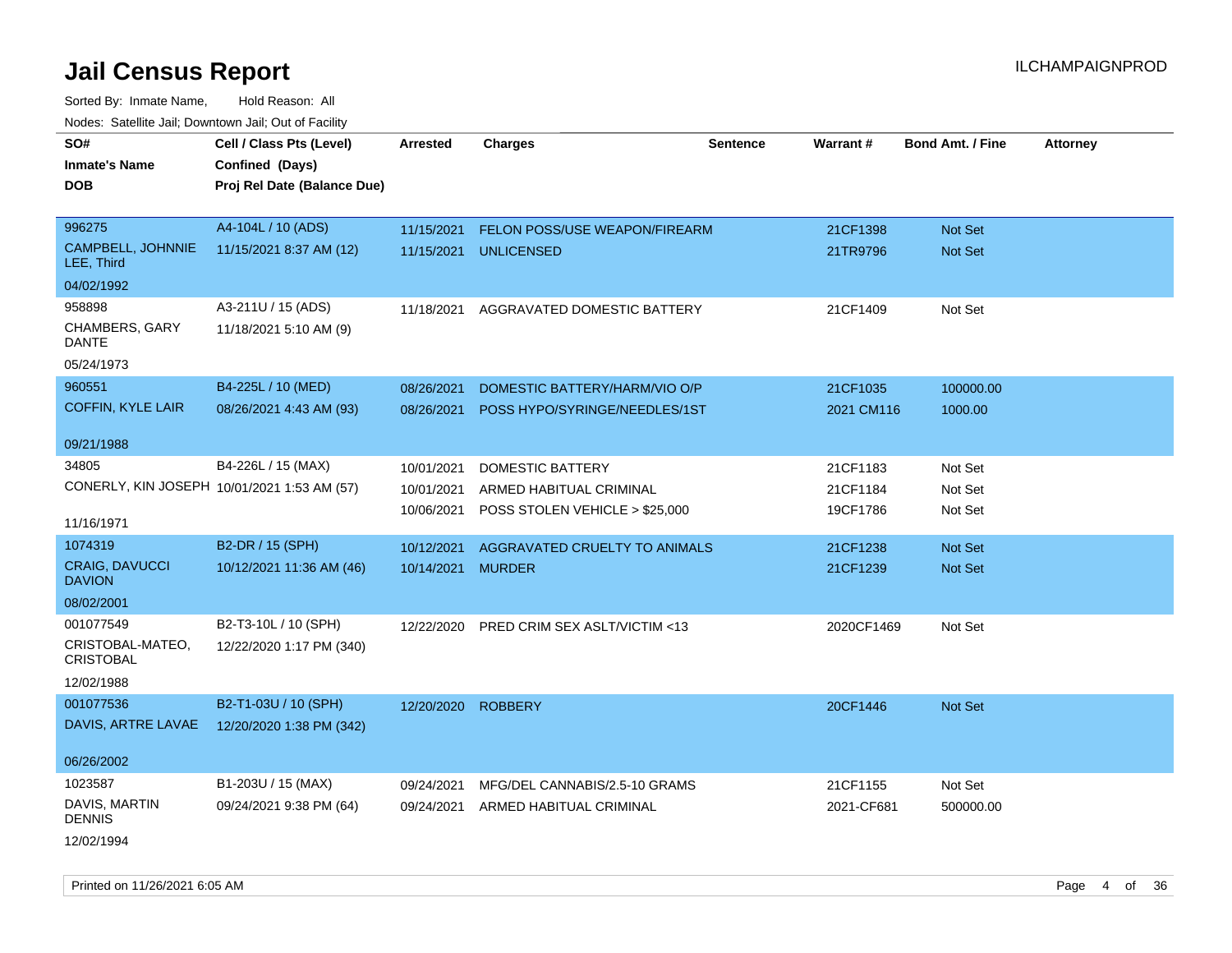| rougs. Calcinic Jan, Downtown Jan, Out of Facility             |                                                                            |                                                                                  |                                                                                                                                                                               |          |                                                                     |                                                                 |                 |
|----------------------------------------------------------------|----------------------------------------------------------------------------|----------------------------------------------------------------------------------|-------------------------------------------------------------------------------------------------------------------------------------------------------------------------------|----------|---------------------------------------------------------------------|-----------------------------------------------------------------|-----------------|
| SO#<br><b>Inmate's Name</b><br><b>DOB</b>                      | Cell / Class Pts (Level)<br>Confined (Days)<br>Proj Rel Date (Balance Due) | Arrested                                                                         | <b>Charges</b>                                                                                                                                                                | Sentence | Warrant#                                                            | Bond Amt. / Fine                                                | <b>Attorney</b> |
| 001077634<br>DAVIS, TAMIKA                                     | A2-223L / 5 (ADS)<br>09/23/2021 12:30 AM (65)                              | 09/23/2021                                                                       | OBSTRUCT JUST/DESTROY EVIDENCE                                                                                                                                                |          | 21CF887                                                             | 25000.00                                                        |                 |
| 03/11/1974<br>56972<br>DAY, DANIEL JOSEPH<br>10/16/1982        | B4-227U / 10 (MED)<br>08/30/2021 3:07 PM (89)                              | 08/30/2021<br>09/04/2021                                                         | POSS STOLEN VEHICLE > \$25,000<br><b>BURGLARY</b>                                                                                                                             |          | 21CF1044<br>21CF1054                                                | Not Set<br>Not Set                                              |                 |
| 989143<br>DIAL, CLAYTON COLE<br>07/28/1991                     | B3-W2-06L / 10 (MED)<br>09/27/2021 4:12 PM (61)                            | 09/27/2021<br>09/27/2021<br>09/27/2021                                           | STALKING/CAUSE PERSON DISTRESS<br><b>VIOLATE ORDER PROTECTION</b><br>POSSESSION OF METH<5 GRAMS                                                                               |          | 21CF1149<br>21CM440                                                 | 50000.00<br>25000.00<br>9430.00                                 |                 |
| 515892<br>DISHMAN, BYRON<br><b>EUJEAN</b><br>07/30/1983        | A4-107U / 15 (ADS)<br>11/18/2021 2:33 PM (9)                               | 11/18/2021                                                                       | AGG DOMESTIC BATTERY/STRANGLE                                                                                                                                                 |          | 15CF1432                                                            | No Bond                                                         |                 |
| 25659<br>DORRIS, LORENZO<br>07/19/1966                         | B4-125L / 15 (MAX)<br>06/15/2021 6:17 AM (165)                             | 06/15/2021<br>06/15/2021                                                         | <b>RESIDENTIAL BURGLARY</b><br><b>BURGLARY</b>                                                                                                                                |          | 2020CF1218<br>21CF689                                               | 50000.00<br>Not Set                                             |                 |
| 45194<br>FALLS, ANDREW<br>08/15/1976                           | B3-W1-01U / 10 (MED)<br>10/20/2021 12:59 AM (38)                           | 10/20/2021                                                                       | DOMESTIC BATTERY/OTHER PRIOR                                                                                                                                                  |          | 21CF1265                                                            | Not Set                                                         |                 |
| 527081<br><b>FERGUSON,</b><br><b>CHRISTOPHER</b><br>12/21/1981 | B3-W6-24L / 10 (MED)<br>09/06/2021 1:18 PM (82)                            | 09/06/2021                                                                       | ARSON/REAL/PERSONAL PROP>\$150                                                                                                                                                |          | 2021 CF 797                                                         | 25000.00                                                        |                 |
| 54397<br>FICKLIN, GORDON<br><b>RAYMOND</b><br>11/03/1973       | BOOKF-1 / 10 (MED)<br>11/23/2021 10:22 AM (4)                              | 11/23/2021<br>11/23/2021<br>11/23/2021<br>11/23/2021<br>11/23/2021<br>11/23/2021 | DISORDERLY CONDUCT<br>SPEEDING 26-34 MPH OVER LIMIT<br>FELON POSS/USE WEAPON/FIREARM<br>HRSMT/THREATEN PERSON/KILL<br>DRIVING ON SUSPENDED LICENSE<br><b>RECKLESS DRIVING</b> |          | 21CM538<br>21TR6537<br>21CF859<br>21CF767<br>21TR10075<br>21TR10074 | 100.00<br>1500.00<br>50000.00<br>50000.00<br>2500.00<br>Not Set |                 |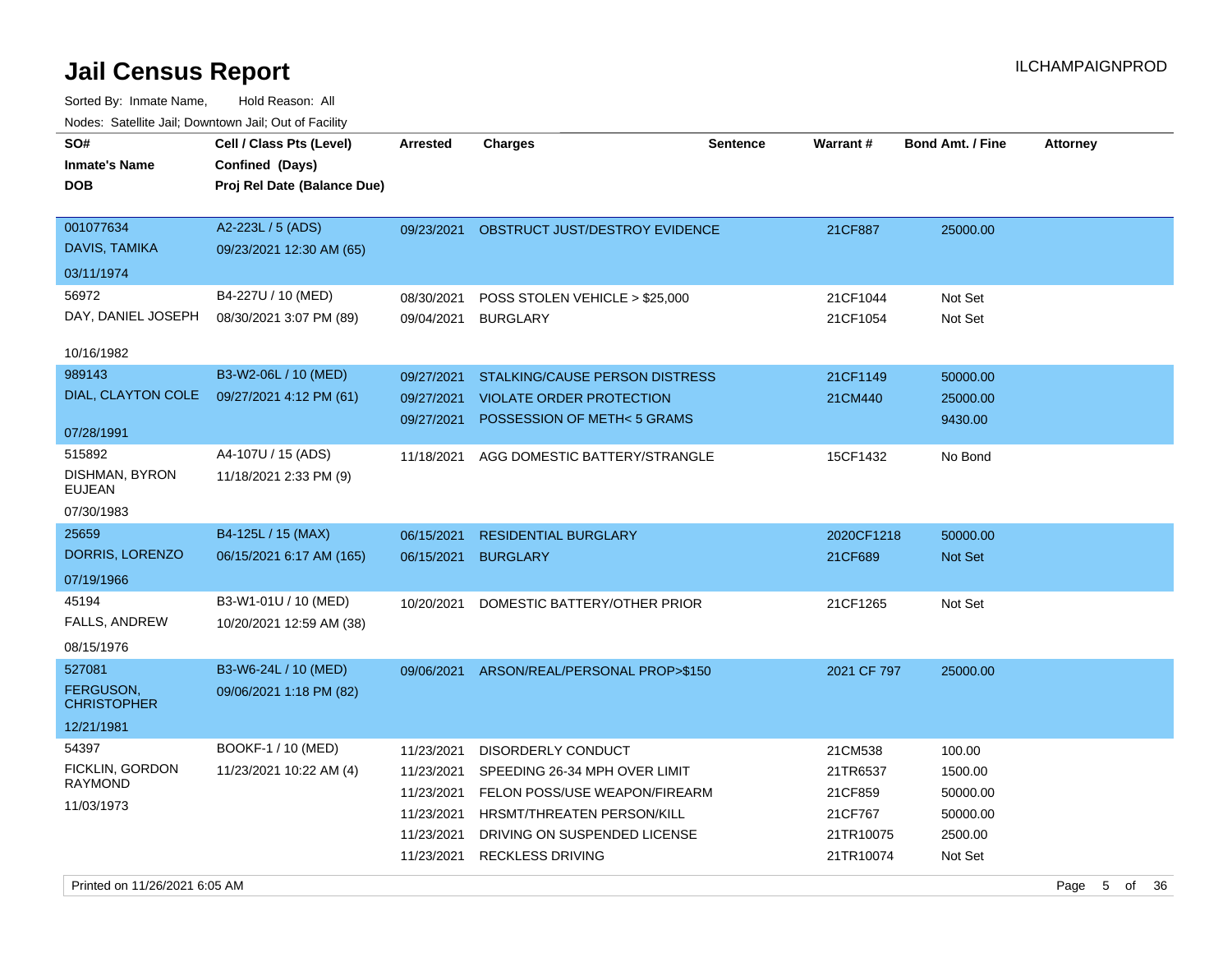Sorted By: Inmate Name, Hold Reason: All Nodes: Satellite Jail; Downtown Jail; Out of Facility

| Noues. Salenne Jan, Downtown Jan, Out of Facility |                                             |            |                                       |                 |            |                         |                 |
|---------------------------------------------------|---------------------------------------------|------------|---------------------------------------|-----------------|------------|-------------------------|-----------------|
| SO#                                               | Cell / Class Pts (Level)                    | Arrested   | <b>Charges</b>                        | <b>Sentence</b> | Warrant#   | <b>Bond Amt. / Fine</b> | <b>Attorney</b> |
| <b>Inmate's Name</b>                              | Confined (Days)                             |            |                                       |                 |            |                         |                 |
| <b>DOB</b>                                        | Proj Rel Date (Balance Due)                 |            |                                       |                 |            |                         |                 |
|                                                   |                                             |            |                                       |                 |            |                         |                 |
| 524764                                            | B3-W2-08L / 5 (MIN)                         |            | 09/18/2021 METH DELIVERY/15<100 GRAMS |                 | 21CF627    | 50000.00                |                 |
| <b>FISCUS, ROBERT</b><br><b>LOWELL</b>            | 09/18/2021 10:50 AM (70)                    |            |                                       |                 |            |                         |                 |
| 02/17/1986                                        |                                             |            |                                       |                 |            |                         |                 |
| 518395                                            | B2-T3-12L / 15 (SPH)                        | 07/07/2020 | <b>CRIMINAL SEXUAL ASSAULT</b>        |                 | 2020-CF735 | 250000.00               |                 |
|                                                   | FRANDLE, MARK RYAN 07/07/2020 3:42 PM (508) |            |                                       |                 |            |                         |                 |
|                                                   |                                             |            |                                       |                 |            |                         |                 |
| 09/10/1985                                        |                                             |            |                                       |                 |            |                         |                 |
| 001078583                                         | A3-212L / 15 (MAX)                          | 11/14/2021 | AGG UNLAWFUL USE WEAPON/PERSON        |                 | 21CF1392   | Not Set                 |                 |
| <b>FRAZIER, RICHARD</b><br><b>EMOND</b>           | 11/14/2021 3:12 AM (13)                     |            |                                       |                 |            |                         |                 |
| 04/19/2001                                        |                                             |            |                                       |                 |            |                         |                 |
| 001077934                                         | A1-224L / 10 (MED)                          | 08/22/2021 | <b>DOMESTIC BATTERY</b>               |                 | 21 CM 172  | 10000.00                |                 |
| FREED, LOGAN<br><b>SUZANNE</b>                    | 08/22/2021 11:45 PM (97)                    | 08/22/2021 | AGG DUI/ACCIDENT/DEATH                |                 | 21CF1024   | Not Set                 |                 |
| 08/18/1996                                        |                                             |            |                                       |                 |            |                         |                 |
| 001078290                                         | A1-125U / 10 (ADS)                          | 08/19/2021 | MACHINE GUN/AUTO WEAPON/VEH           |                 | 21CF1012   | Not Set                 |                 |
| FREEMAN, ANGEL<br><b>JANILA KAY</b>               | 08/19/2021 1:26 AM (100)                    |            |                                       |                 |            |                         |                 |
| 12/25/1995                                        |                                             |            |                                       |                 |            |                         |                 |
| 001078450                                         | B3-W2-05U / 10 (MED)                        | 10/26/2021 | <b>AGGRAVATED BATTERY</b>             |                 |            | Not Set                 |                 |
| GAMBLE, HAKEEM<br><b>DARION</b>                   | 10/26/2021 1:01 PM (32)                     | 10/26/2021 | BURGLARY W/O CAUSING DAMAGE           |                 |            | No Bond                 |                 |
| 12/17/1999                                        | 12/23/2021 (0.00)                           |            |                                       |                 |            |                         |                 |
| 001078607                                         | A3-113L / 15 (MAX)                          | 11/22/2021 | <b>FELON POSS/USE FIREARM/PAROLE</b>  |                 | 21CF1437   | <b>Not Set</b>          |                 |
| <b>GRAY, WILLIAM</b><br>DA'VON                    | 11/22/2021 2:57 PM (5)                      | 11/22/2021 | ATTEMPT (FIRST DEGREE MURDER)         |                 | 21CF1435   | <b>Not Set</b>          |                 |
| 04/18/1984                                        |                                             |            |                                       |                 |            |                         |                 |
| 1069726                                           | A3-216L / 5 (ADS)                           | 11/17/2021 | POSS AMT CON SUB EXCEPT(A)/(D)        |                 | 21CF472    | 10000.00                |                 |
| GREER, CONNOR JAY 11/17/2021 5:26 PM (10)         |                                             | 11/17/2021 | <b>BURGLARY W/O CAUSING DAMAGE</b>    |                 | 19CF1421   | 10000.00                |                 |

02/22/1994

Printed on 11/26/2021 6:05 AM **Page 6** of 36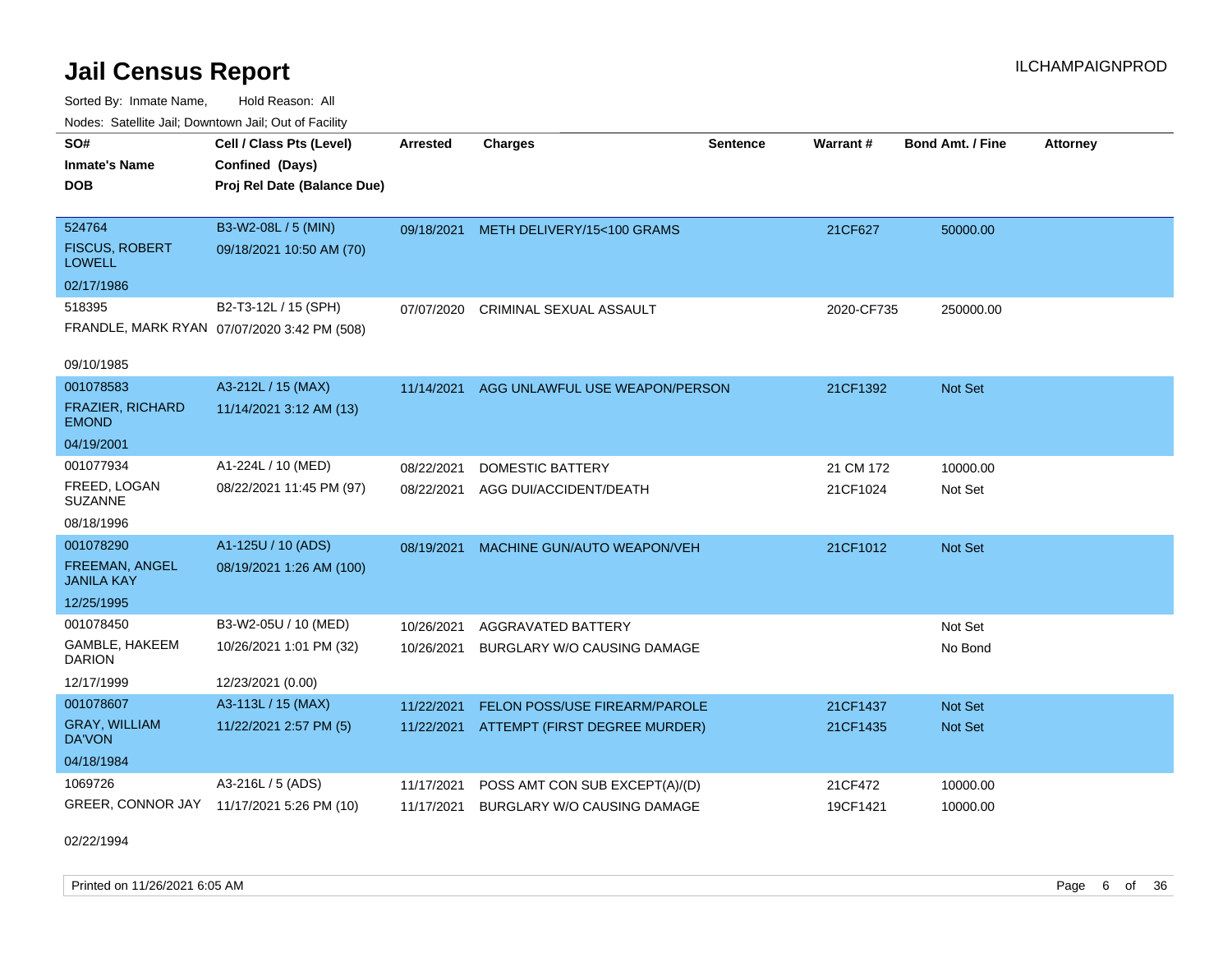| SO#                                     | Cell / Class Pts (Level)                   | <b>Arrested</b> | <b>Charges</b>                          | <b>Sentence</b> | <b>Warrant#</b> | <b>Bond Amt. / Fine</b> | <b>Attorney</b> |
|-----------------------------------------|--------------------------------------------|-----------------|-----------------------------------------|-----------------|-----------------|-------------------------|-----------------|
| <b>Inmate's Name</b>                    | Confined (Days)                            |                 |                                         |                 |                 |                         |                 |
| <b>DOB</b>                              | Proj Rel Date (Balance Due)                |                 |                                         |                 |                 |                         |                 |
|                                         |                                            |                 |                                         |                 |                 |                         |                 |
| 56342                                   | B1-205L / 10 (MED)                         | 10/21/2021      | <b>ARMED HABITUAL CRIMINAL</b>          |                 | 21CF1279        | Not Set                 |                 |
| <b>GRIFFIN, NATHAN</b><br><b>EUGENE</b> | 10/21/2021 4:20 PM (37)                    | 10/21/2021      | THEFT CONTROL INTENT <\$500             |                 | 17CF1451        | 10000.00                |                 |
| 02/24/1969                              |                                            | 10/21/2021      | DRIVING ON REVOKED LICENSE              |                 | 20TR1979        | 3000.00                 |                 |
| 977825                                  | BOOKH-3                                    | 11/25/2021      | RET THEFT/DISP MERCH/>\$300             |                 | 2021CF203       | Not Set                 |                 |
| <b>GWIN, RAYMOND</b><br><b>CHARLES</b>  |                                            |                 |                                         |                 |                 |                         |                 |
| 09/30/1989                              |                                            |                 |                                         |                 |                 |                         |                 |
| 1038973                                 | B4-127L / 10 (MED)                         | 11/05/2021      | AGG DOMESTIC BATTERY/STRANGLE           |                 | 21CF1365        | <b>Not Set</b>          |                 |
|                                         | HAYS, DAMIEN CLYDE 11/05/2021 8:59 PM (22) |                 |                                         |                 |                 |                         |                 |
| 03/19/1994                              |                                            |                 |                                         |                 |                 |                         |                 |
| 965829                                  | BOOKH-4 / 10 (ADS)                         | 09/09/2021      | <b>HRSMT/NO CONVERSATION/KILL</b>       |                 | 2021CF1072      | 25000.00                |                 |
| <b>HEINZ, ANDREW</b><br><b>MICHAEL</b>  | 09/09/2021 5:21 PM (79)                    | 09/13/2021      | PROBATION VIOLATION                     |                 | 21CF7           | Not Set                 |                 |
| 07/01/1987                              |                                            |                 |                                         |                 |                 |                         |                 |
| 001078488                               | B2-T3-11U / 15 (SPH)                       | 10/14/2021      | <b>PRED CRIM SEX ASLT/VICTIM &lt;13</b> |                 | 21CF1232        | 500000.00               |                 |
| HERNANDEZ-LOPEZ,<br><b>ERNESTO</b>      | 10/14/2021 3:15 PM (44)                    | 10/14/2021      | <b>FUGITIVE FROM JUSTICE</b>            |                 | 21CF1246        | <b>Not Set</b>          |                 |
| 11/28/1975                              |                                            |                 |                                         |                 |                 |                         |                 |
| 1041135                                 | B1-107U / 15 (MAX)                         | 10/19/2021      | ARMED VIOLENCE/CATEGORY I               |                 | 21CF1266        | No Bond                 |                 |
| HILL, DEONANCE<br><b>JAMES</b>          | 10/19/2021 5:46 PM (39)                    |                 |                                         |                 |                 |                         |                 |
| 04/28/1992                              |                                            |                 |                                         |                 |                 |                         |                 |
| 975293                                  | B2-T4-14L / 10 (SPH)                       | 07/21/2021      | VIO ORDER/PRIOR VIO OF ORDER            |                 | 21CF914         | No Bond                 |                 |
| <b>HILL, JACOB MILES</b>                | 07/21/2021 8:43 PM (129)                   | 07/21/2021      | <b>STALKING</b>                         |                 | 2021CF863       | <b>Not Set</b>          |                 |
|                                         |                                            | 07/25/2021      | <b>PAROLE REVOCATION</b>                |                 | CH2104646       | <b>Not Set</b>          |                 |
| 02/06/1988                              |                                            | 08/18/2021      | <b>HARASS WITNESS/FAMILY MBR/REP</b>    |                 | 21CF992         | <b>Not Set</b>          |                 |
|                                         |                                            | 09/09/2021      | AGG STALKING/BODILY HARM                |                 | 21CF1073        | <b>Not Set</b>          |                 |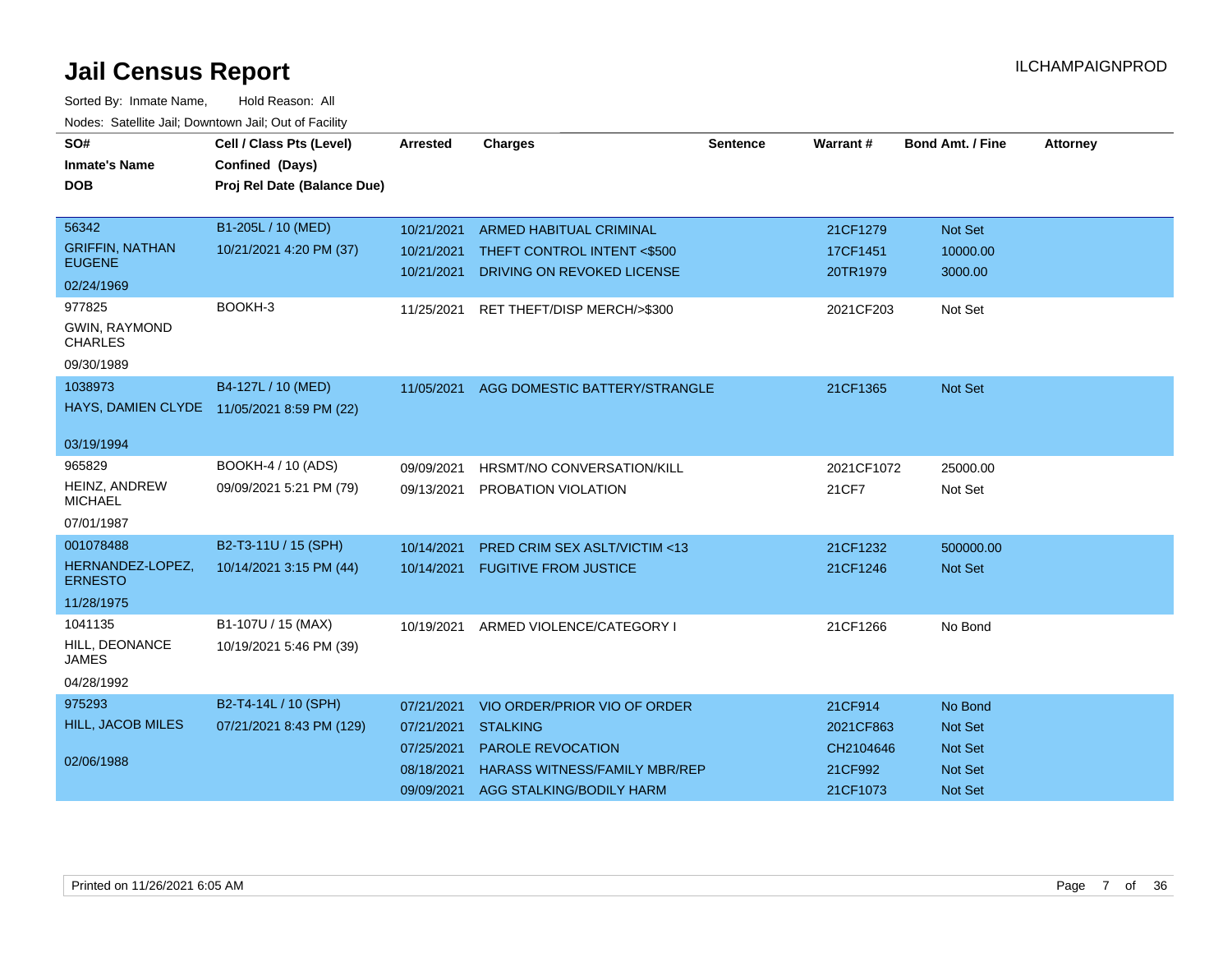| SO#                                      | Cell / Class Pts (Level)    | <b>Arrested</b> | <b>Charges</b>                           | <b>Sentence</b> | <b>Warrant#</b> | <b>Bond Amt. / Fine</b> | <b>Attorney</b> |
|------------------------------------------|-----------------------------|-----------------|------------------------------------------|-----------------|-----------------|-------------------------|-----------------|
| <b>Inmate's Name</b>                     | Confined (Days)             |                 |                                          |                 |                 |                         |                 |
| <b>DOB</b>                               | Proj Rel Date (Balance Due) |                 |                                          |                 |                 |                         |                 |
|                                          |                             |                 |                                          |                 |                 |                         |                 |
| 48471                                    | B1-207L / 15 (MAX)          | 08/08/2021      | AGG BATTERY/DISCHARGE FIREARM            |                 | 21CF946         | <b>Not Set</b>          |                 |
| <b>HILL, RAMESH</b><br><b>JERMAINE</b>   | 08/08/2021 4:45 AM (111)    |                 |                                          |                 |                 |                         |                 |
| 12/11/1978                               |                             |                 |                                          |                 |                 |                         |                 |
| 1043704                                  | B4-223L / 15 (MAX)          | 07/13/2021      | PROBATION VIOLATION                      |                 | 18CF1697        | 25000.00                |                 |
| HOUSTON, STEVEN                          | 07/13/2021 5:56 AM (137)    | 07/13/2021      | PROBATION VIOLATION                      |                 | 19CF1295        | 25000.00                |                 |
| CORDELL                                  |                             | 07/13/2021      | ARMED ROBBERY/ARMED W/FIREARM            |                 | 21CF815         | Not Set                 |                 |
| 01/24/1989                               |                             |                 |                                          |                 |                 |                         |                 |
| 1061996                                  | A1-227U / 5 (MIN)           | 10/30/2021      | <b>THEFT</b>                             |                 | 21CF1321        | No Bond                 |                 |
| HUBBARD, REBEKIAH<br><b>DIONA</b>        | 10/30/2021 1:37 PM (28)     | 10/30/2021      | DRVG UNDER INFLUENCE OF DRUG             |                 | 2021DT71        | 7500.00                 |                 |
| 04/08/1998                               |                             | 10/30/2021      | CRIM DAMAGE TO PROPERTY <\$500           |                 | 2021CM156       | 660.00                  |                 |
|                                          |                             | 10/30/2021      | <b>RETAIL THEFT/DISP MERCH/&lt;\$300</b> |                 | 2018CF1302      | 20000.00                |                 |
|                                          |                             | 10/31/2021      | USE FORGED CR/DEBIT CARD/<\$300          | 2y (DOC)        | 2020CF670       | No Bond                 |                 |
| 953555                                   | B4-122L / 15 (MAX)          | 03/10/2021      | <b>CRIM TRESPASS TO RESIDENCE</b>        |                 | 21CF272         | Not Set                 |                 |
| HUNT, TAVARIS EARL                       | 03/10/2021 4:58 AM (262)    | 04/14/2021      | AGG FLEEING POLICE/21 MPH OVER           | 3y(DOC)         | 2020CF94        | 10000.00                |                 |
|                                          |                             |                 |                                          |                 |                 |                         |                 |
| 12/29/1987                               |                             |                 |                                          |                 |                 |                         |                 |
| 38993                                    | B4-126L / 15 (MAX)          | 02/13/2021      | ATTEMPT (FIRST DEGREE MURDER)            |                 | 21CF181         | Not Set                 |                 |
| <b>JACKSON, LAMONT</b><br><b>JEREMIE</b> | 02/13/2021 7:45 AM (287)    |                 |                                          |                 |                 |                         |                 |
| 07/31/1973                               |                             |                 |                                          |                 |                 |                         |                 |
| 532426                                   | A1-124L / 10 (ADS)          | 05/16/2021      | AGGRAVATED BATTERY/NURSE                 |                 | 2021CF344       | No Bond                 |                 |
| JACKSON, NATASHA<br><b>RENETTA</b>       | 05/16/2021 12:24 AM (195)   |                 |                                          |                 |                 |                         |                 |
| 01/02/1987                               |                             |                 |                                          |                 |                 |                         |                 |
| 001077487                                | B3-W8-30L / 10 (MED)        | 12/03/2020      | FELON POSS/USE WEAPON/FIREARM            |                 | 20CF1377        | <b>Not Set</b>          |                 |
| <b>JACKSON, TERREL</b><br><b>DANDRE</b>  | 12/03/2020 10:18 AM (359)   | 11/09/2021      | AGG DISCHARGE FIREARM/OCC VEH            |                 | 21CR0331401     | No Bond                 |                 |
| 08/11/1990                               |                             |                 |                                          |                 |                 |                         |                 |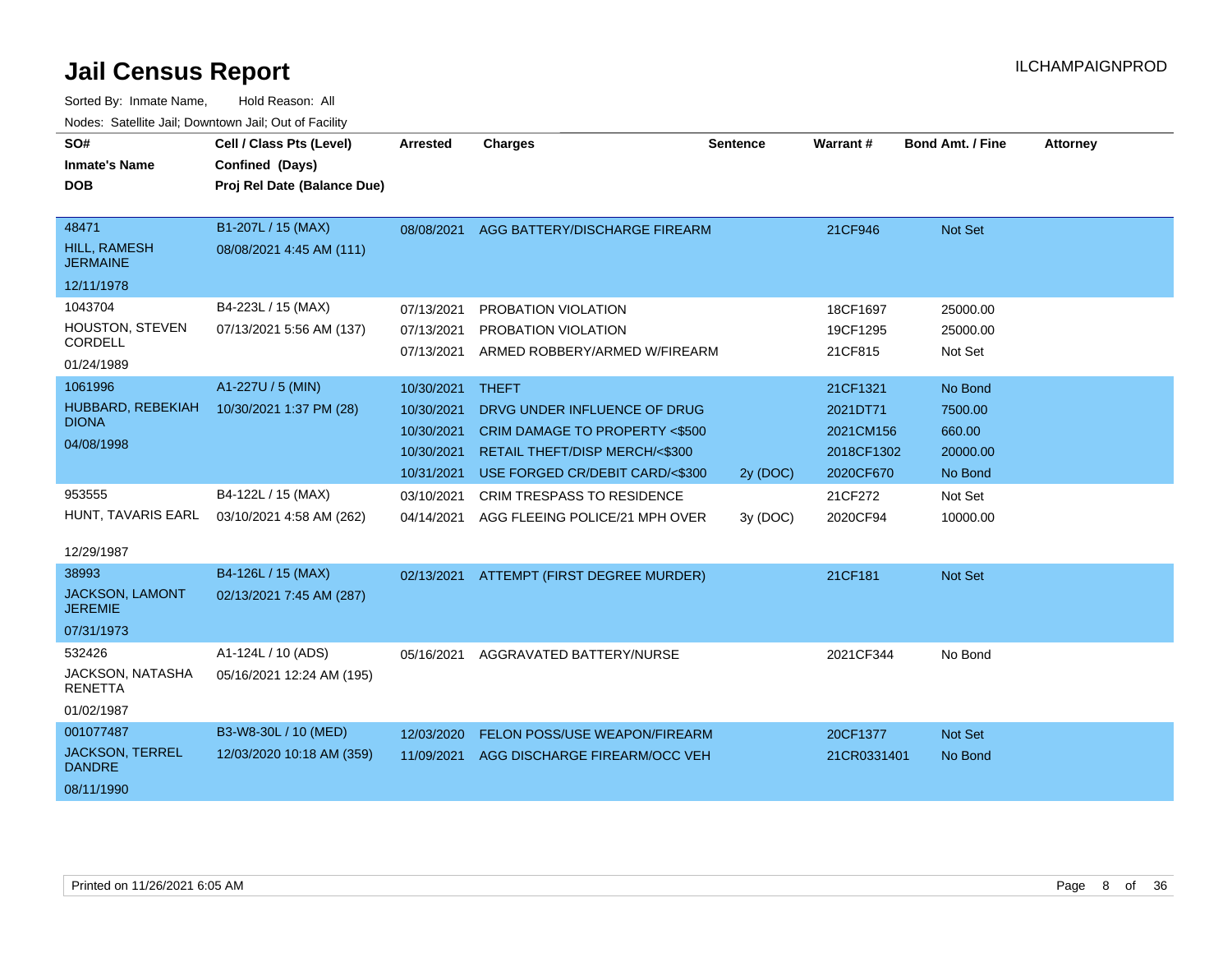Sorted By: Inmate Name, Hold Reason: All

Nodes: Satellite Jail; Downtown Jail; Out of Facility

| SO#<br><b>Inmate's Name</b><br><b>DOB</b>                  | Cell / Class Pts (Level)<br>Confined (Days)<br>Proj Rel Date (Balance Due) | <b>Arrested</b>                                      | <b>Charges</b>                                                                                             | <b>Sentence</b> | <b>Warrant#</b>                                              | <b>Bond Amt. / Fine</b>                       | <b>Attorney</b> |
|------------------------------------------------------------|----------------------------------------------------------------------------|------------------------------------------------------|------------------------------------------------------------------------------------------------------------|-----------------|--------------------------------------------------------------|-----------------------------------------------|-----------------|
| 001077864<br>D<br>01/26/1990                               | B1-103L / 15 (MAX)<br>JAMERSON, ANTHONY 04/18/2021 7:21 PM (223)           | 04/18/2021                                           | FELON POSS/USE WEAPON/FIREARM                                                                              |                 | 21CF428                                                      | <b>Not Set</b>                                |                 |
| 001077437<br>JOHNSON, ANTONIO<br>LASHAUN<br>01/06/1980     | B3-W4-16L / 10 (MED)<br>08/23/2021 7:48 PM (96)                            | 08/23/2021                                           | DOM BTRY/CONTACT/1-2 PRECONV                                                                               |                 | 21CF1025                                                     | Not Set                                       |                 |
| 1071536<br>JOHNSON, ZACHERY<br><b>EDWARD</b><br>10/30/1987 | B1-206U / 15 (MAX)<br>06/17/2021 2:00 AM (163)                             | 06/17/2021                                           | ATTEMPT (FIRST DEGREE MURDER)                                                                              |                 | 21CF702                                                      | <b>Not Set</b>                                |                 |
| 956822<br>JONES, MARIO<br>NATHANIEL<br>10/27/1987          | BOOKH-3<br>11/25/2021 10:37 AM (2)                                         | 11/25/2021<br>11/25/2021<br>11/25/2021               | AGGRAVATED DOMESTIC BATTERY<br>PAROLE REVOCATION<br>UNLAWFUL RESTRAINT                                     |                 | 2021CFAWOW<br>CH2106361<br>2021CFAWOW                        | Not Set<br>No Bond<br>Not Set                 |                 |
| 506244<br><b>JOSLIN, JASON LEE</b><br>12/22/1985           | B1-204L / 15 (MAX)<br>07/15/2021 4:38 AM (135)                             | 07/15/2021                                           | ARMED ROBBERY/ARMED W/FIREARM                                                                              |                 | 2021CF791                                                    | 250000.00                                     |                 |
| 1070011<br>LAWS, WILLIAM<br>ZARAK, Third<br>07/06/1999     | B4-124U / 15 (MAX)<br>08/03/2021 3:53 PM (116)                             | 08/03/2021                                           | AGG DISCH FIREARM/1ST AID PERS                                                                             |                 | 21CF929                                                      | Not Set                                       |                 |
| 548089<br>LEWIS, LAWRENCE<br>PAUL, Third<br>02/08/1993     | B1-204U / 15 (MAX)<br>12/04/2020 4:42 AM (358)                             | 12/04/2020<br>12/04/2020                             | METH DELIVERY/100<400 GRAMS<br>AGG DOMESTIC BATTERY/STRANGLE<br>12/04/2020 ATTEMPT (FIRST DEGREE MURDER)   |                 | 20CF1481<br>18CF1507<br>20CF1378                             | Not Set<br>10000.00<br>Not Set                |                 |
| 001077524<br>LEWIS, TREVOR<br><b>DANIEL</b><br>06/03/2002  | B2-T4-15U / 10 (SPH)<br>12/14/2020 5:16 PM (348)                           | 12/14/2020<br>12/14/2020<br>12/14/2020<br>12/14/2020 | AGG BATTERY/JUDGE/EMT<br><b>RESIDENTIAL ARSON</b><br>AGG BATTERY/PUBLIC PLACE<br>AGG BATTERY/PEACE OFFICER |                 | 2020-CF-1212<br>2020-CF-1388<br>2020-CF-1231<br>2020-CF-1211 | 10000.00<br>150000.00<br>50000.00<br>10000.00 |                 |

Printed on 11/26/2021 6:05 AM Page 9 of 36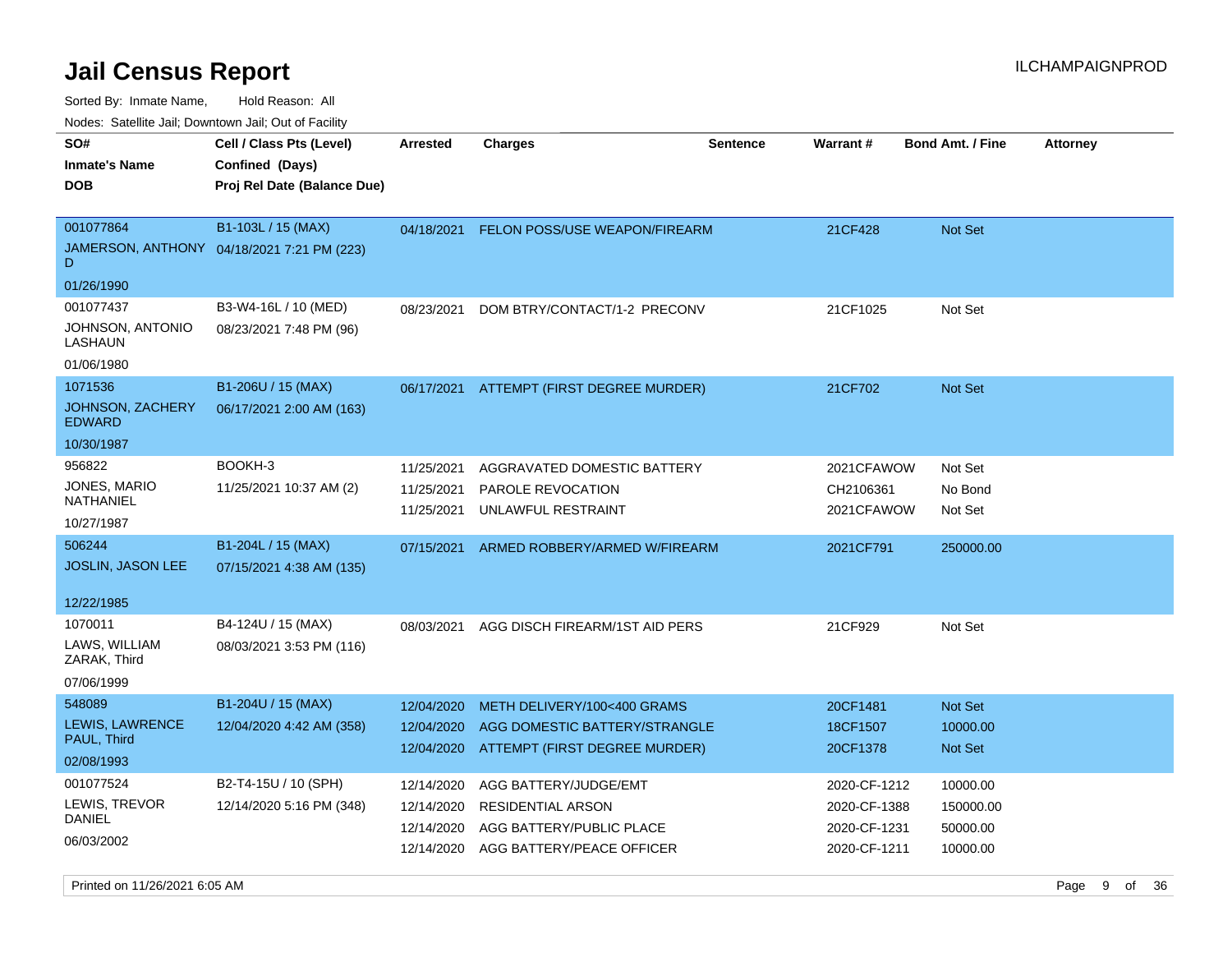| SO#<br><b>Inmate's Name</b>        | Cell / Class Pts (Level)<br>Confined (Days) | <b>Arrested</b>          | <b>Charges</b>                                  | <b>Sentence</b> | Warrant#               | <b>Bond Amt. / Fine</b> | <b>Attorney</b> |
|------------------------------------|---------------------------------------------|--------------------------|-------------------------------------------------|-----------------|------------------------|-------------------------|-----------------|
|                                    |                                             |                          |                                                 |                 |                        |                         |                 |
| <b>DOB</b>                         | Proj Rel Date (Balance Due)                 |                          |                                                 |                 |                        |                         |                 |
| 1065002                            | A4-206L / 10 (ADS)                          | 11/16/2021               | DOMESTIC BTRY/CONTACT/VIO O/P                   |                 | 2019CF001781           | 25000.00                |                 |
| LOVELESS, DUSTIN<br>DEE.           | 11/16/2021 11:41 AM (11)                    | 11/16/2021               | DOM BTRY/CONTACT/1-2 PRECONV                    |                 | 2021CF000494           | 25000.00                |                 |
| 06/17/1982                         |                                             |                          |                                                 |                 |                        |                         |                 |
| 001078320                          | A3-111L / 10 (MED)                          | 11/23/2021               | RESIST/OBSTRUCTING A PEACE OFFICEF              |                 | 21CM539                | Not Set                 |                 |
| MARSH, PAUL<br>OLUFUNMILAYO        | 11/23/2021 2:32 PM (4)                      |                          |                                                 |                 |                        |                         |                 |
| 07/13/1994                         |                                             |                          |                                                 |                 |                        |                         |                 |
| 45113                              | <b>BOOKH-6 / 15 (ADS)</b>                   |                          | 11/20/2021 ARMED HABITUAL CRIMINAL              |                 | 21CF1424               | No Bond                 |                 |
| MARTIN, JEREMIAH<br><b>FRANCIS</b> | 11/20/2021 1:18 AM (7)                      |                          |                                                 |                 |                        |                         |                 |
| 01/18/1977                         |                                             |                          |                                                 |                 |                        |                         |                 |
| 1000869                            | B1-106L / 15 (MAX)                          | 09/11/2021               | FELON POSS/USE WEAPON/FIREARM                   |                 | 21CF1102               | Not Set                 |                 |
| MARTIN, MANNIX<br><b>TILMOND</b>   | 09/12/2021 12:40 AM (76)                    |                          |                                                 |                 |                        |                         |                 |
| 07/19/1991                         |                                             |                          |                                                 |                 |                        |                         |                 |
| 1066623                            | A4-105L / 5 (ADS)                           | 11/17/2021               | MFG/DEL 15<100 GR COCA/ANALOG                   |                 | 17CF1093               | 75000.00                |                 |
| MATA-OROZCO,<br><b>OLEGARIO</b>    | 11/17/2021 5:08 PM (10)                     |                          |                                                 |                 |                        |                         |                 |
| 03/06/1995                         |                                             |                          |                                                 |                 |                        |                         |                 |
| 48792                              | BOOKH-8 / 10 (ADS)                          | 11/19/2021               | AGG BATTERY/DISCHARGE FIREARM                   |                 | 21CF1425               | Not Set                 |                 |
| MCCLAIN, HURCHEL<br><b>JOSEPH</b>  | 11/20/2021 4:11 AM (7)                      |                          |                                                 |                 |                        |                         |                 |
| 05/01/1979                         |                                             |                          |                                                 |                 |                        |                         |                 |
| 001077938                          | <b>BOOKH-2 / 15 (ADS)</b>                   | 05/10/2021               | AGG KIDNAPING DISCH FIR/HARM                    |                 | 21CF532                | Not Set                 |                 |
| MCGAHA,<br><b>CHRISTOPHER D</b>    | 05/10/2021 7:02 PM (201)                    | 05/11/2021<br>05/27/2021 | <b>MURDER</b><br>ESCAPE FROM DEPT OF CORRECTION |                 | 2021-CF-215<br>21CF600 | No Bond<br>Not Set      |                 |
| 07/27/1991                         |                                             |                          |                                                 |                 |                        |                         |                 |
| 1043071                            | A2-220L / 10 (MED)                          | 11/08/2021               | CRIM DMG/GOVT PROP/<\$500                       |                 | 21CF1378               | Not Set                 |                 |
| MERRELL-<br>SUTHERLAND, ALICIA     | 11/08/2021 2:22 AM (19)                     | 11/08/2021               | CRIM TRESPASS TO STATE LAND                     |                 | 2021CM208              | 25000.00                |                 |
| 11/26/1972                         |                                             |                          |                                                 |                 |                        |                         |                 |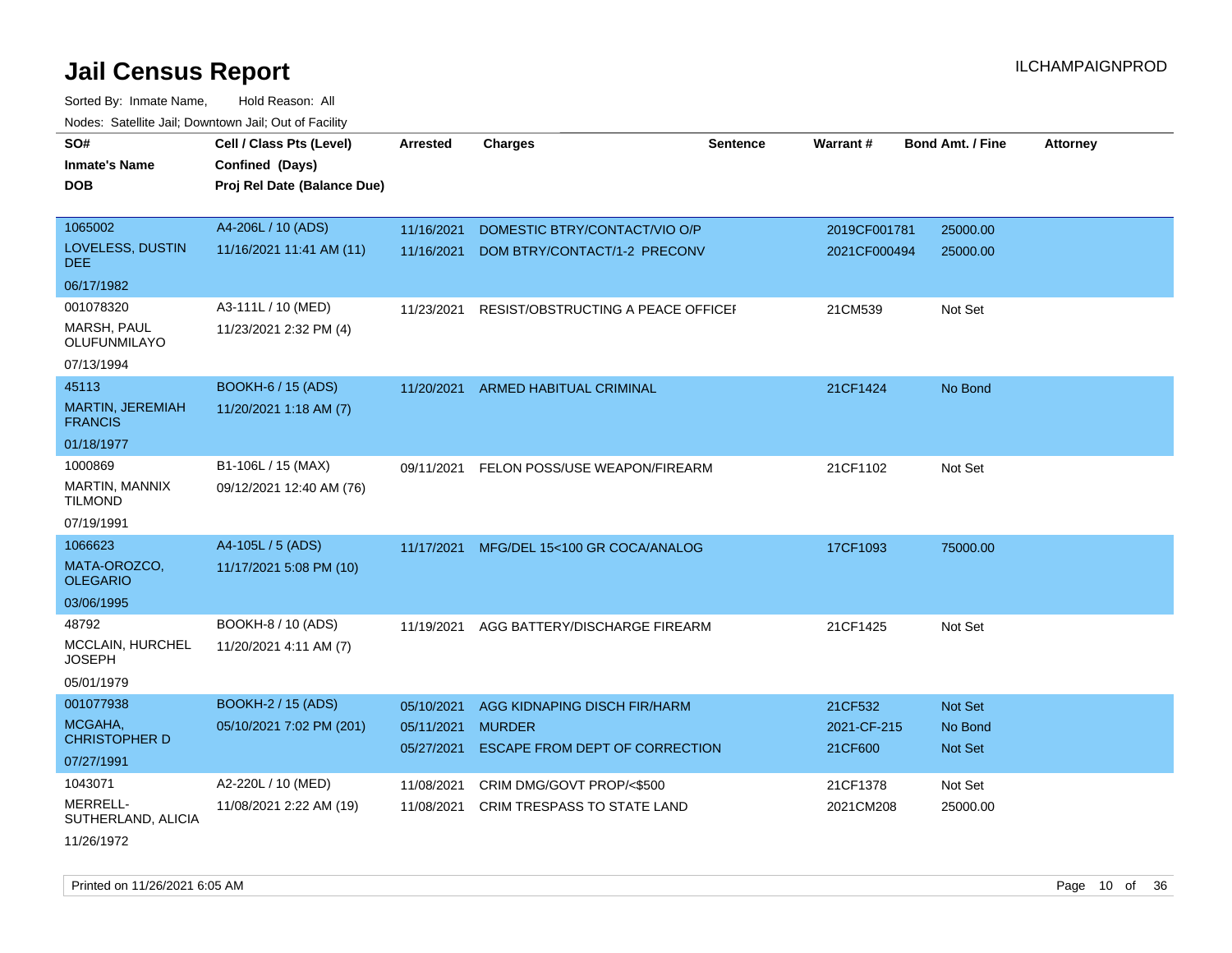| roacs. Catellite Jall, Downtown Jall, Out of Facility |                                              |                 |                                          |                 |           |                         |                 |
|-------------------------------------------------------|----------------------------------------------|-----------------|------------------------------------------|-----------------|-----------|-------------------------|-----------------|
| SO#                                                   | Cell / Class Pts (Level)                     | <b>Arrested</b> | <b>Charges</b>                           | <b>Sentence</b> | Warrant#  | <b>Bond Amt. / Fine</b> | <b>Attorney</b> |
| <b>Inmate's Name</b>                                  | Confined (Days)                              |                 |                                          |                 |           |                         |                 |
| <b>DOB</b>                                            | Proj Rel Date (Balance Due)                  |                 |                                          |                 |           |                         |                 |
|                                                       |                                              |                 |                                          |                 |           |                         |                 |
| 001077902                                             | <b>BOOKH-1/5 (ADS)</b>                       | 11/21/2021      | CRIM DAMAGE TO PROPERTY <\$500           |                 | 21CF1427  | Not Set                 |                 |
| MOFFETT, CAROLYN<br><b>REENE</b>                      | 11/21/2021 10:31 AM (6)                      | 11/23/2021      | BATTERY/CAUSE BODILY HARM                |                 | 21CM187   | Not Set                 |                 |
| 10/23/1988                                            |                                              |                 |                                          |                 |           |                         |                 |
| 1076384                                               | A2-120L / 5 (ADS)                            | 10/28/2021      | RETAIL THEFT/DISP MERCH/<\$300           |                 | 21CM149   | 12500.00                |                 |
|                                                       | MURPHY, AZIA CIMONE 10/29/2021 12:49 AM (29) |                 |                                          |                 |           |                         |                 |
|                                                       |                                              |                 |                                          |                 |           |                         |                 |
| 09/23/1995                                            |                                              |                 |                                          |                 |           |                         |                 |
| 001078517                                             | B2-T1-02L / 15 (SPH)                         |                 | 10/19/2021 ATTEMPT (FIRST DEGREE MURDER) |                 | 21CF1267  | Not Set                 |                 |
| <b>NELSON, RORY</b><br><b>DEMOND</b>                  | 10/19/2021 3:55 AM (39)                      |                 |                                          |                 |           |                         |                 |
| 08/14/1984                                            |                                              |                 |                                          |                 |           |                         |                 |
| 1064809                                               | B4-221L / 10 (MED)                           | 11/03/2021      | CRIMINAL TRESPASS TO LAND                |                 | 21CF1318  | 50000.00                |                 |
| PARKER, ALVIN<br><b>JARELL</b>                        | 11/03/2021 2:39 PM (24)                      |                 | 11/08/2021 FELON POSS/USE FIREARM PRIOR  |                 | 21CF635   | 25000.00                |                 |
| 08/24/1982                                            |                                              |                 |                                          |                 |           |                         |                 |
| 001077249                                             | <b>BOOKF-2</b>                               |                 | 11/23/2021 AGG BATTERY/PEACE OFFICER     |                 | 21CF1432  | No Bond                 |                 |
| PETRACEK, ROBIN                                       | 11/23/2021 2:52 AM (4)                       |                 |                                          |                 |           |                         |                 |
| <b>DENISE</b>                                         |                                              |                 |                                          |                 |           |                         |                 |
| 03/09/1972                                            |                                              |                 |                                          |                 |           |                         |                 |
| 965211                                                | A3-112U / 10 (MED)                           | 11/23/2021      | VIOLATE SEX OFFENDER REGIS/2+            |                 | 21CF648   | 2410.00                 |                 |
| PINE, DUSTIN LAYNE                                    | 11/23/2021 11:28 PM (4)                      | 11/23/2021      | POSS DRUG PARAPHERNALIA                  |                 | 19CM806   | 10.00                   |                 |
|                                                       |                                              | 11/23/2021      | POSS ADULT USE CANN IN MOTOR VEHIC       |                 | 19CM306   | 10.00                   |                 |
| 11/30/1988                                            |                                              | 11/23/2021      | MFG/DISTRIB LOOK-ALIKE SUB               |                 | 19CF46    | 3000.00                 |                 |
| 999352                                                | B3-W5-20L / 10 (MED)                         | 09/09/2021      | <b>VIOLATE OP/OTHER PRIOR</b>            |                 | 21CF1092  | Not Set                 |                 |
| PIRLOT, JUSTIN LEE                                    | 09/09/2021 11:28 AM (79)                     | 10/23/2021      | <b>FALSE REPORT OF OFFENSE</b>           |                 | 2019CF836 | 5000.00                 |                 |
|                                                       |                                              |                 |                                          |                 |           |                         |                 |
| 11/08/1982                                            |                                              |                 |                                          |                 |           |                         |                 |
| 1069524                                               | B4-224L / 15 (MAX)                           | 08/08/2021      | MFG/DEL CANNABIS/30-500 GRAMS            |                 | 21CF953   | Not Set                 |                 |
| RAY DAVIS, KAMARI                                     | 08/09/2021 2:44 AM (110)                     |                 |                                          |                 |           |                         |                 |
| <b>DAYVON</b>                                         |                                              |                 |                                          |                 |           |                         |                 |
| 03/30/2000                                            |                                              |                 |                                          |                 |           |                         |                 |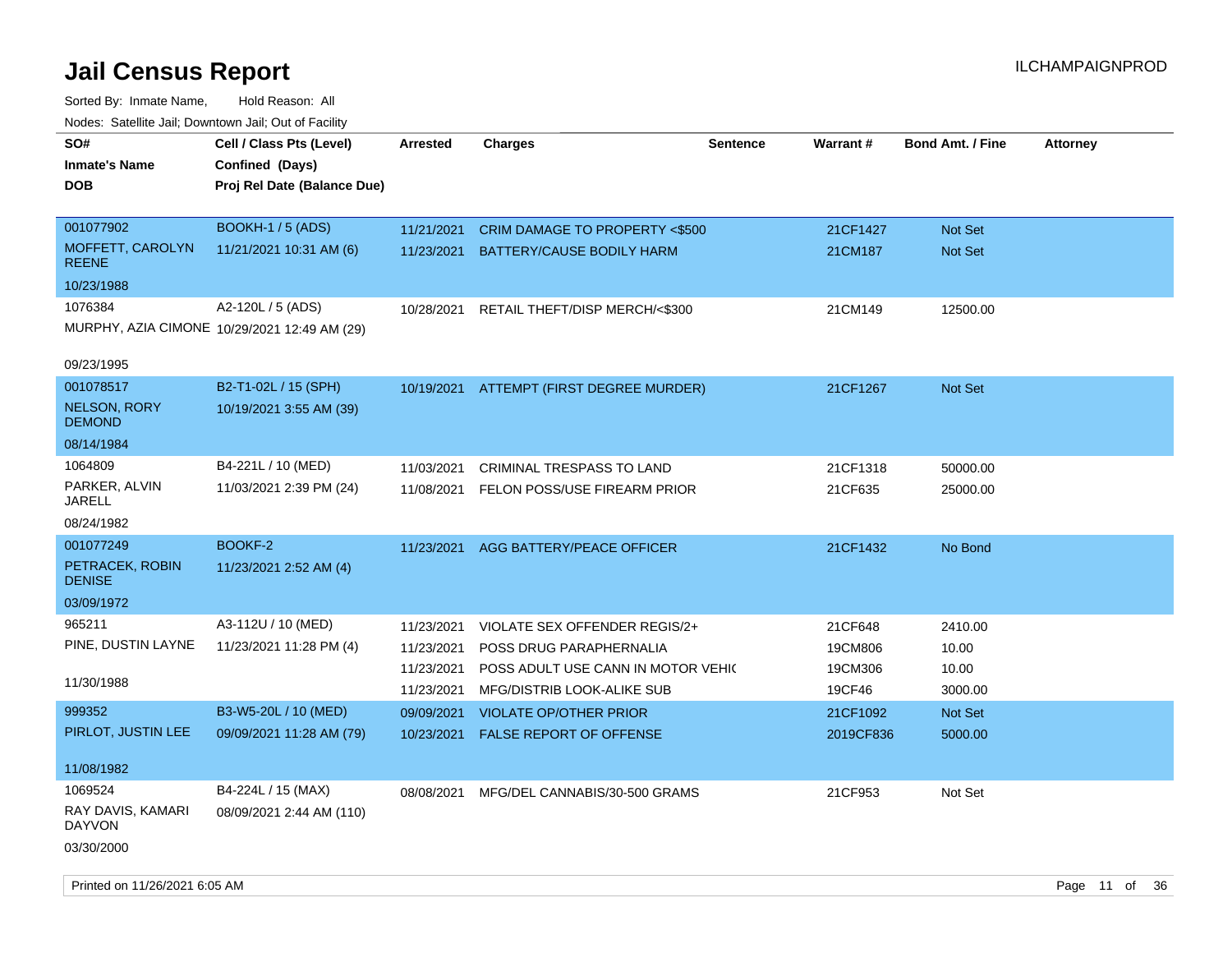| SO#<br>Inmate's Name                | Cell / Class Pts (Level)<br>Confined (Days)                          | <b>Arrested</b> | <b>Charges</b>                            | <b>Sentence</b> | Warrant#     | <b>Bond Amt. / Fine</b> | <b>Attorney</b> |
|-------------------------------------|----------------------------------------------------------------------|-----------------|-------------------------------------------|-----------------|--------------|-------------------------|-----------------|
| DOB                                 | Proj Rel Date (Balance Due)                                          |                 |                                           |                 |              |                         |                 |
| 45473                               | A3-112L / 15 (MAX)                                                   | 11/23/2021      | CHIL SEX OFFEN/RESIDE DAY CARE            |                 | 21CF1275     | 10000.00                |                 |
| REXROAD, CALVIN<br><b>ALLEN</b>     | 11/23/2021 6:27 PM (4)                                               | 11/23/2021      | <b>VIOLATE SEX OFFENDER REGIS</b>         |                 | 21CF546      | 50000.00                |                 |
| 10/04/1970                          |                                                                      |                 |                                           |                 |              |                         |                 |
| 001078602                           | A3-215L / 10 (ADS)                                                   | 11/21/2021      | AGGRAVATED DOMESTIC BATTERY               |                 | 21CF1428     | Not Set                 |                 |
| RICHARDSON,<br>JOHNNY LINDAL        | 11/21/2021 10:00 AM (6)                                              |                 |                                           |                 |              |                         |                 |
| 06/27/2000                          |                                                                      |                 |                                           |                 |              |                         |                 |
| 001078588                           | A4-206U / 5 (ADS)                                                    | 11/16/2021      | DRVG UNDER INFLU OF ALCOHOL               |                 | 21DT316      | 240.00                  |                 |
| ROBINSON, RONALD<br><b>JACK</b>     | 11/16/2021 6:20 PM (11)                                              |                 |                                           |                 |              |                         |                 |
| 08/29/1976                          |                                                                      |                 |                                           |                 |              |                         |                 |
| 979485                              | B2-T4-16L / 15 (ADS)                                                 | 03/12/2021      | PRED CRIM SEX ASLT/VICTIM <13             |                 | 21CF282      | Not Set                 |                 |
| RODRIGUEZ, JOSHUA<br><b>ANTHONY</b> | 03/12/2021 1:57 PM (260)                                             |                 |                                           |                 |              |                         |                 |
| 04/06/1990                          |                                                                      |                 |                                           |                 |              |                         |                 |
| 001078615                           | BOOKH-5                                                              | 11/25/2021      | <b>AGGRAVATED DOMESTIC BATTERY</b>        |                 | 2021-CF-AWOW | <b>Not Set</b>          |                 |
| ROSADO-ARROYO,<br>EDWIN D           | 11/25/2021 5:51 PM (2)                                               | 11/25/2021      | <b>UNLAWFUL RESTRAINT</b>                 |                 | 2021-CF-AWOW | Not Set                 |                 |
|                                     |                                                                      | 11/25/2021      | <b>INTERF REPT DOMESTIC VIOLENCE</b>      |                 | 2021-CF-AWOW | <b>Not Set</b>          |                 |
| 11/29/1996                          |                                                                      | 11/25/2021      | <b>RESIST/OBSTRUCTING A PEACE OFFICEF</b> |                 | 2021-CF-AWOW | <b>Not Set</b>          |                 |
| 1068592                             | A3-115L / 15 (ADS)                                                   | 11/12/2021      | <b>BURGLARY</b>                           |                 | 21CF1393     | Not Set                 |                 |
| ROSS, TEVONTAE<br><b>TERRANCE</b>   | 11/12/2021 8:41 AM (15)                                              |                 |                                           |                 |              |                         |                 |
| 12/15/1998                          |                                                                      |                 |                                           |                 |              |                         |                 |
| 1071161                             | B4-124L / 15 (MAX)                                                   | 08/18/2021      | DELIVERY OF OR POSSESSION OF W/INT        |                 | 21CF1008     | No Bond                 |                 |
| SANDERS, MARKELL<br>LAMAR           | 08/18/2021 6:18 PM (101)                                             | 08/19/2021      | <b>PAROLE REVOCATION</b>                  |                 | CH2105176    | No Bond                 |                 |
| 02/02/2000                          |                                                                      |                 |                                           |                 |              |                         |                 |
| 1047469<br>ALLEN                    | B3-W5-18L / 10 (MED)<br>SCHINDLER, RICHARD 07/03/2021 10:25 PM (147) | 07/03/2021      | CRIMINAL SEX ASSAULT/CONSENT              |                 | 21CF773      | Not Set                 |                 |
| 10/16/1979                          |                                                                      |                 |                                           |                 |              |                         |                 |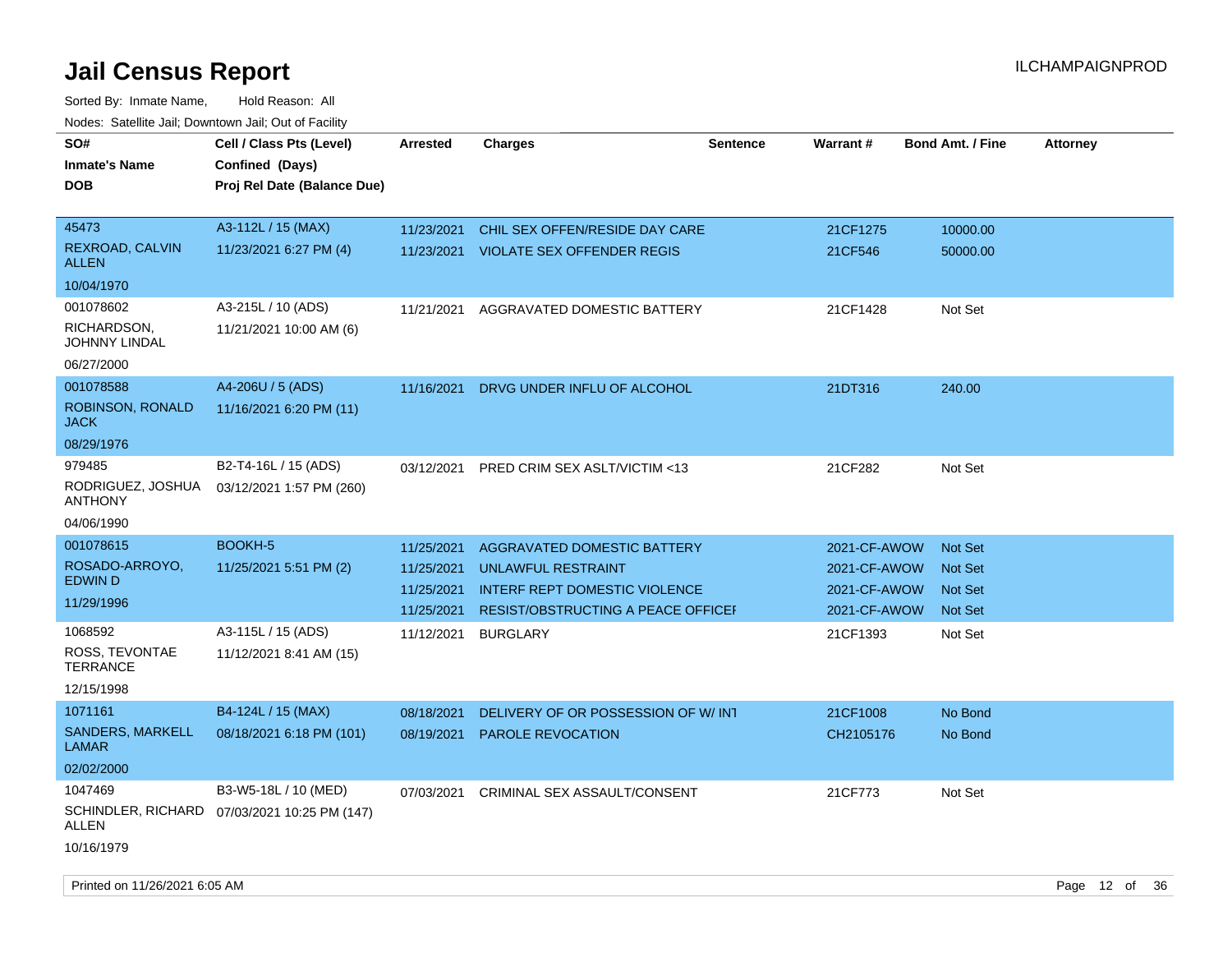Sorted By: Inmate Name, Hold Reason: All

Nodes: Satellite Jail; Downtown Jail; Out of Facility

| SO#                                   | Cell / Class Pts (Level)    | <b>Arrested</b> | <b>Charges</b>                      | <b>Sentence</b> | Warrant#  | <b>Bond Amt. / Fine</b> | <b>Attorney</b> |
|---------------------------------------|-----------------------------|-----------------|-------------------------------------|-----------------|-----------|-------------------------|-----------------|
| <b>Inmate's Name</b>                  |                             |                 |                                     |                 |           |                         |                 |
|                                       | Confined (Days)             |                 |                                     |                 |           |                         |                 |
| <b>DOB</b>                            | Proj Rel Date (Balance Due) |                 |                                     |                 |           |                         |                 |
|                                       |                             |                 |                                     |                 |           |                         |                 |
| 001078441                             | <b>BOOKF-3 / 15 (ADS)</b>   |                 | 10/01/2021 ARMED HABITUAL CRIMINAL  |                 | 21CF1182  | Not Set                 |                 |
| SINGLETON, CORRIE<br><b>DERRELL</b>   | 10/01/2021 12:36 PM (57)    |                 |                                     |                 |           |                         |                 |
| 05/07/1983                            |                             |                 |                                     |                 |           |                         |                 |
| 001078347                             | A1-125L / 5 (MIN)           | 09/04/2021      | CHILD ABDUCTN/CONCEAL/DETAIN        |                 | 21CF942   | 500000.00               |                 |
| SMITH, CRYSTAL<br><b>MARGARET</b>     | 09/04/2021 3:34 PM (84)     |                 |                                     |                 |           |                         |                 |
| 10/15/1992                            |                             |                 |                                     |                 |           |                         |                 |
| 960772                                | A4-101L / 5 (ADS)           | 11/11/2021      | POSSESSION OF METH<5 GRAMS          |                 | 2020CF362 | 100000.00               |                 |
| <b>STARK, FARON</b><br><b>MICHAEL</b> | 11/11/2021 10:28 PM (16)    |                 |                                     |                 |           |                         |                 |
| 05/12/1988                            |                             |                 |                                     |                 |           |                         |                 |
|                                       |                             |                 |                                     |                 |           |                         |                 |
| 38305                                 | B2-T2-06L / 10 (SPH)        | 03/18/2020      | <b>CRIMINAL SEXUAL ABUSE</b>        |                 | 20CF-343  | 500000.00               |                 |
| STOVER, JOSH<br><b>ANDREW</b>         | 03/18/2020 10:24 AM (619)   |                 |                                     |                 |           |                         |                 |
| 08/18/1973                            |                             |                 |                                     |                 |           |                         |                 |
| 001078436                             | B2-T1-04L / 10 (SPH)        | 09/30/2021      | <b>CRIMINAL SEX ASSAULT/CONSENT</b> |                 | 20CF255   | 150000.00               |                 |
| STRONG, CORTEZ                        | 09/30/2021 2:47 PM (58)     |                 |                                     |                 |           |                         |                 |
| 04/13/1996                            |                             |                 |                                     |                 |           |                         |                 |
| 1066794                               | B3-W2-07U / 5 (MIN)         | 09/07/2021      | <b>VIOLATE OP/OTHER PRIOR</b>       |                 | 21CF1061  | Not Set                 |                 |
| TAYLOR, STANLEY<br><b>JAMES</b>       | 09/07/2021 7:01 AM (81)     |                 |                                     |                 |           |                         |                 |
| 01/05/1994                            |                             |                 |                                     |                 |           |                         |                 |
| 001078471                             | B4-222L / 10 (MED)          | 10/11/2021      | AGG UUW/VEHICLE/<21                 |                 | 21CF1210  | 100.00                  |                 |
| THATCH, OMARION<br><b>DIAMONTE</b>    | 10/11/2021 1:26 AM (47)     |                 |                                     |                 |           |                         |                 |
| 09/05/2003                            |                             |                 |                                     |                 |           |                         |                 |
| 21252                                 | B4-121U / 15 (MAX)          | 10/18/2021      | MFG/DEL 1<15 GR COCAINE/ANLG        |                 | 2021CF172 | 25000.00                |                 |
| THOMAS, ELIJAH                        | 10/18/2021 12:35 AM (40)    |                 |                                     |                 |           |                         |                 |
| 07/21/1062                            |                             |                 |                                     |                 |           |                         |                 |

07/31/1962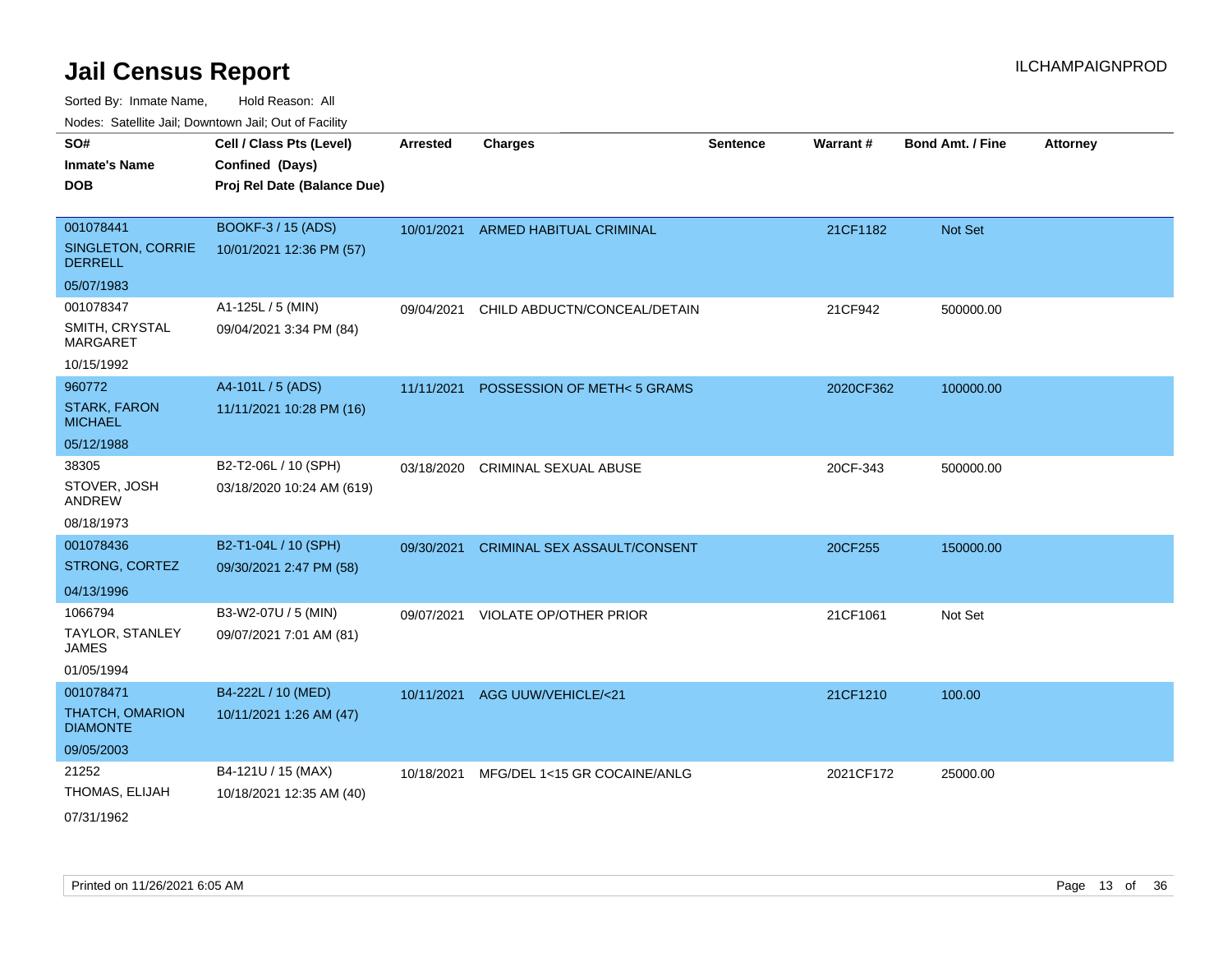Sorted By: Inmate Name, Hold Reason: All

Nodes: Satellite Jail; Downtown Jail; Out of Facility

| rouco. Calcinic Jan, Downtown Jan, Out of Facility |                             |                 |                               |                 |                 |                         |                 |
|----------------------------------------------------|-----------------------------|-----------------|-------------------------------|-----------------|-----------------|-------------------------|-----------------|
| SO#                                                | Cell / Class Pts (Level)    | <b>Arrested</b> | <b>Charges</b>                | <b>Sentence</b> | <b>Warrant#</b> | <b>Bond Amt. / Fine</b> | <b>Attorney</b> |
| <b>Inmate's Name</b>                               | Confined (Days)             |                 |                               |                 |                 |                         |                 |
| <b>DOB</b>                                         | Proj Rel Date (Balance Due) |                 |                               |                 |                 |                         |                 |
|                                                    |                             |                 |                               |                 |                 |                         |                 |
| 32058                                              | B4-123U / 15 (MAX)          | 06/14/2021      | <b>AGG DISCH FIREARM</b>      |                 | 21CF690         | <b>Not Set</b>          |                 |
| THOMPSON, STEVEN<br><b>ONEAL</b>                   | 06/14/2021 6:44 AM (166)    |                 |                               |                 |                 |                         |                 |
| 03/14/1969                                         |                             |                 |                               |                 |                 |                         |                 |
| 32910                                              | B3-W4-14L / 10 (MED)        | 10/04/2021      | DOM BTRY/HARM/1-2 PRECONV     |                 | 21CF1189        | Not Set                 |                 |
| TULL, CHRISTOPHER<br><b>MICHAEL</b>                | 10/04/2021 10:53 PM (54)    |                 |                               |                 |                 |                         |                 |
| 04/02/1971                                         |                             |                 |                               |                 |                 |                         |                 |
| 001078529                                          | A2-122L / 10 (ADS)          | 10/23/2021      | ARMED ROBBERY/NO FIREARM      |                 | 21CF1286        | <b>Not Set</b>          |                 |
| VANHOOK, ALEXIS<br><b>ANNE</b>                     | 10/23/2021 5:50 PM (35)     |                 |                               |                 |                 |                         |                 |
| 10/25/1998                                         |                             |                 |                               |                 |                 |                         |                 |
| 1070737                                            | A1-226L / 15 (MAX)          | 10/14/2021      | AGG KIDNAPG/<13/INTEL DISABL  |                 | 2020CF418       | 250000.00               |                 |
| <b>WASHINGTON,</b><br><b>JASTINA VIRGINIA</b>      | 10/14/2021 12:02 PM (44)    |                 |                               |                 |                 |                         |                 |
| 04/11/2000                                         |                             |                 |                               |                 |                 |                         |                 |
| 977140                                             | B1-203L / 10 (MED)          | 10/24/2021      | ARMED HABITUAL CRIMINAL       |                 | 21CF1289        | Not Set                 |                 |
| <b>WEBSTER, DERRIAL</b><br><b>DEVON</b>            | 10/24/2021 2:46 AM (34)     |                 |                               |                 |                 |                         |                 |
| 01/14/1990                                         |                             |                 |                               |                 |                 |                         |                 |
| 001078328                                          | B1-207U / 15 (MAX)          | 08/30/2021      | FELON POSS/USE WEAPON/FIREARM |                 | 21CF1045        | Not Set                 |                 |
| WHITE, JUSTIN<br><b>STEVEN</b>                     | 08/30/2021 10:48 AM (89)    |                 |                               |                 |                 |                         |                 |
| 10/25/1995                                         |                             |                 |                               |                 |                 |                         |                 |
| 503631                                             | B4-223U / 10 (MED)          | 11/10/2021      | PAROLE REVOCATION             |                 | CH2100061       | No Bond                 |                 |
| <b>WILLIAMS, DOUGLAS</b><br><b>LAMAR</b>           | 11/10/2021 1:11 PM (17)     | 11/10/2021      | AGG BATTERY/USE DEADLY WEAPON |                 | 20CF1340        | 25000.00                |                 |
| 03/01/1991                                         |                             |                 |                               |                 |                 |                         |                 |
| 638552                                             | B2-DR / 5 (SPH)             | 10/07/2021      | CHILD PORNOGRAPHY/PHOTOGRAPH  |                 | 2021CF1207      | No Bond                 |                 |
| WILLIAMS, MICHAEL<br><b>JAMES</b>                  | 10/07/2021 12:20 PM (51)    |                 |                               |                 |                 |                         |                 |
| 03/29/1964                                         |                             |                 |                               |                 |                 |                         |                 |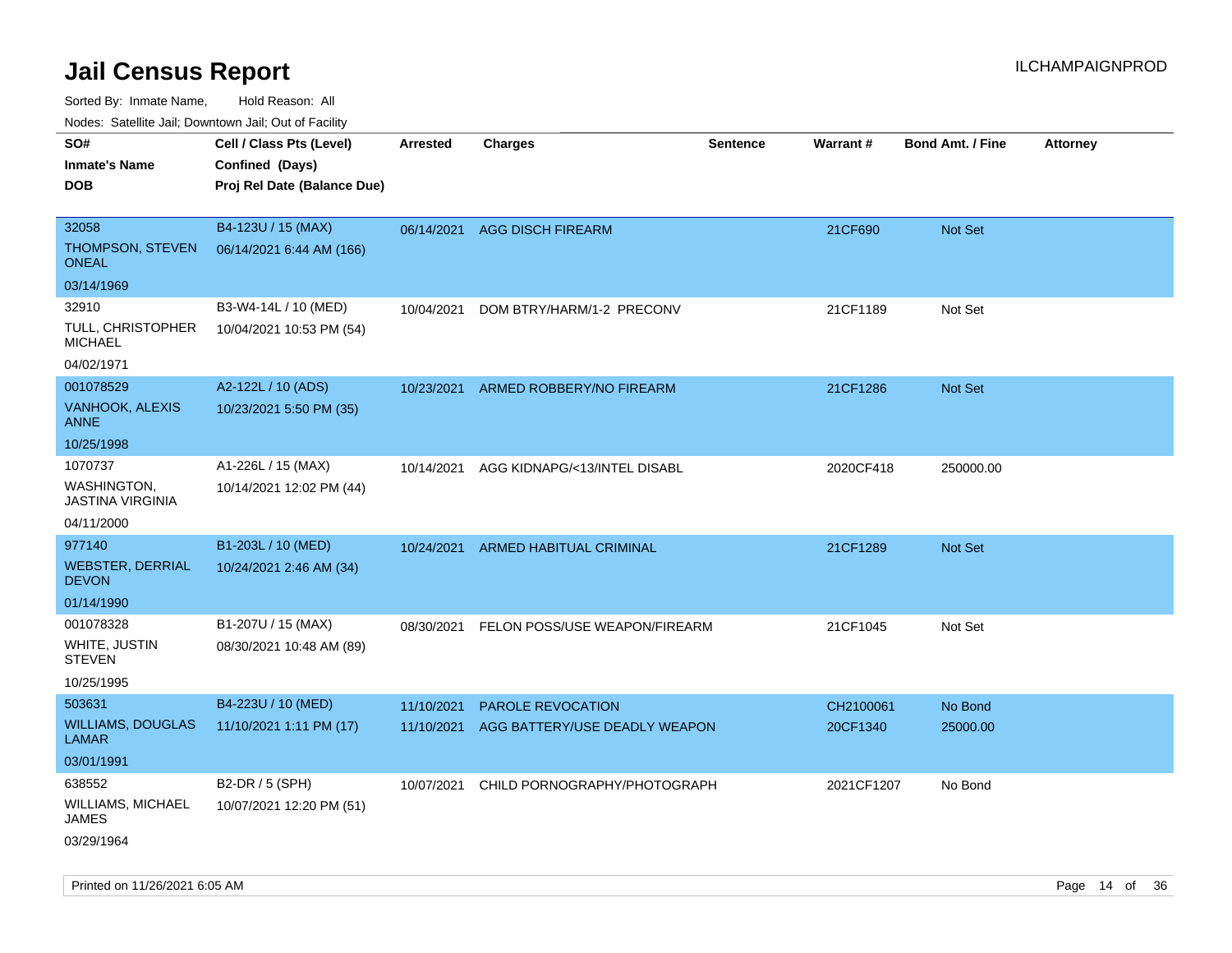| SO#<br><b>Inmate's Name</b><br><b>DOB</b> | Cell / Class Pts (Level)<br>Confined (Days)<br>Proj Rel Date (Balance Due) | Arrested   | <b>Charges</b>                 | <b>Sentence</b> | Warrant#    | <b>Bond Amt. / Fine</b> | <b>Attorney</b> |
|-------------------------------------------|----------------------------------------------------------------------------|------------|--------------------------------|-----------------|-------------|-------------------------|-----------------|
|                                           |                                                                            |            |                                |                 |             |                         |                 |
| 1066370                                   | B1-101L / 15 (MAX)                                                         | 07/28/2021 | ARMED VIOLENCE/CATEGORY III    |                 | 2021 CF 882 | Not Set                 |                 |
| <b>WILLIAMS, REONTE</b><br><b>REMIR</b>   | 07/28/2021 5:40 AM (122)                                                   |            |                                |                 |             |                         |                 |
| 05/14/1999                                |                                                                            |            |                                |                 |             |                         |                 |
| 001078494                                 | B1-104L / 15 (MAX)                                                         | 10/15/2021 | AGG UNLAWFUL USE OF WEAPON/VEH |                 | 21CF1254    | No Bond                 |                 |
| <b>WILLIAMS, TAVARAZ</b><br>LASHAWN       | 10/15/2021 12:17 PM (43)                                                   |            |                                |                 |             |                         |                 |
| 04/19/1990                                |                                                                            |            |                                |                 |             |                         |                 |
| <b>Total Satellite Jail: 110</b>          |                                                                            | Males: 94  | Unknown: 0<br>Females: 16      |                 |             |                         |                 |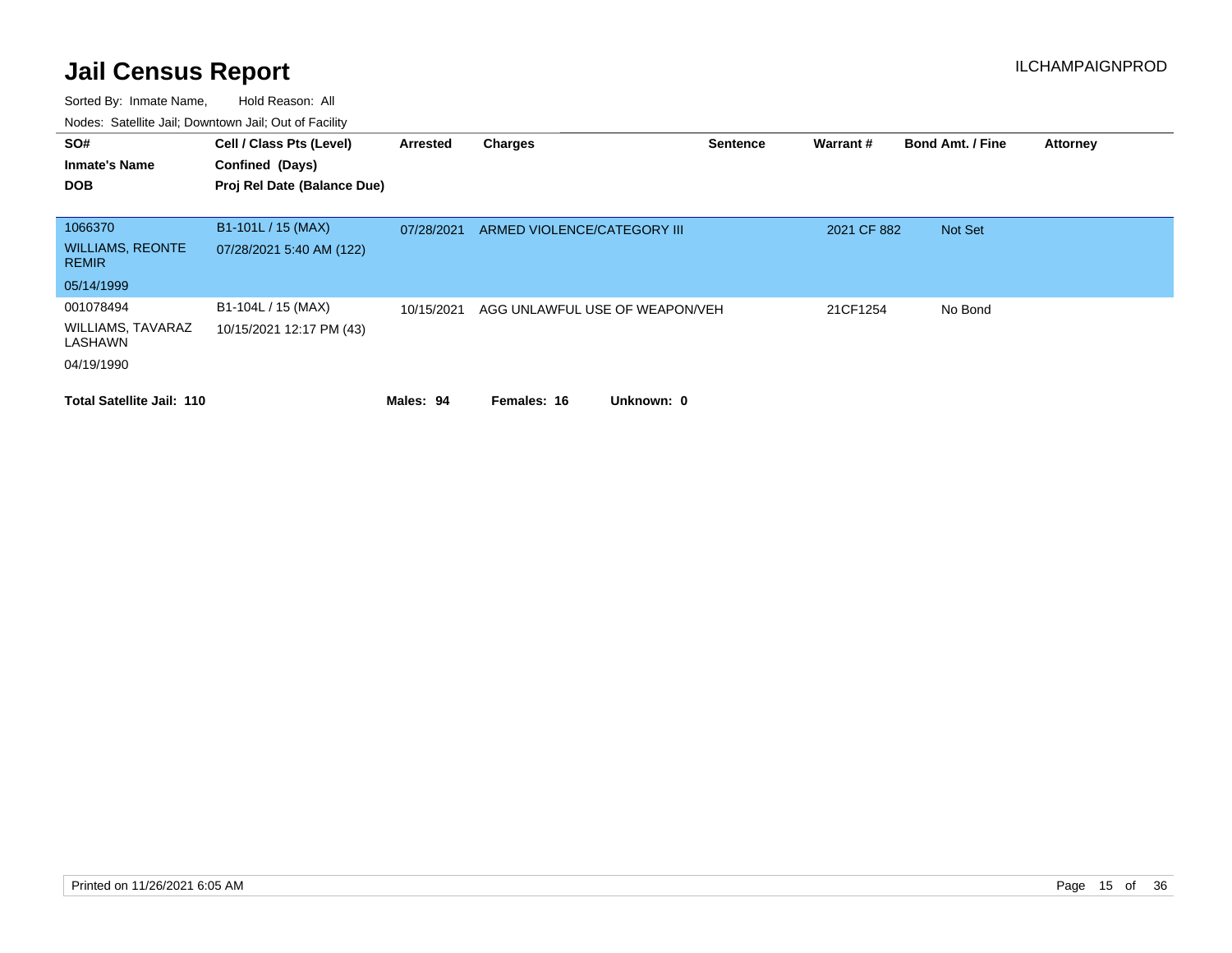| <b>Downtown Jail</b><br>SO#<br><b>Inmate's Name</b><br><b>DOB</b> | Cell / Class Pts (Level)<br>Confined (Days)<br>Proj Rel Date (Balance Due) | <b>Arrested</b>                        | <b>Charges</b>                                                       | <b>Sentence</b> | Warrant#             | Bond Amt. / Fine                | <b>Attorney</b> |
|-------------------------------------------------------------------|----------------------------------------------------------------------------|----------------------------------------|----------------------------------------------------------------------|-----------------|----------------------|---------------------------------|-----------------|
| 1073165                                                           | G4L / 5 (MIN)                                                              | 04/30/2021                             | UNLWFL POSS/DRIVER/VEH/STOLEN                                        |                 | 21CF486              | <b>Not Set</b>                  |                 |
| <b>ACKERMAN, CODY</b><br><b>JAMES</b>                             | 04/30/2021 4:48 PM (211)                                                   | 04/30/2021                             | FORGERY/ISSUE/DELIVER DOCUMENT                                       |                 | 19CF143              | 75000.00                        |                 |
| 02/01/1989                                                        |                                                                            | 04/30/2021<br>05/03/2021               | <b>BURGLARY</b><br>FORGERY/ISSUE/DELIVER DOCUMENT                    |                 | 21CF516<br>2018CF689 | Not Set<br>2500.00 / 75.00      |                 |
| 517915<br>BOXLEY, CHARLES<br><b>OMAR</b><br>01/10/1985            | G8U / 5 (MIN)<br>08/03/2021 2:18 PM (116)                                  | 08/03/2021<br>08/03/2021<br>08/03/2021 | <b>BURGLARY</b><br><b>BURGLARY</b><br>FORGERY/ISSUE/DELIVER DOCUMENT |                 | 21CF289<br>21CF679   | 20000.00<br>20000.00<br>No Bond |                 |
| 1075941                                                           | G2L / 5 (MIN)                                                              | 10/08/2021                             | <b>HARASS WITNESS/FAMILY MBR/REP</b>                                 |                 | 2021CF1188           | 500000.00                       |                 |
| <b>BROWN, LIONEL</b><br><b>TERRELL</b>                            | 10/08/2021 5:16 PM (50)                                                    |                                        |                                                                      |                 |                      |                                 |                 |
| 10/19/1981                                                        |                                                                            |                                        |                                                                      |                 |                      |                                 |                 |
| 61904<br><b>BURNETT, TIMOTHY</b><br><b>LYNN</b>                   | D <sub>4</sub> / 15 (ADS)<br>10/23/2021 5:43 PM (35)                       | 10/23/2021                             | <b>ROBBERY</b>                                                       |                 | 21CF1287             | Not Set                         |                 |
| 09/09/1983                                                        |                                                                            |                                        |                                                                      |                 |                      |                                 |                 |
| 1075361<br><b>COWART, TORREY</b><br><b>BENJAMEN, Junior</b>       | J6L / 5 (ADS)<br>04/16/2021 9:17 PM (225)                                  | 04/16/2021                             | <b>BURGLARY</b>                                                      |                 | 21CF414              | <b>Not Set</b>                  |                 |
| 11/22/1987                                                        |                                                                            |                                        |                                                                      |                 |                      |                                 |                 |
| 34111<br>CROSSLAND, KEVIN<br><b>SHAWN</b><br>10/02/1967           | G6L / 5 (MIN)<br>10/29/2021 10:15 PM (29)                                  | 10/29/2021                             | OBSTRUCT JUST/DESTROY EVIDENCE                                       |                 | 2018CF1243           | 50000.00                        |                 |
| 1067370                                                           | F5L / 15 (MAX)                                                             | 11/05/2021                             | FIREARM/FOID INVALID/NOT ELIG                                        |                 | 21CF1370             | <b>Not Set</b>                  |                 |
| <b>DAVIS, AUSTIN</b><br><b>CHRISTOPHER</b><br>08/11/1997          | 11/06/2021 12:23 AM (21)                                                   |                                        |                                                                      |                 |                      |                                 |                 |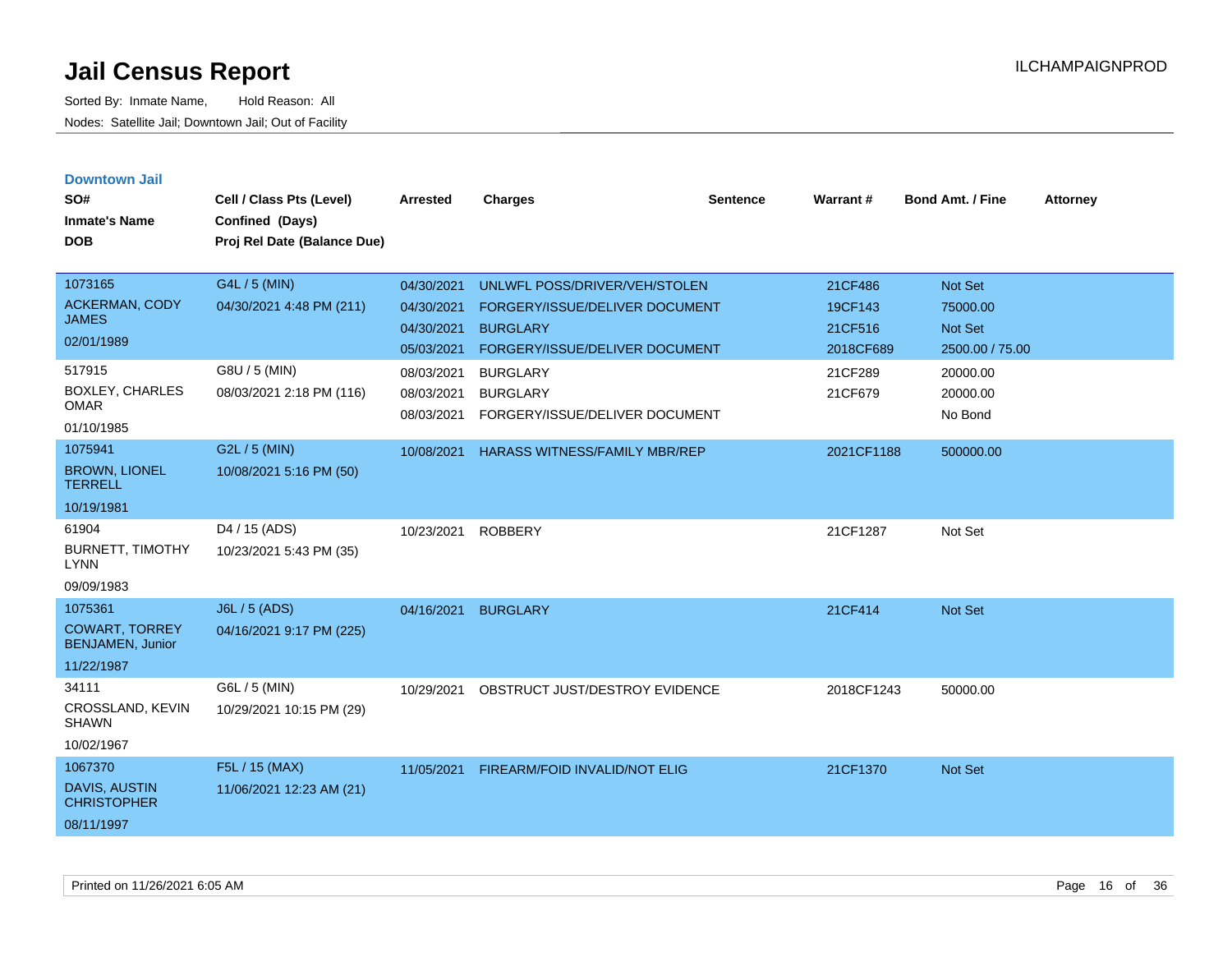| SO#<br><b>Inmate's Name</b><br><b>DOB</b>                  | Cell / Class Pts (Level)<br>Confined (Days)<br>Proj Rel Date (Balance Due) | Arrested                               | <b>Charges</b>                                                                                 | Sentence | Warrant#                         | <b>Bond Amt. / Fine</b>              | <b>Attorney</b> |
|------------------------------------------------------------|----------------------------------------------------------------------------|----------------------------------------|------------------------------------------------------------------------------------------------|----------|----------------------------------|--------------------------------------|-----------------|
| 56063<br>DAVIS, DAMIEN<br><b>DOMINIQUE</b>                 | H4L / 10 (ADS)<br>09/18/2021 4:25 AM (70)                                  | 09/18/2021<br>09/19/2021<br>11/24/2021 | <b>AGGRAVATED BATTERY</b><br><b>AGGRAVATED BATTERY</b><br><b>FUGITIVE FROM JUSTICE</b>         |          | 21CF1127<br>21CF1132<br>21CR2577 | Not Set<br>Not Set<br><b>Not Set</b> |                 |
| 02/28/1977                                                 |                                                                            |                                        |                                                                                                |          |                                  |                                      |                 |
| 1066719<br>DAVIS, TAVEON<br><b>CORNELIUS</b><br>12/21/1997 | C5L / 10 (MED)<br>06/09/2021 10:50 PM (171)                                | 06/09/2021<br>06/09/2021<br>06/09/2021 | AGG DOMESTIC BATTERY/STRANGLE<br>RET THEFT/DISP MERCH/>\$300<br>RETAIL THEFT/DISP MERCH/<\$300 |          | 21CF310<br>19CF959<br>19CM897    | 100000.00<br>5000.00<br>3000.00      |                 |
| 001078538<br>DAWKINS, LEN<br>03/23/1987                    | C4L / 10 (MED)<br>10/26/2021 8:18 PM (32)                                  | 10/26/2021                             | <b>CRIM SEX ASSAULT/FORCE</b>                                                                  |          | 21CF1301                         | <b>Not Set</b>                       |                 |
| 001078223<br>DIEGO-MATEO,<br>JOAQUIN<br>01/23/2002         | G9L / 5 (MIN)<br>11/09/2021 10:52 PM (18)                                  | 11/09/2021                             | AGG DUI/NO VALID DL                                                                            |          | 21CF1382                         | Not Set                              |                 |
| 571307                                                     | J3L / 15 (ADS)                                                             | 09/14/2020                             | <b>CRIM SEXUAL ABUSE/CONSENT</b>                                                               |          | 2020CF1026                       | Not Set                              |                 |
| DOMINGO-<br>CASTANEDA,                                     | 09/14/2020 11:19 PM (439)                                                  | 09/14/2020                             | PRED CRIM SEX ASLT/VICTIM <13                                                                  |          | 2020CF1025                       | Not Set                              |                 |
| 09/29/1989                                                 |                                                                            |                                        |                                                                                                |          |                                  |                                      |                 |
| 527379<br>DRAKE, MARCELL<br>DEON<br>04/20/1987             | C9U / 15 (ADS)<br>10/25/2021 5:05 PM (33)                                  | 10/25/2021<br>10/27/2021               | ARMED HABITUAL CRIMINAL<br>AGG DOMESTIC BATTERY/STRANGLE                                       |          | 21CF1297<br>21CF1245             | Not Set<br>Not Set                   |                 |
| 959292<br>DUNCAN, COREYON<br><b>ANTHONY</b><br>01/17/1989  | K1 / 15 (ADS)<br>04/01/2021 8:46 PM (240)                                  | 04/01/2021                             | ATTEMPT (FIRST DEGREE MURDER)                                                                  |          | 2020CF565                        | 2000000.00                           |                 |
| 1053207<br>FAUST, JAQUAVEON<br>LAVELL<br>07/25/1996        | K2 / 15 (SPH)<br>06/06/2019 2:24 PM (905)                                  | 06/06/2019                             | MURDER/INTENT TO KILL/INJURE                                                                   |          | 2019-CF849                       | 2000000.00                           |                 |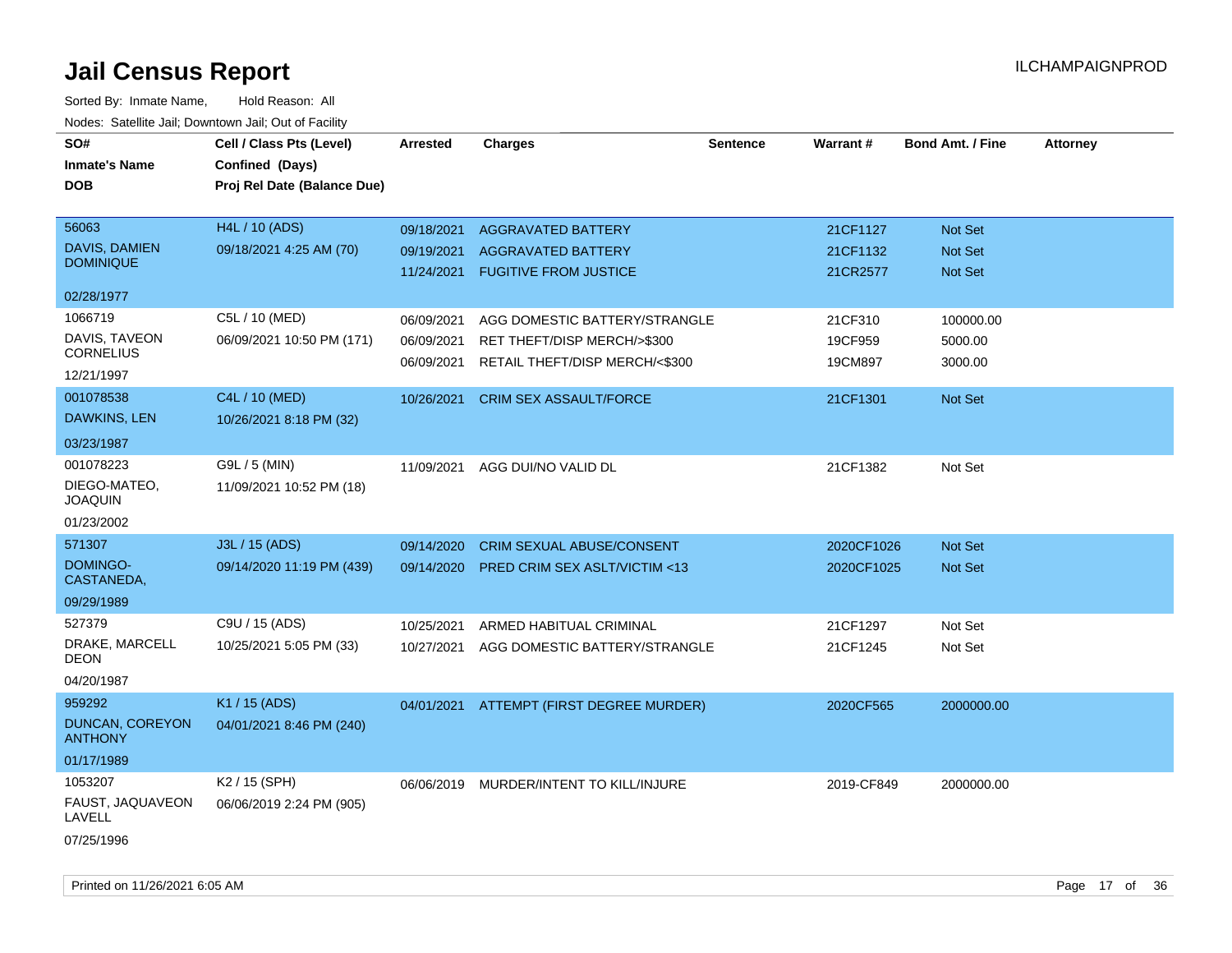Sorted By: Inmate Name, Hold Reason: All Nodes: Satellite Jail; Downtown Jail; Out of Facility

| <u>Rodos.</u> Odiolino dali, Downtown dali, Odi of Fabilit |                                              |                 |                                          |                 |             |                         |                 |
|------------------------------------------------------------|----------------------------------------------|-----------------|------------------------------------------|-----------------|-------------|-------------------------|-----------------|
| SO#                                                        | Cell / Class Pts (Level)                     | <b>Arrested</b> | <b>Charges</b>                           | <b>Sentence</b> | Warrant#    | <b>Bond Amt. / Fine</b> | <b>Attorney</b> |
| <b>Inmate's Name</b>                                       | Confined (Days)                              |                 |                                          |                 |             |                         |                 |
| <b>DOB</b>                                                 | Proj Rel Date (Balance Due)                  |                 |                                          |                 |             |                         |                 |
|                                                            |                                              |                 |                                          |                 |             |                         |                 |
| 962759                                                     | E6L / 5 (ADS)                                | 07/16/2021      | <b>METH DELIVERY&lt;5 GRAMS</b>          |                 | 21CF833     | Not Set                 |                 |
|                                                            | FINLEY, KEVIN DANTE 07/16/2021 9:44 PM (134) | 07/29/2021      | AGG CRIM SEX ASSAULT/FELONY              |                 | 21CF891     | No Bond                 |                 |
|                                                            |                                              |                 |                                          |                 |             |                         |                 |
| 12/28/1988                                                 |                                              |                 |                                          |                 |             |                         |                 |
| 1068917                                                    | $H1L / 5$ (MIN)                              | 08/11/2021      | VIO ORDER/PRIOR VIO OF ORDER             |                 | 21CF965     | Not Set                 |                 |
| GARCIA, JUAN<br>CARLOS                                     | 08/11/2021 9:24 PM (108)                     |                 |                                          |                 |             |                         |                 |
| 10/21/1997                                                 |                                              |                 |                                          |                 |             |                         |                 |
| 1071098                                                    | F4L / 15 (MAX)                               | 11/06/2021      | AGG CRIM SEX ASSAULT/FIREARM             |                 | 21CF1368    | Not Set                 |                 |
| <b>HARRIS, SHEMAR</b><br><b>HARLEM</b>                     | 11/06/2021 8:22 AM (21)                      |                 |                                          |                 |             |                         |                 |
| 07/22/2000                                                 |                                              |                 |                                          |                 |             |                         |                 |
| 1073611                                                    | G5L / 5 (MIN)                                | 02/09/2021      | MFG 15>100 GR ECSTASY/ANALOG             |                 | 21CF121     | 500000.00               |                 |
| <b>HAYES, CAMERON</b><br><b>TAYLOR MALEEK</b>              | 02/09/2021 3:10 PM (291)                     | 02/09/2021      | DELIVERY OF OR POSSESSION OF W/ INT      |                 | 21CF160     | Not Set                 |                 |
| 08/10/1998                                                 |                                              |                 |                                          |                 |             |                         |                 |
| 544770                                                     | F6L / 10 (MED)                               | 08/14/2021      | AGG DOMESTIC BATTERY/STRANGLE            |                 | 2021CF514   | 25000.00                |                 |
| <b>HAYES, DEVON</b><br><b>JERMAINE</b>                     | 08/14/2021 2:56 AM (105)                     | 08/14/2021      | <b>AGGRAVATED DOMESTIC BATTERY</b>       |                 | 21CF977     | No Bond                 |                 |
| 11/07/1987                                                 |                                              |                 |                                          |                 |             |                         |                 |
| 1015002                                                    | J1L / 10 (ADS)                               | 07/22/2021      | AGGRAVATED BATTERY                       |                 | 2021CF861   | Not Set                 |                 |
| HERRERA, ANDREW<br>WESLEY                                  | 07/22/2021 9:17 PM (128)                     |                 |                                          |                 |             |                         |                 |
| 12/17/1993                                                 |                                              |                 |                                          |                 |             |                         |                 |
| 1024228                                                    | K3 / 15 (SPH)                                |                 | 04/24/2018 *MURDER/INTENT TO KILL/INJURE |                 | 2018-CF1170 | 5000000.00              |                 |
| HILL, JAMONTE<br><b>RASHAD</b>                             | 04/24/2018 4:07 PM (1,313)                   |                 |                                          |                 |             |                         |                 |
| 05/23/1994                                                 |                                              |                 |                                          |                 |             |                         |                 |
| 49618                                                      | G6U / 5 (MIN)                                | 10/26/2021      | CRIM DAMAGE TO PROPERTY <\$500           |                 | 2021CF1300  | 100.00                  |                 |
| HITES, STEVEN<br>WAYNE                                     | 10/26/2021 7:42 AM (32)                      | 11/24/2021      | FLEEING/ATTEMPT ELUDE OFFICER            |                 | 2021TR9315  | 1000.00                 |                 |
| 12/31/1979                                                 |                                              |                 |                                          |                 |             |                         |                 |

Printed on 11/26/2021 6:05 AM **Page 18** of 36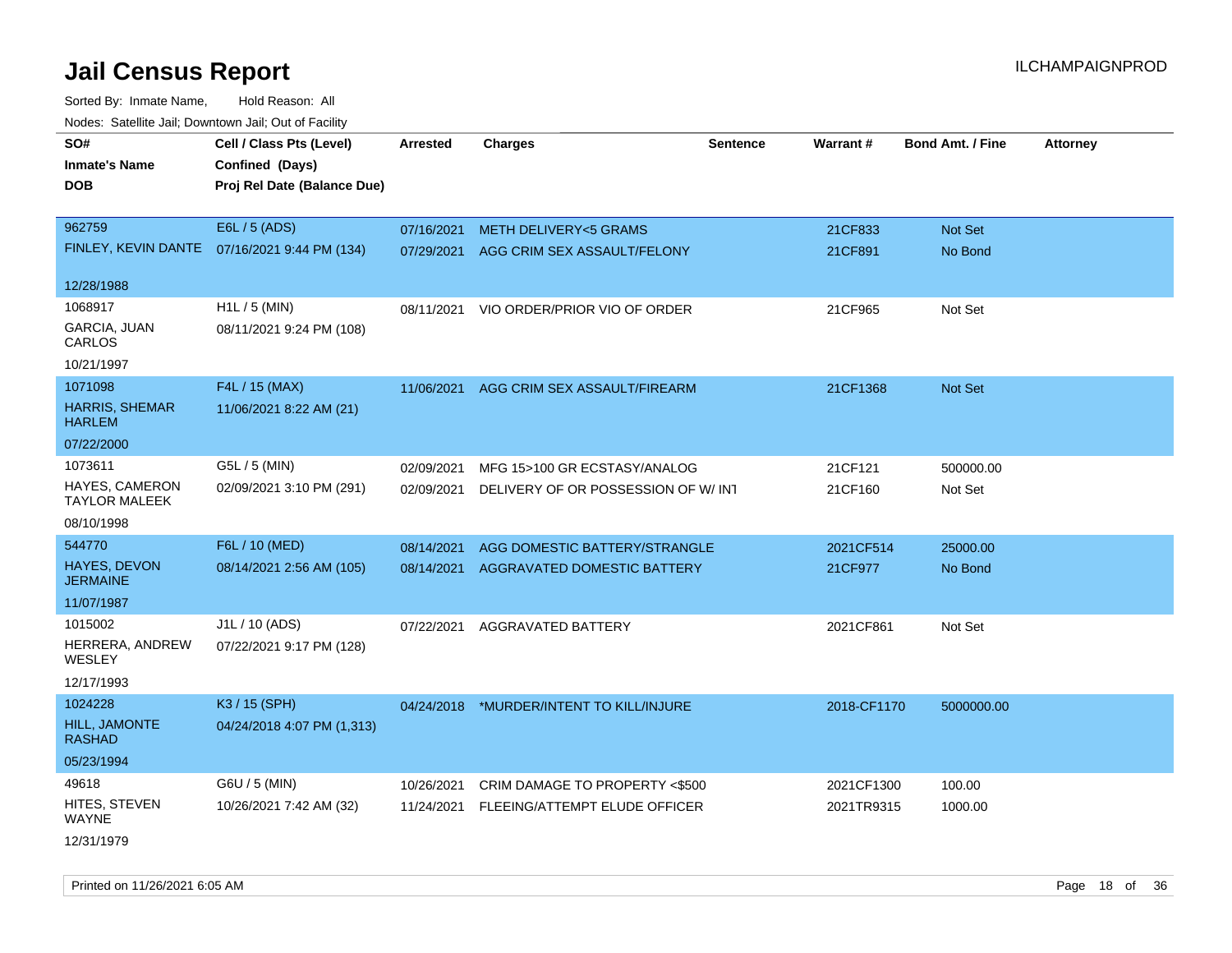Sorted By: Inmate Name, Hold Reason: All Nodes: Satellite Jail; Downtown Jail; Out of Facility

| rouco. Calcinic Jan, Downtown Jan, Out of Facility |                                            |                 |                               |                 |             |                         |                 |
|----------------------------------------------------|--------------------------------------------|-----------------|-------------------------------|-----------------|-------------|-------------------------|-----------------|
| SO#                                                | Cell / Class Pts (Level)                   | <b>Arrested</b> | <b>Charges</b>                | <b>Sentence</b> | Warrant#    | <b>Bond Amt. / Fine</b> | <b>Attorney</b> |
| <b>Inmate's Name</b>                               | Confined (Days)                            |                 |                               |                 |             |                         |                 |
| <b>DOB</b>                                         | Proj Rel Date (Balance Due)                |                 |                               |                 |             |                         |                 |
|                                                    |                                            |                 |                               |                 |             |                         |                 |
| 1063119                                            | F1L / 10 (MED)                             | 11/05/2021      | <b>BURGLARY</b>               |                 | 2018CF877   | 10000.00                |                 |
| HUNT, KHALLEEL<br><b>MALIK</b>                     | 11/05/2021 7:47 AM (22)                    | 11/05/2021      | BURGLARY W/O CAUSING DAMAGE   |                 | 2018CF1687  | 10000.00                |                 |
| 03/28/1999                                         |                                            |                 |                               |                 |             |                         |                 |
| 29206                                              | $11 / 15$ (MAX)                            | 11/09/2021      | AGGRAVATED BATTERY            |                 | 21CF1381    | No Bond                 |                 |
| JOHNSON, REUBEN<br><b>MONTE</b>                    | 11/09/2021 11:30 AM (18)                   | 11/16/2021      | PROBATION VIOLATION           |                 | 20CF987     | Not Set                 |                 |
| 04/07/1956                                         |                                            |                 |                               |                 |             |                         |                 |
| 1073894                                            | E4U / 10 (ADS)                             | 09/09/2021      | VIOLATE SEX OFFENDER REGIS/2+ |                 | 2021CF920   | 10000.00                |                 |
| <b>JOKICH, ANTON VEGO</b>                          | 09/09/2021 2:14 PM (79)                    |                 |                               |                 |             |                         |                 |
|                                                    |                                            |                 |                               |                 |             |                         |                 |
| 05/30/1969                                         |                                            |                 |                               |                 |             |                         |                 |
| 23138                                              | D1 / 15 (MAX)                              | 06/17/2021      | STALKING/TRANSMITS THREAT     |                 | 18CF1332    | Not Set                 |                 |
| JONES, GLENN<br><b>CLAYTON</b>                     | 06/17/2021 12:51 PM (163)                  | 06/17/2021      | AGG CRIM SEXUAL ABUSE/FELONY  |                 | 18-CF-1333  | Not Set                 |                 |
| 08/17/1958                                         |                                            |                 |                               |                 |             |                         |                 |
|                                                    |                                            |                 |                               |                 |             |                         |                 |
| 1017120                                            | G3U / 5 (MIN)                              | 10/29/2021      | AGG ASLT/USE DDLY WEAPON      |                 | 21CM452     | 2500.00                 |                 |
|                                                    | JONES, JOSHUA LYNN 10/29/2021 3:15 AM (29) | 10/29/2021      | BATTERY/CAUSE BODILY HARM     |                 | 21CM498     | <b>Not Set</b>          |                 |
| 05/16/1993                                         |                                            |                 |                               |                 |             |                         |                 |
| 001077231                                          | J5L / 10 (ADS)                             | 11/02/2021      | RECEIVE/POSS/SELL STOLEN VEH  | 6y (DOC)        |             | 15000.00                |                 |
| KOLESAR, JEREMY J                                  | 11/02/2021 5:51 PM (25)                    |                 |                               |                 |             |                         |                 |
|                                                    |                                            |                 |                               |                 |             |                         |                 |
| 10/20/1979                                         |                                            |                 |                               |                 |             |                         |                 |
| 24308                                              | D <sub>2</sub> / 15 (MAX)                  | 06/03/2021      | <b>ROBBERY</b>                |                 | 21CF625     | No Bond                 |                 |
| <b>KWIATKOWSKI,</b><br><b>ROBERT JOHN</b>          | 06/03/2021 10:40 PM (177)                  |                 |                               |                 |             |                         |                 |
| 08/08/1963                                         |                                            |                 |                               |                 |             |                         |                 |
| 37260                                              | C2U / 10 (ADS)                             | 09/09/2021      | FORGERY/ISSUE DOCUMENT/1 UPC  |                 | 2019 CF 559 | 200000.00               |                 |
| LENARD, DEMETRIUS<br><b>MARQUIS</b>                | 09/09/2021 1:44 AM (79)                    |                 |                               |                 |             |                         |                 |
| 07/03/1973                                         |                                            |                 |                               |                 |             |                         |                 |

Printed on 11/26/2021 6:05 AM **Page 19 of 36**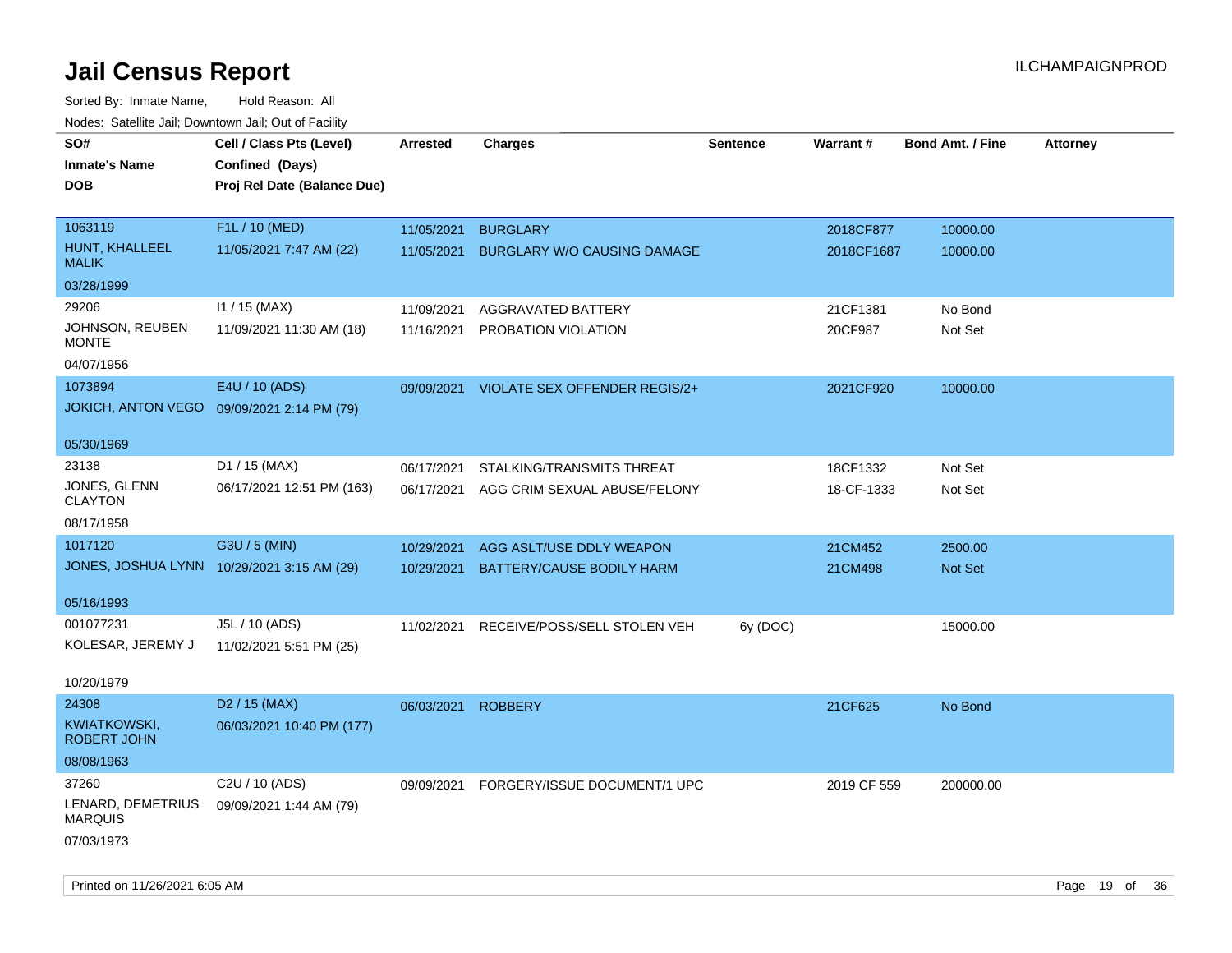Sorted By: Inmate Name, Hold Reason: All

|  | Nodes: Satellite Jail; Downtown Jail; Out of Facility |  |  |  |
|--|-------------------------------------------------------|--|--|--|
|--|-------------------------------------------------------|--|--|--|

| SO#<br><b>Inmate's Name</b><br><b>DOB</b> | Cell / Class Pts (Level)<br>Confined (Days)<br>Proj Rel Date (Balance Due) | <b>Arrested</b> | <b>Charges</b>                                                        | <b>Sentence</b> | <b>Warrant#</b> | <b>Bond Amt. / Fine</b> | <b>Attorney</b> |
|-------------------------------------------|----------------------------------------------------------------------------|-----------------|-----------------------------------------------------------------------|-----------------|-----------------|-------------------------|-----------------|
| 29681                                     | J2L / 15 (ADS)                                                             | 07/14/2020      | PREDATORY CRIMINAL SEX ASSLT/CHILE                                    |                 | 20CF-781        | 250000.00               |                 |
| LENOIR, JOHN<br><b>CHRISTOPHER</b>        | 07/14/2020 12:51 PM (501)                                                  |                 |                                                                       |                 |                 |                         |                 |
| 04/20/1966                                |                                                                            |                 |                                                                       |                 |                 |                         |                 |
| 001078249                                 | B3 / 10 (MED)                                                              | 08/07/2021      | FELON POSS/USE WEAPON/FIREARM                                         |                 | 21CF947         | Not Set                 |                 |
| MCCLENDON, CALVIN<br>м                    | 08/07/2021 8:56 AM (112)                                                   |                 |                                                                       |                 |                 |                         |                 |
| 04/29/1990                                |                                                                            |                 |                                                                       |                 |                 |                         |                 |
| 40235                                     | G9U / 5 (MIN)                                                              |                 | 10/04/2021 AGG DUI/4                                                  |                 | 2021CF1145      | 35000.00                |                 |
| MERRIWEATHER,<br><b>MARCUS TODD</b>       | 10/04/2021 4:41 PM (54)                                                    |                 |                                                                       |                 |                 |                         |                 |
| 11/28/1967                                |                                                                            |                 |                                                                       |                 |                 |                         |                 |
| 1040273                                   | E5U / 15 (ADS)                                                             | 09/30/2021      | PRED CRIM SEX ASLT/VICTIM <13                                         |                 | 21CF329         | 500000.00               |                 |
| METCALFE, LANELL<br><b>JARON</b>          | 09/30/2021 11:32 PM (58)                                                   |                 |                                                                       |                 |                 |                         |                 |
| 09/22/1988                                |                                                                            |                 |                                                                       |                 |                 |                         |                 |
| 1075635                                   | B <sub>2</sub> / 10 (ADS)                                                  | 05/11/2021      | AGG DISCHARGE FIREARM/OCC VEH                                         |                 | 21CF538         | Not Set                 |                 |
| MILES, DEVLON VON,<br>Junior              | 05/11/2021 10:39 PM (200)                                                  | 05/11/2021      | MFG/DEL CANNABIS/30-500 GRAMS                                         |                 | 20CF1402        | 100000.00               |                 |
| 11/04/2000                                |                                                                            |                 |                                                                       |                 |                 |                         |                 |
| 39106                                     | C3L / 10 (SPH)                                                             | 10/12/2021      | DOMESTIC BATTERY/OTHER PRIOR                                          |                 | 21CF1217        | Not Set                 |                 |
| Junior                                    | MOORE, ANDREW LEE, 10/12/2021 1:02 AM (46)                                 |                 |                                                                       |                 |                 |                         |                 |
| 04/12/1973                                |                                                                            |                 |                                                                       |                 |                 |                         |                 |
| 1069209                                   | H2L / 10 (ADS)                                                             |                 | 04/07/2021 AGG BATTERY/GREAT BODILY HARM                              |                 | 21CF376         | Not Set                 |                 |
| MOORE, DEVONTE<br><b>JAMAL</b>            | 04/07/2021 6:25 PM (234)                                                   |                 |                                                                       |                 |                 |                         |                 |
| 09/24/1995                                |                                                                            |                 |                                                                       |                 |                 |                         |                 |
| 966887                                    | F7L / 15 (MAX)                                                             |                 | 11/05/2021 DELIVERY OF OR POSSESSION OF W/ IN1 10y/0m/0d (DC 19CF1425 |                 |                 | No Bond                 |                 |
| NELSON, DARRYL<br><b>WAYNE</b>            | 11/05/2021 11:00 AM (22)                                                   |                 |                                                                       |                 |                 |                         |                 |
| 01/16/1984                                |                                                                            |                 |                                                                       |                 |                 |                         |                 |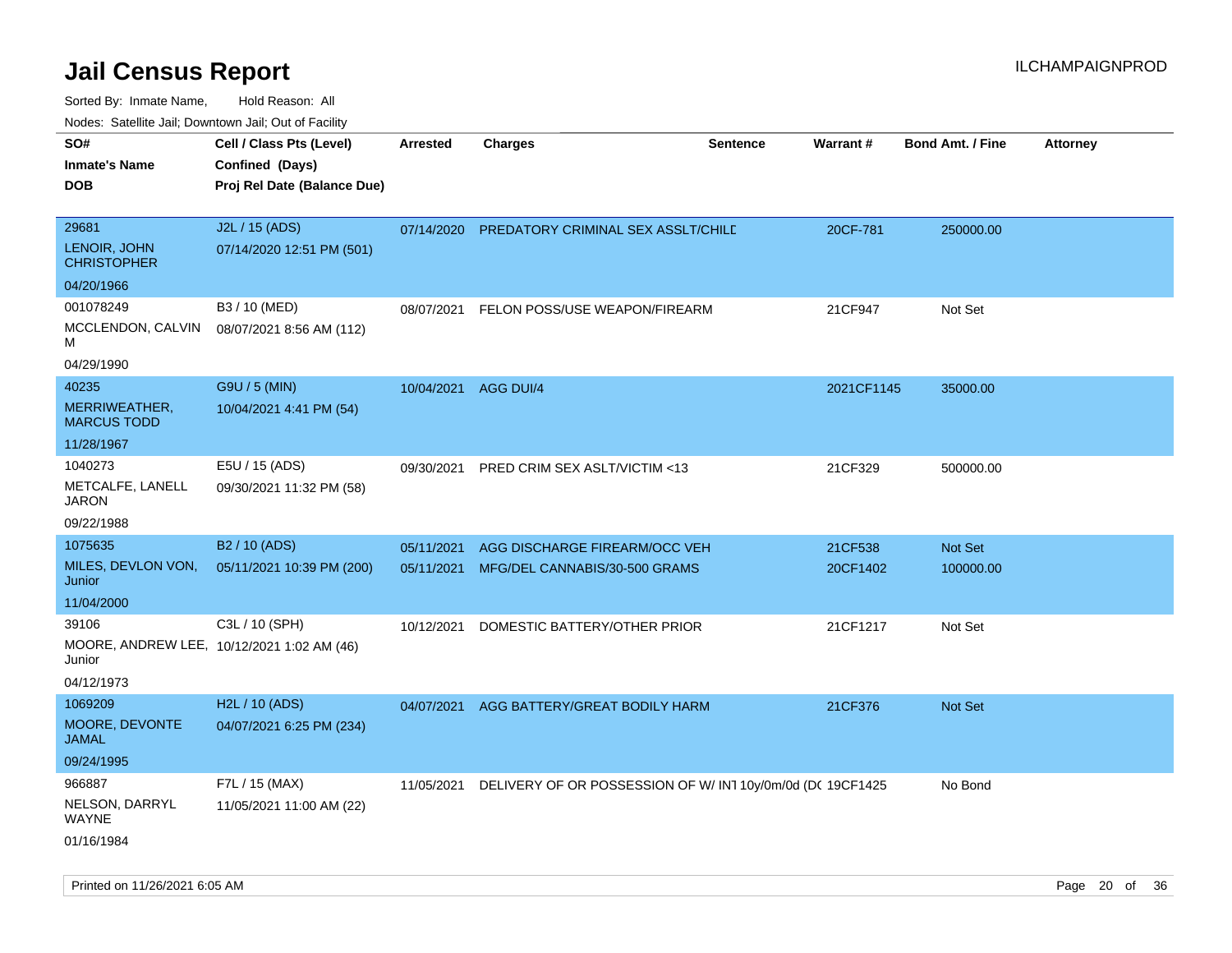| SO#                                         | Cell / Class Pts (Level)    | <b>Arrested</b> | <b>Charges</b>                | <b>Sentence</b> | <b>Warrant#</b> | <b>Bond Amt. / Fine</b> | <b>Attorney</b> |
|---------------------------------------------|-----------------------------|-----------------|-------------------------------|-----------------|-----------------|-------------------------|-----------------|
| <b>Inmate's Name</b>                        | Confined (Days)             |                 |                               |                 |                 |                         |                 |
| DOB                                         | Proj Rel Date (Balance Due) |                 |                               |                 |                 |                         |                 |
|                                             |                             |                 |                               |                 |                 |                         |                 |
| 001078357                                   | H6L / 15 (ADS)              | 09/17/2021      | ARMED ROBBERY/ARMED W/FIREARM |                 | 21CF1230        | Not Set                 |                 |
| PETTIGREW, CAREY                            | 09/17/2021 9:56 AM (71)     | 09/17/2021      | ARMED ROBBERY/ARMED W/FIREARM |                 | 21CF1128        | <b>Not Set</b>          |                 |
| <b>CORNITRIAS DEOBLO</b>                    |                             | 09/17/2021      | ARMED ROBBERY/ARMED W/FIREARM |                 | 21CF1129        | Not Set                 |                 |
| 08/31/1986                                  |                             |                 |                               |                 |                 |                         |                 |
| 1022441                                     | H3L / 10 (ADS)              | 10/27/2021      | AGG BATTERY/PEACE OFFICER     |                 | 2021 CF 12      | No Bond                 |                 |
| PICKENS, DONTRELL<br>DEMAR                  | 10/27/2021 1:39 PM (31)     | 10/27/2021      | AGG BATTERY/PEACE OFFICER     |                 | 2020 CF 1488    | No Bond                 |                 |
| 12/10/1993                                  |                             |                 |                               |                 |                 |                         |                 |
| 1072114                                     | A1U / 15 (SPH)              | 01/17/2021      | ATTEMPT (FIRST DEGREE MURDER) |                 | 2021CF65        | Not Set                 |                 |
| ROBINSON, DONNELL                           | 01/17/2021 2:40 PM (314)    | 01/17/2021      | ARMED ROBBERY/NO FIREARM      |                 | 2020CF824       | 75000.00                |                 |
| <b>LEVON</b>                                |                             | 02/17/2021      | <b>AGGRAVATED BATTERY</b>     | 4y (DOC)        |                 | 250000.00               |                 |
| 10/23/2000                                  |                             |                 |                               |                 |                 |                         |                 |
| 980761                                      | B1 / 10 (MED)               | 06/07/2021      | DOMESTIC BATTERY/OTHER PRIOR  | 5y (DOC)        |                 | Not Set                 |                 |
| ROBINSON, LEON<br>SOLOMON                   | 06/07/2021 1:53 AM (173)    |                 |                               |                 |                 |                         |                 |
| 10/22/1983                                  |                             |                 |                               |                 |                 |                         |                 |
| 1006507                                     | 14 / 10 (ADS)               |                 |                               |                 |                 |                         |                 |
| RODGERS, DYLAN                              |                             | 10/21/2021      | AGG ASLT/USE DDLY WEAPON      |                 | 21CM123         | 1000.00                 |                 |
| <b>ROBERT</b>                               | 10/21/2021 12:34 AM (37)    | 10/21/2021      | DOMESTIC BATTERY/OTHER PRIOR  |                 | 21CF1269        | Not Set                 |                 |
| 12/12/1991                                  |                             | 10/21/2021      | <b>PROBATION VIOLATION</b>    |                 | 2019CF1220      | 10000.00                |                 |
| 1069960                                     | G7L / 5 (MIN)               | 09/28/2021      | IDENTITY THEFT/\$2K-\$10K     |                 | 21CF952         | 10000.00                |                 |
| SHELTON, JOSIAH<br><b>TIMOTHY</b>           | 09/28/2021 2:04 AM (60)     |                 |                               |                 |                 |                         |                 |
| 02/23/1980                                  |                             |                 |                               |                 |                 |                         |                 |
| 1034702                                     | F3L / 10 (MED)              | 10/22/2021      | AGG DOMESTIC BATTERY/STRANGLE |                 | 21CF1123        | 50000.00                |                 |
| SOULE, AUSTIN TYLER 10/22/2021 6:49 AM (36) |                             |                 |                               |                 |                 |                         |                 |
|                                             |                             |                 |                               |                 |                 |                         |                 |
| 03/18/1995                                  |                             |                 |                               |                 |                 |                         |                 |
| 1057312                                     | G8L                         | 11/10/2021      | <b>HOME INVASION/FIREARM</b>  |                 | 21CF1388        | Not Set                 |                 |
| STARKS, RAMEON<br><b>TAHZIER</b>            | 11/10/2021 9:51 PM (17)     |                 |                               |                 |                 |                         |                 |
| 12/18/1996                                  |                             |                 |                               |                 |                 |                         |                 |
|                                             |                             |                 |                               |                 |                 |                         |                 |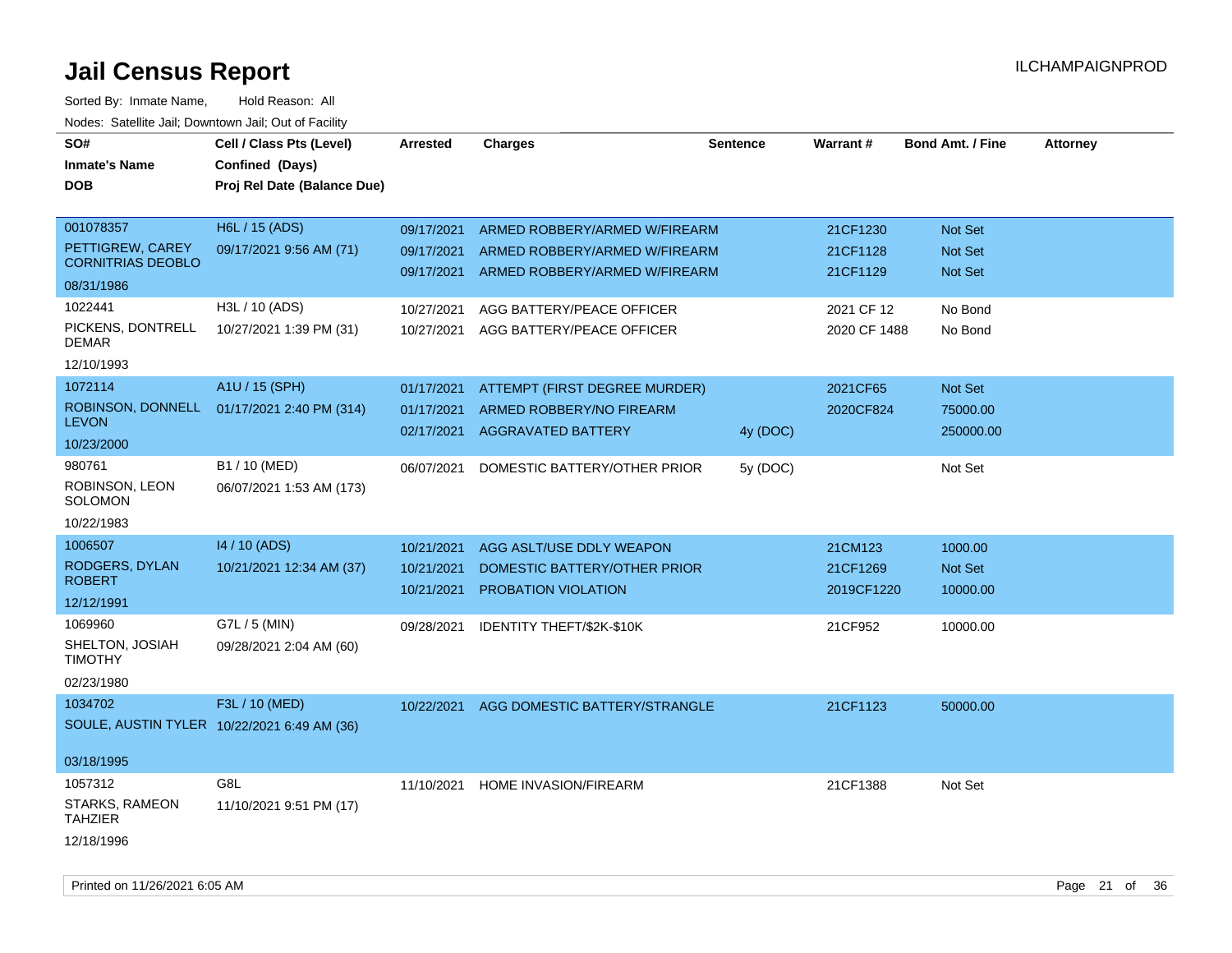| SO#                                     | Cell / Class Pts (Level)    | Arrested   | <b>Charges</b>                      | <b>Sentence</b> | Warrant#   | <b>Bond Amt. / Fine</b> | <b>Attorney</b> |
|-----------------------------------------|-----------------------------|------------|-------------------------------------|-----------------|------------|-------------------------|-----------------|
| <b>Inmate's Name</b>                    | Confined (Days)             |            |                                     |                 |            |                         |                 |
| <b>DOB</b>                              | Proj Rel Date (Balance Due) |            |                                     |                 |            |                         |                 |
| 1051104                                 | G1U / 5 (MIN)               | 05/26/2021 | DRIVING ON REVOKED LICENSE          |                 | 21TR4000   | Not Set                 |                 |
| STOVER, ANDREW                          | 05/27/2021 12:59 AM (184)   | 05/26/2021 | <b>BURGLARY</b>                     |                 | 21CF667    | <b>Not Set</b>          |                 |
| <b>WADE</b>                             |                             |            | 05/26/2021 METH DELIVERY/5<15 GRAMS |                 | 21CF598    | Not Set                 |                 |
| 07/20/1994                              |                             |            |                                     |                 |            |                         |                 |
| 1024184                                 | H5L / 10 (ADS)              | 09/08/2021 | AGG ASLT PEACE OFF/FIRE/ER WRK      |                 | 20CF1051   | No Bond                 |                 |
| SULLIVAN, CODY<br><b>MICHAEL</b>        | 09/08/2021 3:28 PM (80)     |            |                                     |                 |            |                         |                 |
| 08/15/1994                              |                             |            |                                     |                 |            |                         |                 |
| 1035647                                 | I3 / 10 (ADS)               | 10/29/2021 | CRIM DMG TO PROP \$500-10K          |                 | 21CF983    | 10000.00                |                 |
| SUMO, DAVID KLON                        | 10/29/2021 6:36 PM (29)     | 10/29/2021 | CRIM DMG/GOVT PROP/>\$500-\$10K     |                 | 21CF984    | 10000.00                |                 |
| 06/23/1975                              |                             |            |                                     |                 |            |                         |                 |
| 1068839                                 | F8L / 15 (MAX)              | 08/07/2020 | <b>HOMICIDE</b>                     |                 | 2020-CF851 | 1000000.00              |                 |
| TAYLOR, LONDON<br><b>JAVON</b>          | 08/07/2020 10:30 AM (477)   |            |                                     |                 |            |                         |                 |
| 08/16/1999                              |                             |            |                                     |                 |            |                         |                 |
| 1004142                                 | F9L / 15 (MAX)              | 10/22/2021 | PAROLE REVOCATION                   |                 |            | Not Set                 |                 |
| TOY, KAYON LARENZ                       | 10/22/2021 1:01 PM (36)     | 10/27/2021 | POSSESSION OF METH/15<100GRAMS      |                 | 2021CF1298 | 1500000.00              |                 |
|                                         |                             |            |                                     |                 |            |                         |                 |
| 09/12/1991                              |                             |            |                                     |                 |            |                         |                 |
| 1056971                                 | D6 / 10 (ADS)               | 08/07/2021 | FELON POSS/USE WEAPON/FIREARM       |                 | 21CF948    | No Bond                 |                 |
| TRAVIS, DENZEL<br><b>DANTRELL</b>       | 08/07/2021 7:36 AM (112)    | 08/08/2021 | AGG BATTERY/PUBLIC PLACE            |                 | 2020CF647  | 25000.00                |                 |
| 03/21/1993                              |                             |            |                                     |                 |            |                         |                 |
| 001078250                               | F2L / 10 (MED)              | 08/07/2021 | <b>FELON POSS WEAPON/BODY ARMOR</b> |                 | 21CF950    | Not Set                 |                 |
| <b>TRAVIS, JORDAN</b><br><b>TESHAUN</b> | 08/07/2021 10:27 AM (112)   |            |                                     |                 |            |                         |                 |
| 03/03/1996                              |                             |            |                                     |                 |            |                         |                 |
| 969709                                  | G3L / 5 (MIN)               | 10/29/2021 | CRIM DMG TO PROP \$500-10K          |                 |            | Not Set                 |                 |
| TUFTE, BRYCE<br><b>MATTHEW</b>          | 10/29/2021 3:14 PM (29)     | 10/29/2021 | DRIVING ON SUSPENDED LICENSE        |                 | 20TR2181   | 5000.00                 |                 |
| 05/30/1988                              | 12/20/2021 (0.00)           |            |                                     |                 |            |                         |                 |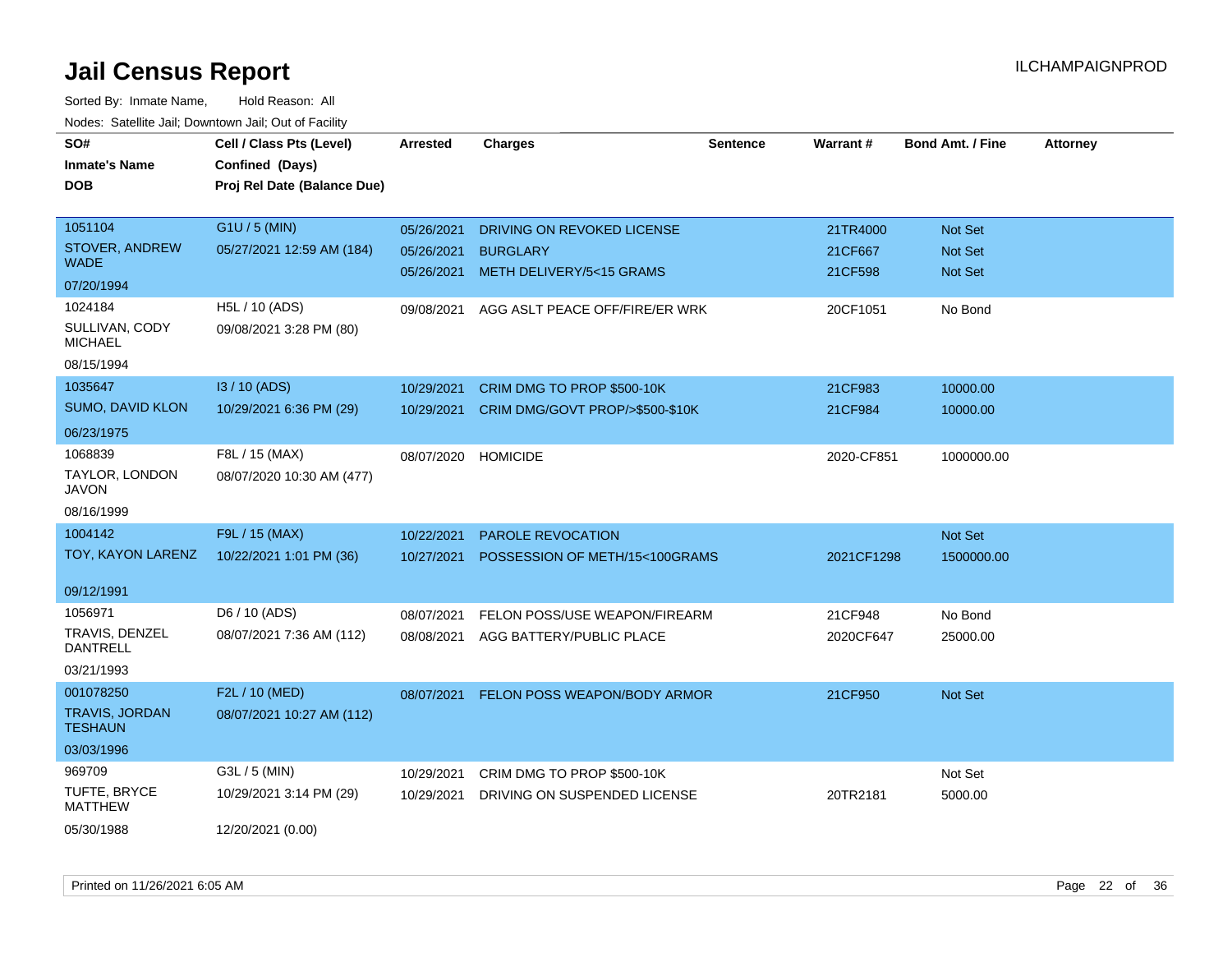| Nudes. Satellite Jali, Downtown Jali, Out of Facility |                             |                   |                                |                 |                 |                         |                 |
|-------------------------------------------------------|-----------------------------|-------------------|--------------------------------|-----------------|-----------------|-------------------------|-----------------|
| SO#                                                   | Cell / Class Pts (Level)    | Arrested          | <b>Charges</b>                 | <b>Sentence</b> | <b>Warrant#</b> | <b>Bond Amt. / Fine</b> | <b>Attorney</b> |
| <b>Inmate's Name</b>                                  | Confined (Days)             |                   |                                |                 |                 |                         |                 |
| <b>DOB</b>                                            | Proj Rel Date (Balance Due) |                   |                                |                 |                 |                         |                 |
|                                                       |                             |                   |                                |                 |                 |                         |                 |
| 30108                                                 | J4L / 15 (ADS)              | 07/30/2021 MURDER |                                |                 | 21CF902         | 2000000.00              |                 |
| <b>VANDYKE, DARYL</b><br><b>ANTHONY</b>               | 07/30/2021 8:29 PM (120)    |                   |                                |                 |                 |                         |                 |
| 10/04/1965                                            |                             |                   |                                |                 |                 |                         |                 |
| 968681                                                | D5 / 15 (ADS)               | 08/27/2021        | AGG CRIM SX AB/VIC 13<18/TRUST |                 | 2020CF499       | 250000.00               |                 |
| <b>WADE, DEMETRIUS</b><br>DARYL                       | 08/27/2021 2:25 AM (92)     | 08/27/2021        | INDIRECT CRIMINAL CONTEMPT     | 5y (DOC)        | 2021CC16        | No Bond                 |                 |
| 01/07/1987                                            |                             |                   |                                |                 |                 |                         |                 |
| 1070904                                               | G7U / 5 (MIN)               | 10/28/2021        | <b>BURGLARY</b>                |                 | 2021CF321       | 15000.00                |                 |
| <b>WANKEL, JONAH</b><br>JAMES                         | 10/28/2021 3:42 AM (30)     |                   |                                |                 |                 |                         |                 |
| 12/15/1993                                            |                             |                   |                                |                 |                 |                         |                 |
| 44836                                                 | E2L / 15 (ADS)              | 11/02/2021        | THEFT                          |                 |                 | Not Set                 |                 |
| <b>WESLEY, FRANK</b><br>LADELL                        | 11/02/2021 4:08 AM (25)     | 11/02/2021        | DISORDERLY CONDUCT             |                 |                 | Not Set                 |                 |
| 09/17/1977                                            |                             | 11/02/2021        | CRIM TRESPASS TO STATE LAND    |                 | 21118875        | Not Set                 |                 |
| 001078511                                             | G5U / 5 (MIN)               | 10/18/2021 WRIT   |                                |                 | 20CF1318        | No Bond                 |                 |
| <b>WILLIAMS, KANAAN</b><br><b>AUBREY</b>              | 10/18/2021 2:21 PM (40)     |                   |                                |                 |                 |                         |                 |
| 03/17/2000                                            |                             |                   |                                |                 |                 |                         |                 |
| 1058072                                               | A2U / 15 (SPH)              | 02/25/2021        | ARMED HABITUAL CRIMINAL        |                 |                 | Not Set                 |                 |
| WILLIAMS, KENNETH<br><b>BERNARD</b>                   | 02/25/2021 3:24 PM (275)    |                   |                                |                 |                 |                         |                 |
| 10/04/1985                                            |                             |                   |                                |                 |                 |                         |                 |
| 53518                                                 | $15/15$ (ADS)               | 08/19/2021        | <b>AGGRAVATED BATTERY</b>      |                 | 21CF1014        | <b>Not Set</b>          |                 |
| <b>WILLIAMS, TORREY</b><br><b>TOSHIBA</b>             | 08/19/2021 10:10 AM (100)   | 09/01/2021        | <b>PROBATION VIOLATION</b>     |                 | 20CF381         | <b>Not Set</b>          |                 |
| 03/30/1975                                            |                             |                   |                                |                 |                 |                         |                 |
| 996311                                                | G4U / 5 (MIN)               | 10/29/2021        | DOMESTIC BATTERY/OTHER PRIOR   |                 | 21CF1326        | No Bond                 |                 |
| WILLIAMS,<br><b>TRAYSHAUN DEVONTA</b>                 | 10/29/2021 10:51 PM (29)    |                   |                                |                 |                 |                         |                 |
| 02/18/1992                                            |                             |                   |                                |                 |                 |                         |                 |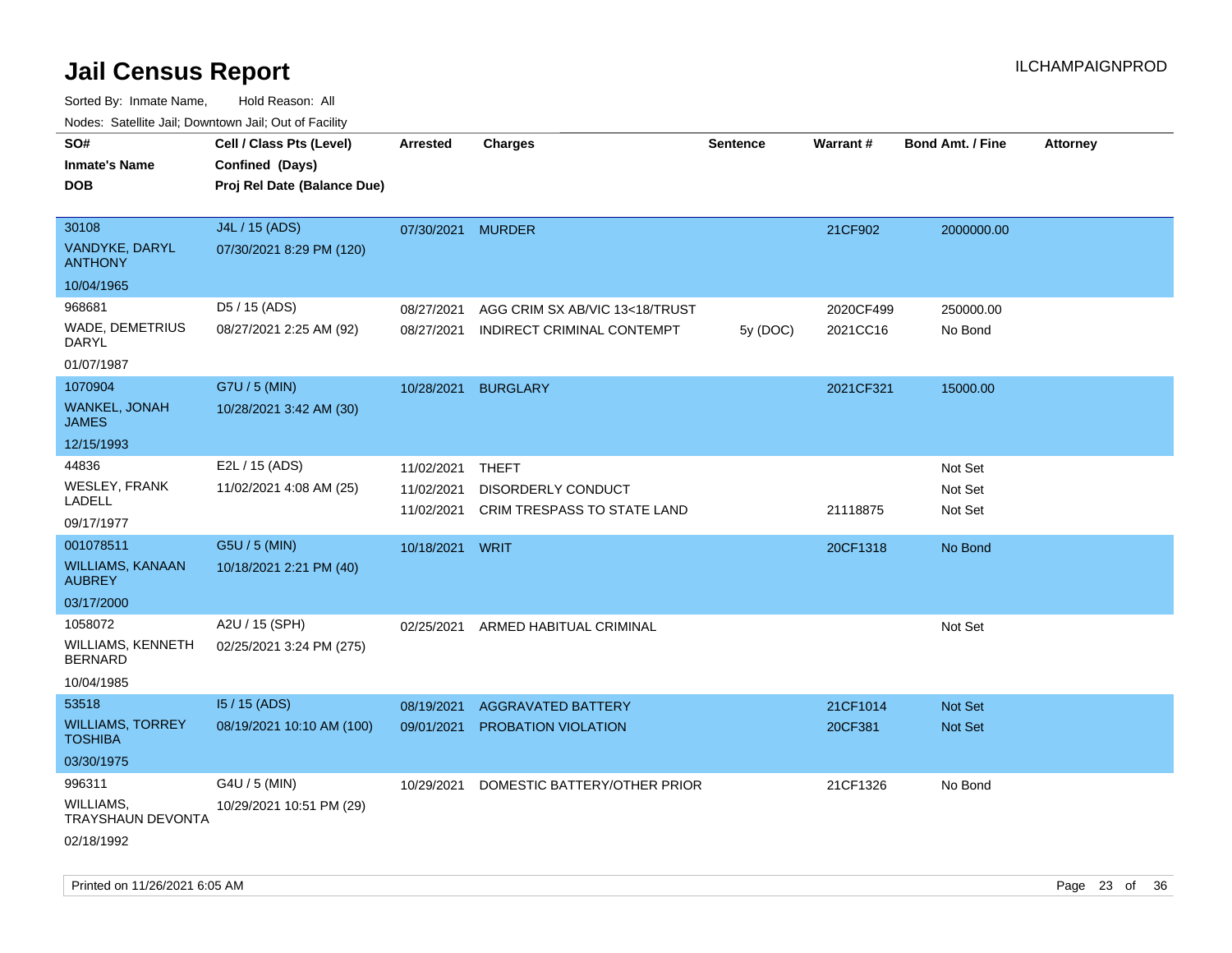| SO#<br><b>Inmate's Name</b><br><b>DOB</b>           | Cell / Class Pts (Level)<br>Confined (Days)<br>Proj Rel Date (Balance Due) | Arrested   | Charges         |            | <b>Sentence</b> | Warrant #   | <b>Bond Amt. / Fine</b> | Attorney |
|-----------------------------------------------------|----------------------------------------------------------------------------|------------|-----------------|------------|-----------------|-------------|-------------------------|----------|
| 9326<br>YOUNG, ANTHONY<br><b>PAUL</b><br>03/13/1954 | $12/5$ (ADS)<br>06/14/2021 12:07 PM (166)                                  | 06/14/2021 | <b>BURGLARY</b> |            |                 | 2020-CF-625 | <b>Not Set</b>          |          |
| <b>Total Downtown Jail: 64</b>                      |                                                                            | Males: 64  | Females: 0      | Unknown: 0 |                 |             |                         |          |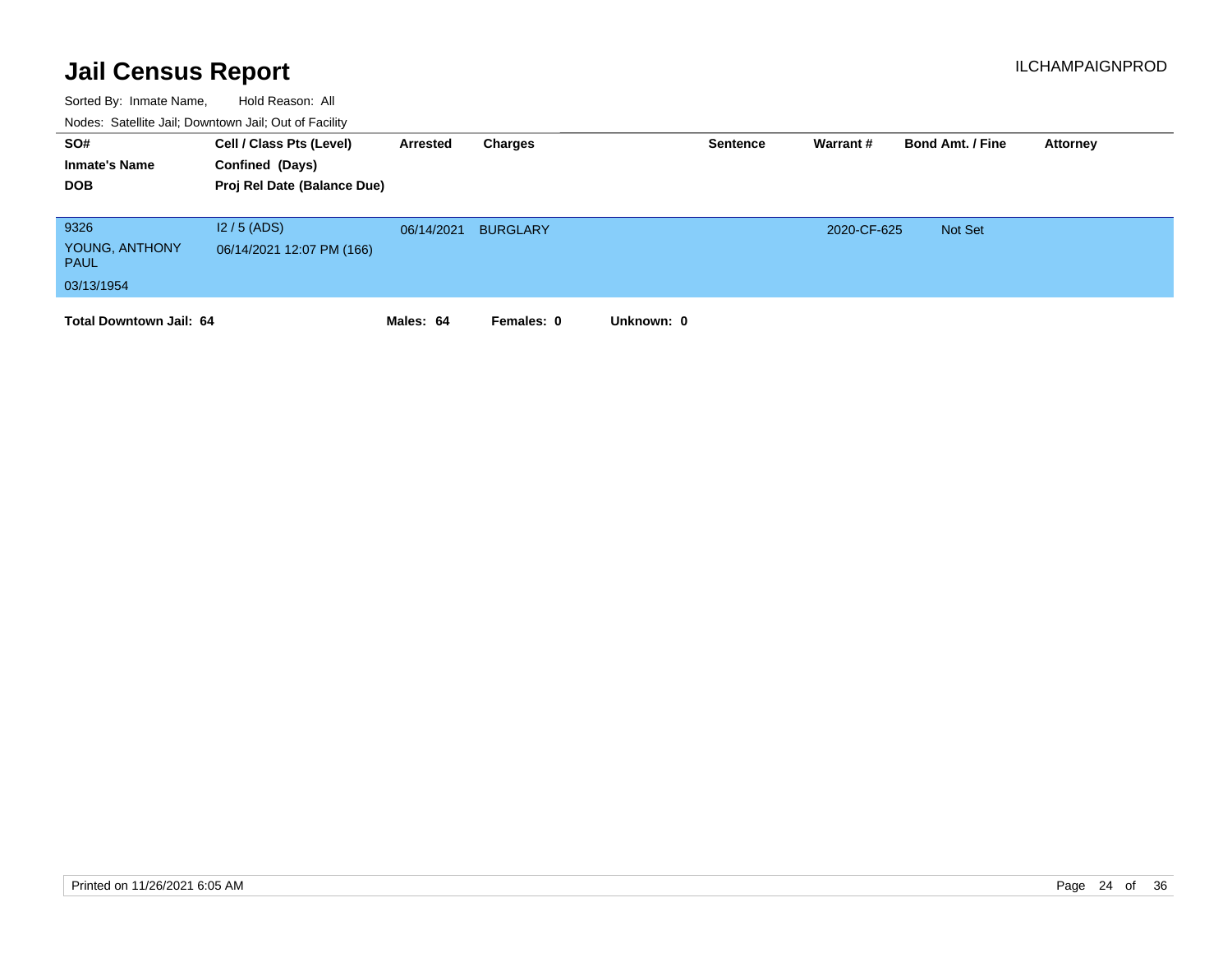|  |  | <b>Out of Facility</b> |
|--|--|------------------------|
|  |  |                        |

| SO#<br><b>Inmate's Name</b><br><b>DOB</b>                                     | Cell / Class Pts (Level)<br>Confined (Days)<br>Proj Rel Date (Balance Due) | <b>Arrested</b>                        | <b>Charges</b>                                                                              | <b>Sentence</b> | Warrant#                        | <b>Bond Amt. / Fine</b>              | <b>Attorney</b> |
|-------------------------------------------------------------------------------|----------------------------------------------------------------------------|----------------------------------------|---------------------------------------------------------------------------------------------|-----------------|---------------------------------|--------------------------------------|-----------------|
| 61095<br>AMOS, DERRICK<br><b>JAMES</b>                                        | <b>DEW / 10 (ADS)</b><br>05/02/2021 9:02 PM (209)                          | 05/02/2021                             | HOME INVASION/CAUSE INJURY                                                                  |                 | 2021CF323                       | 100000.00                            |                 |
| 06/12/1985<br>19971<br><b>LYNN</b><br>08/17/1961                              | <b>EHD</b><br>BARNESKE, RAYMOND 11/09/2021 9:32 AM (18)<br>5/6/2022 (0.00) | 11/09/2021                             | DRIVING RVK/SUSP DUI/SSS 4-9                                                                |                 | 2021CF968                       | Not Set                              |                 |
| 516062<br><b>BENNETT, JOHN</b><br><b>MICHAEL</b><br>04/30/1986                | <b>DEW / 15 (MAX)</b><br>02/22/2021 10:47 AM (278)                         | 02/22/2021<br>02/22/2021               | <b>PHONE HARASSMENT/2+</b><br>AGG DISCH FIR/VEH/PC OFF/FRMAN                                |                 | 20CF194<br>21CF210              | 5000.00<br>No Bond                   |                 |
| 976538                                                                        | EHD<br>BLISSIT, WYATT TYRES 10/12/2021 10:05 AM (46)                       | 10/12/2021                             | DOMESTIC BATTERY/OTHER PRIOR                                                                |                 | 2020CF1095                      | Not Set                              |                 |
| 09/05/1989<br>33993<br><b>BOOKER, STEPHON</b><br><b>MONTELL</b><br>06/11/1971 | 1/6/2022 (0.00)<br><b>DEW / 10 (MED)</b><br>06/14/2021 7:42 PM (166)       | 06/14/2021<br>06/14/2021<br>06/14/2021 | AGGRAVATED DOMESTIC BATTERY<br>POSSESSING A CONTROLLED SUBSTANC<br><b>PAROLE REVOCATION</b> |                 | 21CF688<br>21CF657<br>CH2103612 | <b>Not Set</b><br>Not Set<br>No Bond |                 |
| 1074315<br><b>BRIGGS, PATRICK</b><br><b>MONTAY</b><br>08/05/2001              | DEW / 15 (MAX)<br>08/03/2021 4:56 PM (116)                                 | 07/27/2021                             | AGG DISCHARGE FIREARM/VEH/SCH                                                               |                 | 21CF927                         | Not Set                              |                 |
| 001078065<br><b>BROWN, CHARMAN</b><br><b>LAKEEF</b><br>11/30/2002             | <b>KAN / 10 (ADS)</b><br>06/17/2021 12:32 PM (163)                         | 06/17/2021                             | AGG BATTERY/DISCHARGE FIREARM                                                               |                 | 21CF704                         | 1000000.00                           |                 |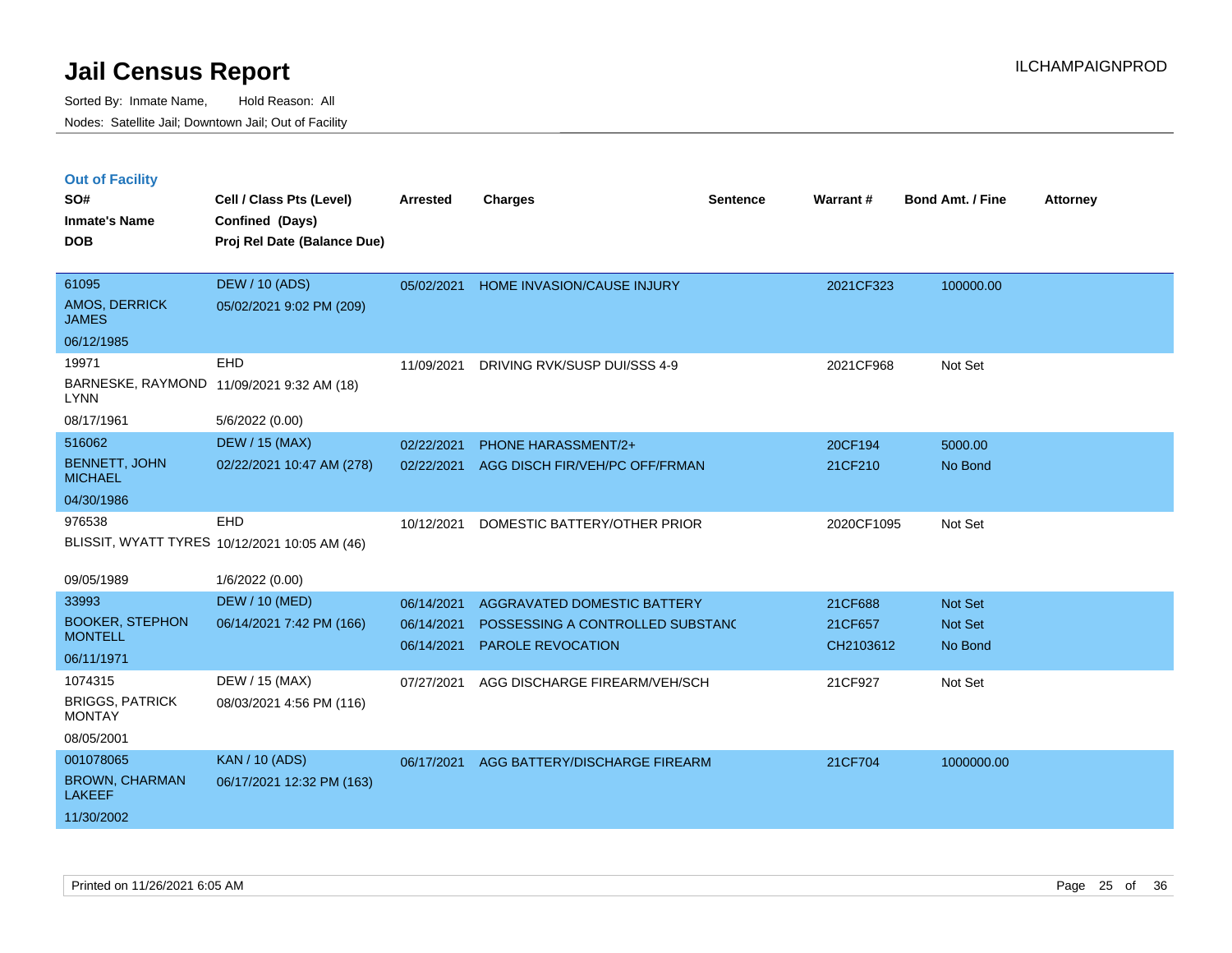| noaco. Catomto can, Domntonn can, Cat or I domt<br>SO#<br><b>Inmate's Name</b><br><b>DOB</b> | Cell / Class Pts (Level)<br>Confined (Days)<br>Proj Rel Date (Balance Due) | Arrested   | <b>Charges</b>                           | <b>Sentence</b> | Warrant#   | <b>Bond Amt. / Fine</b> | <b>Attorney</b> |
|----------------------------------------------------------------------------------------------|----------------------------------------------------------------------------|------------|------------------------------------------|-----------------|------------|-------------------------|-----------------|
| 1038554                                                                                      | <b>KAN / 15 (MAX)</b>                                                      | 08/18/2021 | <b>ARMED HABITUAL CRIMINAL</b>           |                 | 21CF1162   | Not Set                 |                 |
| <b>BROWN, CORRION</b><br><b>DEVONTAE</b>                                                     | 08/18/2021 5:40 PM (101)                                                   | 08/18/2021 | DELIVERY OF OR POSSESSION OF W/INT       |                 | 21CF1009   | No Bond                 |                 |
| 04/19/1995                                                                                   |                                                                            |            |                                          |                 |            |                         |                 |
| 1071662                                                                                      | KAN / 15 (MAX)                                                             | 12/07/2020 | FELON POSS/USE FIREARM PRIOR             | 7y (DOC)        | 20CF1418   | 250000.00               |                 |
| BROWN, JAWON<br>EDWARD                                                                       | 12/14/2020 6:02 PM (348)                                                   |            |                                          |                 |            |                         |                 |
| 04/21/2000                                                                                   |                                                                            |            |                                          |                 |            |                         |                 |
| 1038579                                                                                      | <b>KAN / 15 (MAX)</b>                                                      | 08/18/2021 | FELON POSS/USE WEAPON/FIREARM            |                 | 21CF1010   | <b>Not Set</b>          |                 |
| <b>BROWN, MARKEL</b><br><b>RIKKI</b>                                                         | 08/18/2021 2:05 PM (101)                                                   |            |                                          |                 |            |                         |                 |
| 01/06/1995                                                                                   |                                                                            |            |                                          |                 |            |                         |                 |
| 1003006                                                                                      | KAN / 15 (MAX)                                                             | 08/19/2021 | FELON POSS/USE MACHINE GUN               |                 | 21CF1011   | No Bond                 |                 |
| <b>BROWN, ROCKEITH</b><br><b>JAVONTE</b>                                                     | 08/19/2021 12:55 AM (100)                                                  |            |                                          |                 |            |                         |                 |
| 07/23/1991                                                                                   |                                                                            |            |                                          |                 |            |                         |                 |
| 987334                                                                                       | <b>DEW / 15 (MAX)</b>                                                      |            | 03/10/2021 ATTEMPT (FIRST DEGREE MURDER) |                 | 19CF689    | Not Set                 |                 |
| <b>CAIN, ISAIAH</b><br><b>DEPRIEST</b>                                                       | 03/10/2021 2:22 PM (262)                                                   |            |                                          |                 |            |                         |                 |
| 12/23/1990                                                                                   |                                                                            |            |                                          |                 |            |                         |                 |
| 992962                                                                                       | DEW / 15 (ADS)                                                             | 05/25/2021 | MURDER/INTENT TO KILL/INJURE             |                 | 2018CF1045 | 1000000.00              |                 |
| CAMPBELL, KEITH<br><b>KNAQEEB</b>                                                            | 05/25/2021 1:19 PM (186)                                                   |            |                                          |                 |            |                         |                 |
| 07/22/1991                                                                                   |                                                                            |            |                                          |                 |            |                         |                 |
| 001078576                                                                                    | <b>KAN / 15 (MAX)</b>                                                      | 11/09/2021 | UNLAWFUL USE OF A WEAPON                 |                 | 21CF1383   | <b>Not Set</b>          |                 |
| CARTER, DEMONDRE<br><b>DAVON</b>                                                             | 11/09/2021 6:01 PM (18)                                                    |            |                                          |                 |            |                         |                 |
| 05/27/2001                                                                                   |                                                                            |            |                                          |                 |            |                         |                 |
| 1064992                                                                                      | KAN / 15 (MAX)                                                             | 09/20/2021 | ARMED VIOLENCE/CATEGORY I                |                 | 21CF1137   | Not Set                 |                 |
| CARTER, KEJUAN<br><b>JAVONTE</b>                                                             | 09/20/2021 11:42 PM (68)                                                   |            |                                          |                 |            |                         |                 |
| 06/27/1998                                                                                   |                                                                            |            |                                          |                 |            |                         |                 |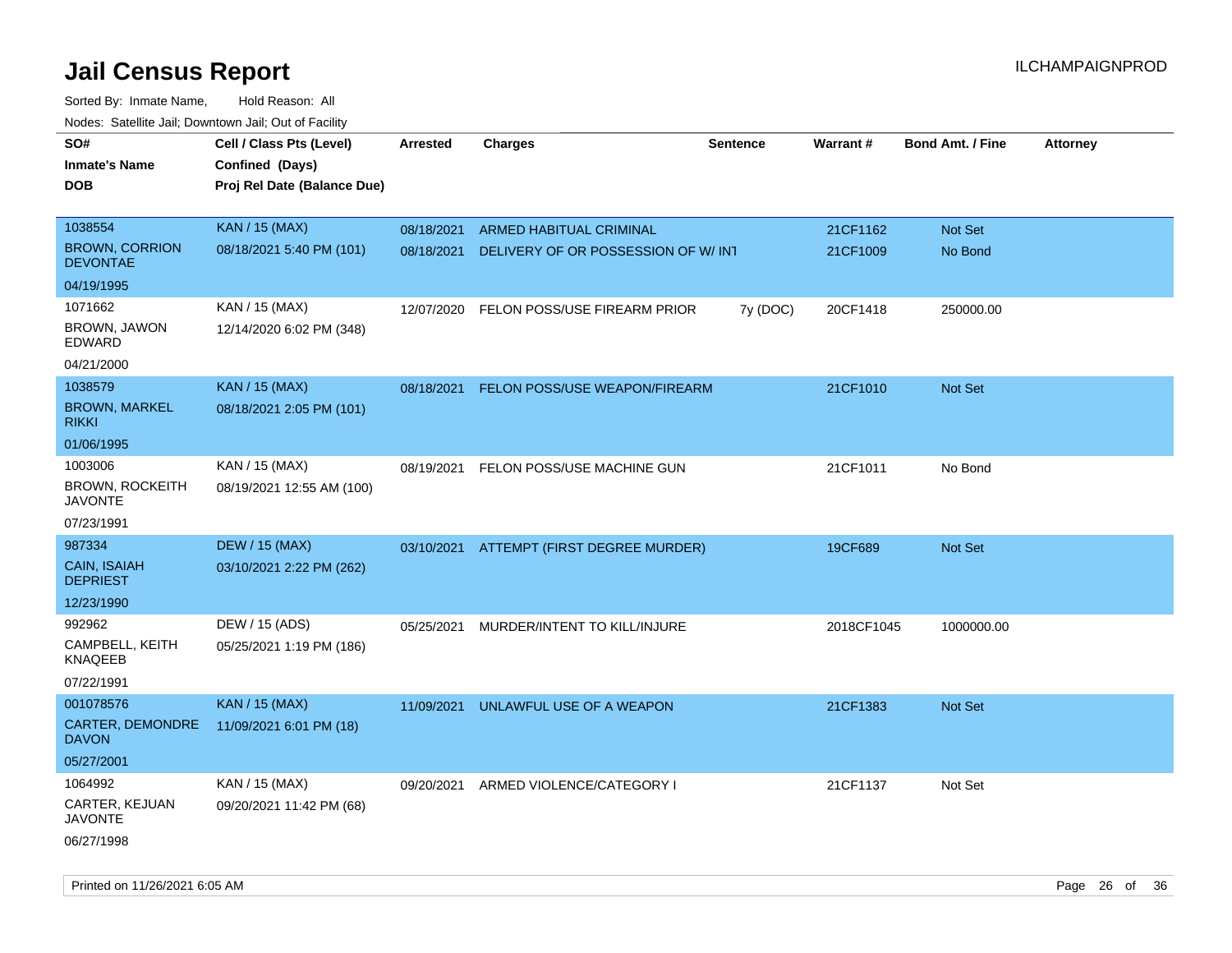| SO#                                       | Cell / Class Pts (Level)    | Arrested   | <b>Charges</b>                           | <b>Sentence</b> | <b>Warrant#</b> | <b>Bond Amt. / Fine</b> | <b>Attorney</b> |
|-------------------------------------------|-----------------------------|------------|------------------------------------------|-----------------|-----------------|-------------------------|-----------------|
| <b>Inmate's Name</b>                      | Confined (Days)             |            |                                          |                 |                 |                         |                 |
| <b>DOB</b>                                | Proj Rel Date (Balance Due) |            |                                          |                 |                 |                         |                 |
|                                           |                             |            |                                          |                 |                 |                         |                 |
| 959420                                    | <b>EHD</b>                  |            | 11/16/2021 AGG DUI/NO VALID DL           |                 | 2021CF673       | Not Set                 |                 |
| <b>CHAPPLE, RAYMOND</b><br><b>DEONTE</b>  | 11/16/2021 9:49 AM (11)     |            |                                          |                 |                 |                         |                 |
| 06/30/1988                                | 12/29/2021 (0.00)           |            |                                          |                 |                 |                         |                 |
| 1068848                                   | KAN / 15 (MAX)              | 02/06/2020 | MURDER/INTENT TO KILL/INJURE             |                 | 20CF-156        | No Bond                 |                 |
| CHATMAN, MICHAEL<br><b>DAISEAN</b>        | 02/06/2020 5:22 PM (660)    |            |                                          |                 |                 |                         |                 |
| 11/12/1999                                |                             |            |                                          |                 |                 |                         |                 |
| 001078461                                 | <b>KAN / 10 (MED)</b>       | 10/07/2021 | AGG UNLAWFUL USE WEAPON/PERSON           |                 | 2021CF1209      | No Bond                 |                 |
| <b>COLE, ERIC JOSE</b>                    | 10/08/2021 12:25 AM (50)    | 10/07/2021 | AGG DOMESTIC BATTERY/STRANGLE            |                 | 2021CF1208      | Not Set                 |                 |
| 01/24/2002                                |                             | 10/08/2021 | <b>HARASS WITNESS/FAMILY MBR/REP</b>     |                 | 21CF1218        | Not Set                 |                 |
| 57733                                     | KAN / 15 (SPH)              | 02/25/2020 | <b>HOMICIDE</b>                          |                 | 2020-CF250      | 2000000.00              |                 |
| <b>CRAIG. ANTOINE</b><br>DARRELL          | 02/25/2020 4:08 PM (641)    |            | 02/25/2020 FELON POSS/USE WEAPON/FIREARM |                 | 19CF-1827       | 80000.00                |                 |
| 10/09/1982                                |                             |            |                                          |                 |                 |                         |                 |
| 001077939                                 | <b>DEW / 10 (MED)</b>       | 05/10/2021 | FIREARM/FOID INVALID/NOT ELIG            |                 | 21CF526         | No Bond                 |                 |
| <b>CROSS, PATRICK</b><br><b>DONTRELLE</b> | 05/10/2021 7:31 PM (201)    | 06/02/2021 | POSS STOLEN VEHICLE > \$25,000           |                 | 21CF612         | Not Set                 |                 |
| 11/07/2001                                |                             |            |                                          |                 |                 |                         |                 |
| 1061304                                   | DEW / 15 (MAX)              | 10/11/2021 | ARMED HABITUAL CRIMINAL                  |                 | 21CF1226        | No Bond                 |                 |
| DORRIS, KEMION                            | 10/11/2021 7:30 PM (47)     | 10/11/2021 | ARMED HABITUAL CRIMINAL                  |                 | 21CF1227        | No Bond                 |                 |
| <b>DAETOCE</b>                            |                             | 10/11/2021 | HOME INVASION/FIREARM                    |                 | 21CF1228        | No Bond                 |                 |
| 11/19/1997                                |                             |            |                                          |                 |                 |                         |                 |
| 1076663                                   | <b>DEW / 15 (MAX)</b>       | 07/15/2020 | *ARMED HABITUAL CRIMINAL                 |                 | 2020-CF783      | 500000.00               |                 |
| DYE, KENNE YAKIEM                         | 07/15/2020 11:49 AM (500)   |            |                                          |                 |                 |                         |                 |
| 05/30/1988                                |                             |            |                                          |                 |                 |                         |                 |
| 27428                                     | EHD                         | 09/21/2021 | DRIVING RVK/SUSP DUI/SSS 3RD             |                 | 2020CF1368      | Not Set                 |                 |
| FRANKLIN, TYRONE<br>Senior                | 09/21/2021 9:27 AM (67)     | 09/21/2021 | DRIVING RVK/SUSP DUI/SSS 3RD             |                 | 2021CF435       | Not Set                 |                 |
| 09/12/1966                                | 12/19/2021 (0.00)           |            |                                          |                 |                 |                         |                 |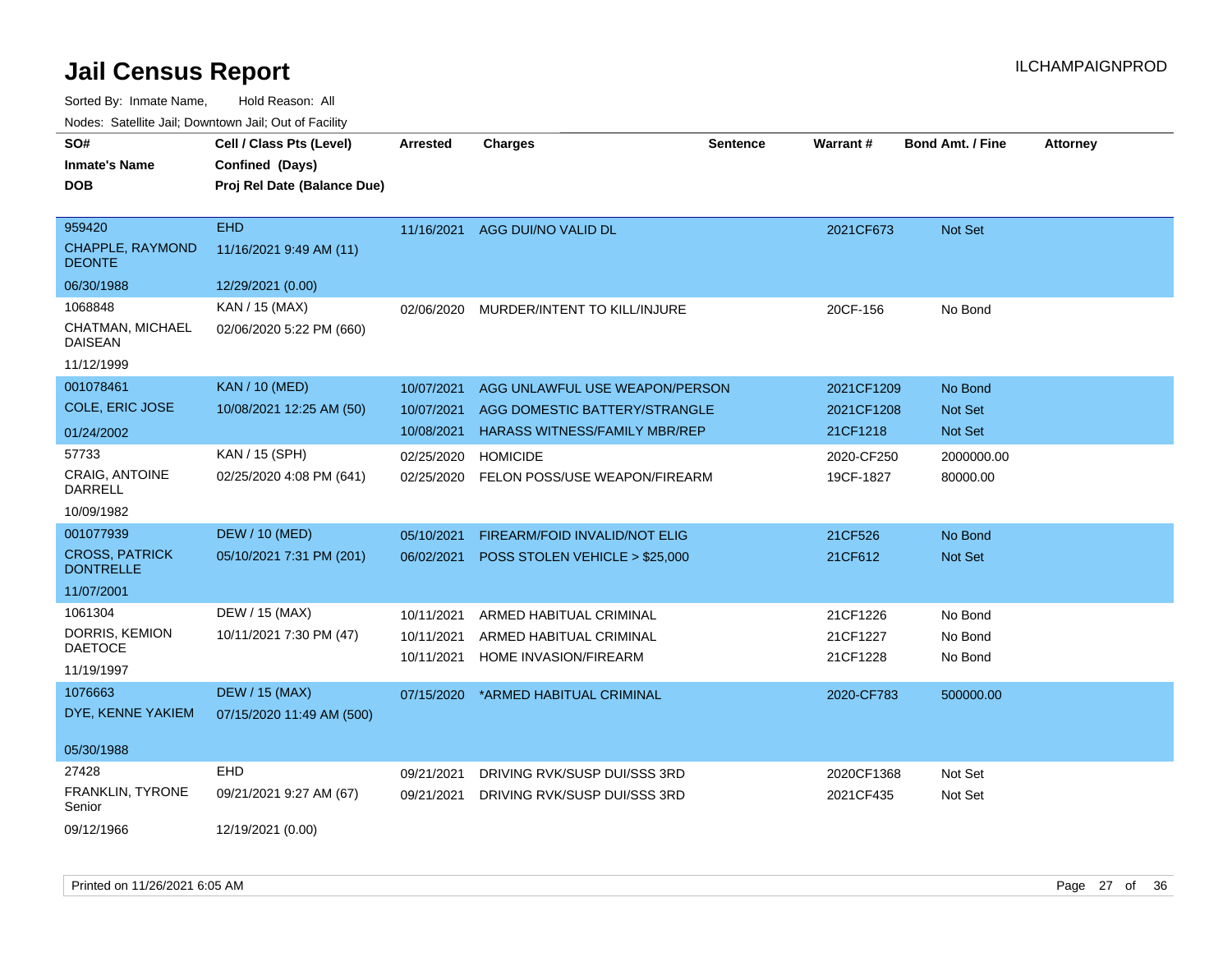Sorted By: Inmate Name, Hold Reason: All Nodes: Satellite Jail; Downtown Jail; Out of Facility

| SO#                                    | Cell / Class Pts (Level)                    | <b>Arrested</b> | <b>Charges</b>                     | <b>Sentence</b> | Warrant#  | <b>Bond Amt. / Fine</b> | <b>Attorney</b> |
|----------------------------------------|---------------------------------------------|-----------------|------------------------------------|-----------------|-----------|-------------------------|-----------------|
| <b>Inmate's Name</b>                   | Confined (Days)                             |                 |                                    |                 |           |                         |                 |
| <b>DOB</b>                             | Proj Rel Date (Balance Due)                 |                 |                                    |                 |           |                         |                 |
|                                        |                                             |                 |                                    |                 |           |                         |                 |
| 60154                                  | <b>EHD</b>                                  | 10/20/2021      | AGG DUI/LIC SUSP OR REVOKED        |                 | 2021cf261 | Not Set                 |                 |
| GARCIA-MEZA,<br><b>CARLOS</b>          | 10/20/2021 9:23 AM (38)                     |                 |                                    |                 |           |                         |                 |
| 03/06/1983                             | 1/16/2022 (0.00)                            |                 |                                    |                 |           |                         |                 |
| 001077363                              | KAN / 25 (SPH)                              | 10/30/2020      | HOME INVASION/FIREARM              |                 | 20CF1202  | 500000.00               |                 |
| GARY, DAKOTA<br><b>TREVON</b>          | 10/30/2020 10:41 AM (393)                   |                 |                                    |                 |           |                         |                 |
| 12/31/2001                             |                                             |                 |                                    |                 |           |                         |                 |
| 1013012                                | <b>KAN / 15 (MAX)</b>                       | 07/08/2021      | ATTEMPT (FIRST DEGREE MURDER)      |                 | 2021CF790 | 1000000.00              |                 |
| <b>GARY, XAVIER LAMAR</b>              | 07/08/2021 9:24 AM (142)                    | 07/08/2021      | FELON POSS/USE FIREARM PRIOR       |                 | 2020CF650 | 25000.00                |                 |
|                                        |                                             | 07/08/2021      | FELON POSS/USE FIREARM PRIOR       |                 | 21CF798   | Not Set                 |                 |
| 12/14/1991                             |                                             |                 |                                    |                 |           |                         |                 |
| 1065946                                | KAN / 10 (MED)                              | 09/04/2021      | AGG BATTERY/DISCHARGE FIREARM      |                 | 21CF1057  | 750000.00               |                 |
| GODBOLT, DESMOND<br><b>DEVONTAE</b>    | 09/04/2021 1:17 AM (84)                     | 09/04/2021      | RESIST/OBSTRUCTING A PEACE OFFICEL |                 | 21CM407   | Not Set                 |                 |
| 11/15/1997                             |                                             |                 |                                    |                 |           |                         |                 |
| 1070118                                | <b>KAN / 15 (MAX)</b>                       | 08/31/2021      | <b>AGGRAVATED DOMESTIC BATTERY</b> |                 | 21CF1049  | No Bond                 |                 |
| <b>GRAHAM, CORTEZ</b><br><b>LAMON</b>  | 08/31/2021 9:32 PM (88)                     | 09/02/2021      | PROBATION VIOLATION                |                 | 21CF55    | <b>Not Set</b>          |                 |
| 03/31/1976                             |                                             |                 |                                    |                 |           |                         |                 |
| 1000641                                | KAN / 10 (MED)                              | 09/14/2021      | ARMED HABITUAL CRIMINAL            |                 | 21CF1116  | No Bond                 |                 |
| <b>GRANT, CEDRIC</b><br><b>DYSHAWN</b> | 09/14/2021 6:32 PM (74)                     |                 |                                    |                 |           |                         |                 |
| 01/03/1991                             |                                             |                 |                                    |                 |           |                         |                 |
| 46548                                  | <b>EHD</b>                                  | 11/16/2021      | DRIVING RVK/SUSP DUI/SSS 2ND       |                 | 2021CF739 | <b>Not Set</b>          |                 |
| <b>GRAY, DEMARCO</b><br><b>COTESS</b>  | 11/16/2021 9:13 AM (11)                     |                 |                                    |                 |           |                         |                 |
| 10/19/1976                             | 12/15/2021 (0.00)                           |                 |                                    |                 |           |                         |                 |
| 1076506                                | KAN / 15 (MAX)                              | 09/17/2021      | AGG UUW/PERSON/CM THREAT VIOL      |                 | 21CF1131  | Not Set                 |                 |
|                                        | GRAY, JAMARH EMERE 09/17/2021 10:41 AM (71) | 09/20/2021      | DOMESTIC BATTERY                   |                 | 21CM430   | Not Set                 |                 |

06/21/2003

Printed on 11/26/2021 6:05 AM Page 28 of 36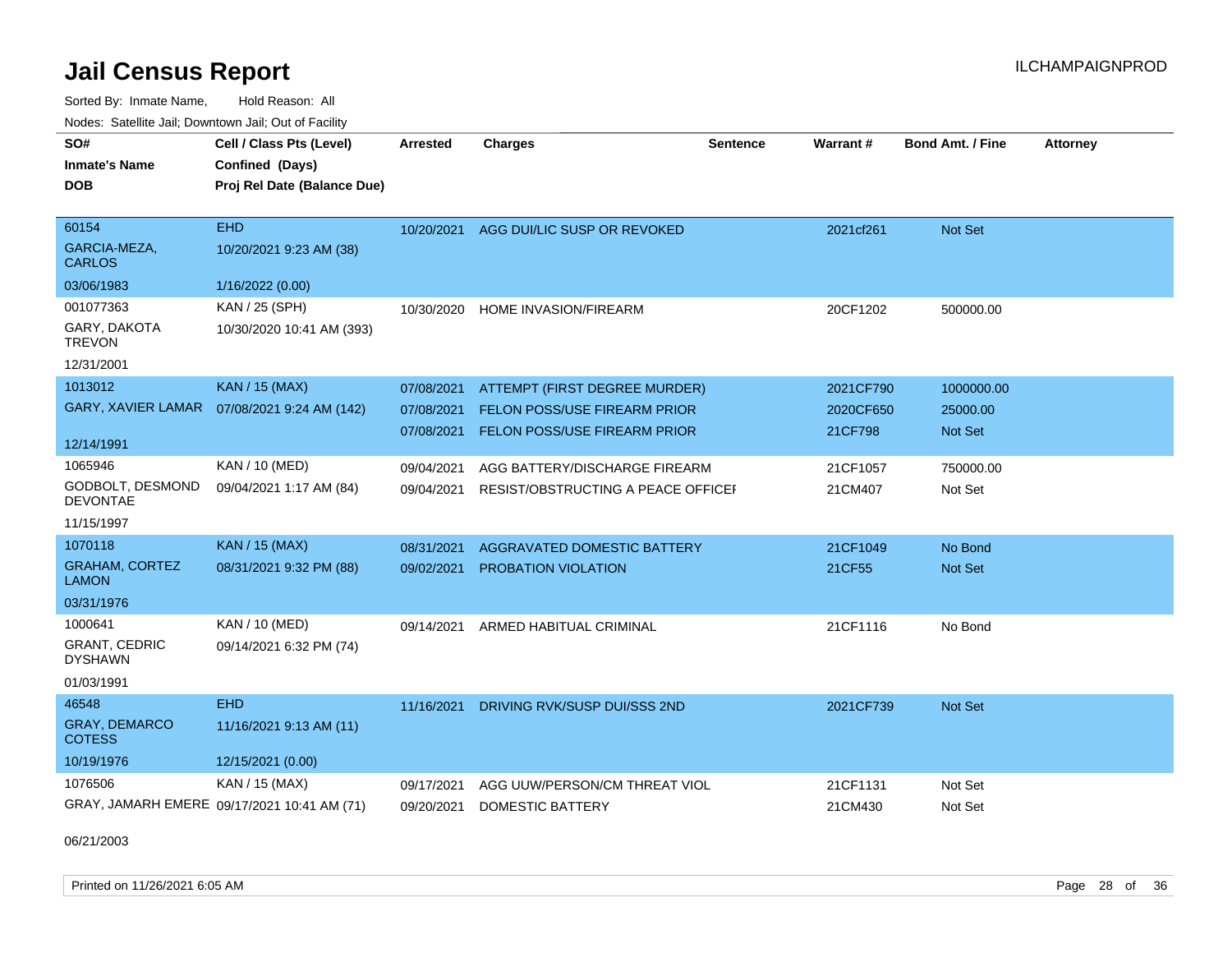| SO#<br><b>Inmate's Name</b><br><b>DOB</b> | Cell / Class Pts (Level)<br>Confined (Days)<br>Proj Rel Date (Balance Due) | Arrested   | <b>Charges</b>                 | <b>Sentence</b> | <b>Warrant#</b> | <b>Bond Amt. / Fine</b> | <b>Attorney</b> |
|-------------------------------------------|----------------------------------------------------------------------------|------------|--------------------------------|-----------------|-----------------|-------------------------|-----------------|
| 1041176                                   | <b>DEW / 15 (MAX)</b>                                                      | 10/05/2021 | PAROLE REVOCATION              |                 |                 | Not Set                 |                 |
| HART, DAVEON<br><b>LATTEEF</b>            | 10/05/2021 10:35 AM (53)                                                   | 10/06/2021 | AGGRAVATED DOMESTIC BATTERY    |                 |                 | Not Set                 |                 |
| 03/15/1996                                |                                                                            |            |                                |                 |                 |                         |                 |
| 1045186                                   | DEW / 15 (MAX)                                                             | 08/16/2021 | ARMED VIOLENCE/CATEGORY I      |                 | 21CF934         | 1000000.00              |                 |
| HOLBROOK, JOHNNIE                         | 08/16/2021 11:07 AM (103)                                                  | 08/16/2021 | FELON POSS/USE WEAPON/FIREARM  |                 | 19CF968         | Not Set                 |                 |
| <b>MATHIS</b>                             |                                                                            | 08/16/2021 | AGG FLEEING POLICE/21 MPH OVER |                 | 21CF988         | Not Set                 |                 |
| 07/19/1996                                |                                                                            | 08/16/2021 | FELON POSS/USE WEAPON/FIREARM  |                 | 21CF989         | Not Set                 |                 |
| 001078146                                 | <b>DEW / 15 (MAX)</b>                                                      | 07/09/2021 | AGG BATTERY/DISCHARGE FIREARM  |                 | 21CF795         | 1000000.00              |                 |
| HUNT, TEIGAN<br><b>JAZAIREO</b>           | 07/09/2021 12:41 PM (141)                                                  | 07/09/2021 | ARMED ROBBERY/ARMED W/FIREARM  |                 | 21CF806         | Not Set                 |                 |
| 05/14/2003                                |                                                                            |            |                                |                 |                 |                         |                 |
| 989743                                    | DEW / 15 (ADS)                                                             | 04/13/2021 | AGG DISCHARGE FIREARM/VEH/SCH  |                 | 21CF400         | Not Set                 |                 |
| JACKSON, STEVE<br>ALLEN                   | 04/13/2021 2:45 AM (228)                                                   | 04/13/2021 | AGGRAVATED DOMESTIC BATTERY    |                 | 21CF399         | Not Set                 |                 |
| 06/04/1991                                |                                                                            |            |                                |                 |                 |                         |                 |
| 50495                                     | <b>EHD</b>                                                                 | 08/10/2021 | DRIVING RVK/SUSP DUI/SSS 10-14 |                 | 2020CF997       | Not Set                 |                 |
| <b>JENKINS, ARNOLD</b><br><b>FARRIS</b>   | 08/10/2021 9:08 AM (109)                                                   | 08/10/2021 | DRIVING RVK/SUSP DUI/SSS 10-14 |                 | 2019CF1363      | Not Set                 |                 |
| 04/19/1962                                | 2/4/2022 (0.00)                                                            |            |                                |                 |                 |                         |                 |
| 001077709                                 | <b>EHD</b>                                                                 | 07/06/2021 | DRIVING RVK/SUSP DUI/SSS 4-9   |                 | 2021CF167       | Not Set                 |                 |
| JINKINS, DEWAYNE<br>ALLEN                 | 07/06/2021 9:00 AM (144)                                                   |            |                                |                 |                 |                         |                 |
| 01/02/1967                                | 1/1/2022 (0.00)                                                            |            |                                |                 |                 |                         |                 |
| 1076450                                   | <b>DEW / 15 (MAX)</b>                                                      | 06/25/2020 | MURDER/INTENT TO KILL/INJURE   |                 | 2020-CF703      | 750000.00               |                 |
| JONES, CARLOS<br><b>ANTONIO</b>           | 06/25/2020 2:13 PM (520)                                                   | 11/02/2020 | <b>HOME INVASION/FIREARM</b>   |                 | 20CF1204        | 500000.00               |                 |
| 11/18/2001                                |                                                                            |            |                                |                 |                 |                         |                 |
| 001077877                                 | DEW / 10 (MED)                                                             | 04/24/2021 | AGG DISCHARGE FIREARM/OCC BLDG |                 | 21CF459         | Not Set                 |                 |
| JORDAN, PATRICK<br><b>RODEL</b>           | 04/24/2021 3:53 PM (217)                                                   |            |                                |                 |                 |                         |                 |
| 10/22/2002                                |                                                                            |            |                                |                 |                 |                         |                 |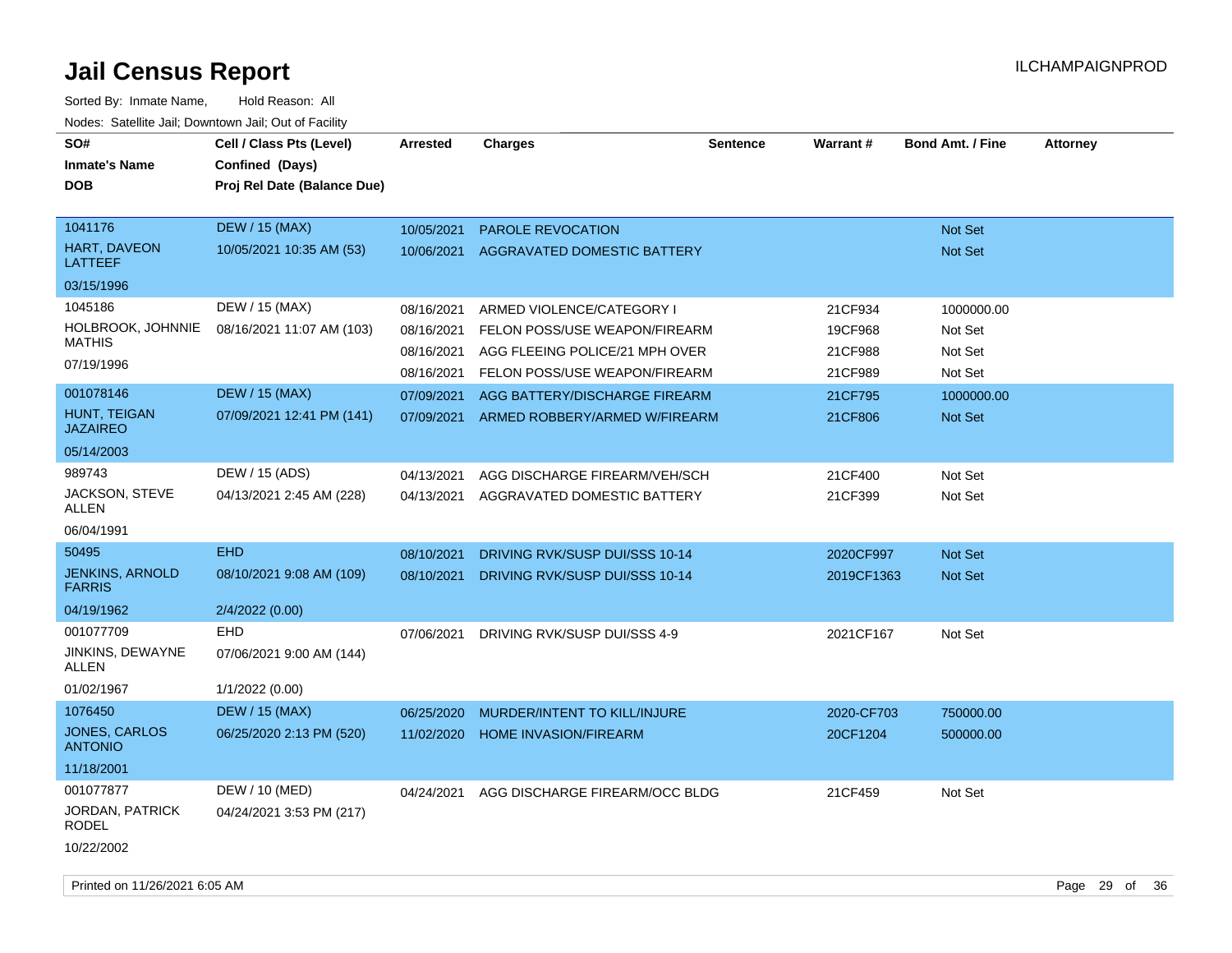| SO#                                | Cell / Class Pts (Level)    | <b>Arrested</b> | <b>Charges</b>                       | <b>Sentence</b> | Warrant#   | <b>Bond Amt. / Fine</b> | <b>Attorney</b> |
|------------------------------------|-----------------------------|-----------------|--------------------------------------|-----------------|------------|-------------------------|-----------------|
| <b>Inmate's Name</b>               | Confined (Days)             |                 |                                      |                 |            |                         |                 |
| DOB                                | Proj Rel Date (Balance Due) |                 |                                      |                 |            |                         |                 |
|                                    |                             |                 |                                      |                 |            |                         |                 |
| 998873                             | <b>EHD</b>                  | 10/12/2021      | DRIVING RVK/SUSP DUI/SSS 3RD         |                 | 2021CF235  | Not Set                 |                 |
| KINCAID, AMANDA<br><b>MICHELLE</b> | 10/12/2021 11:31 AM (46)    |                 |                                      |                 |            |                         |                 |
| 01/07/1990                         | 1/9/2022 (0.00)             |                 |                                      |                 |            |                         |                 |
| 001078401                          | DEW / 10 (ADS)              | 09/19/2021      | UNLAWFUL VEHICULAR INVASION          |                 | 21CF1134   | Not Set                 |                 |
| <b>KNIGHT, ERIC</b>                | 09/19/2021 7:32 PM (69)     | 09/19/2021      | HRSMT/THREATEN PERSON/KILL           |                 | 2021CF561  | 50000.00                |                 |
| 07/11/1991                         |                             | 09/21/2021      | <b>BURGLARY</b>                      |                 | 21CF1139   | Not Set                 |                 |
| 1064445                            | <b>DEW / 15 (MAX)</b>       | 04/23/2021      | AGG DISCHARGE FIREARM/OCC VEH        |                 | 2021CF295  | 500000.00               |                 |
| LARUE, TERENCE                     | 04/23/2021 11:18 AM (218)   | 04/23/2021      | POSSESS 15<100 GRAMS COCAINE         |                 | 19CF1052   | 10000.00                |                 |
| <b>TRAMEL</b>                      |                             | 04/23/2021      | <b>FELON POSS/USE FIREARM/PAROLE</b> |                 | 21CF899    | Not Set                 |                 |
| 12/23/1998                         |                             |                 |                                      |                 |            |                         |                 |
| 001078237                          | KAN / 15 (ADS)              | 08/03/2021      | AGG DISCHARGE FIREARM/OCC VEH        |                 | 21CF928    | No Bond                 |                 |
| LAWS, TERON<br><b>RAMONTE</b>      | 08/03/2021 6:29 PM (116)    |                 |                                      |                 |            |                         |                 |
| 04/03/2001                         |                             |                 |                                      |                 |            |                         |                 |
| 001078470                          | <b>DEW / 15 (MAX)</b>       | 10/10/2021      | MURDER/INTENT TO KILL/INJURE         |                 | 21CF1221   | Not Set                 |                 |
| LEE, AMAHRION<br><b>JA'MERE</b>    | 10/10/2021 1:23 PM (48)     |                 |                                      |                 |            |                         |                 |
| 11/05/2002                         |                             |                 |                                      |                 |            |                         |                 |
| 001078170                          | KAN / 10 (MED)              | 09/07/2021      | AGG UNLAWFUL USE OF WEAPON/VEH       |                 | 21CF1060   | Not Set                 |                 |
| LEMONS, DEANGELO<br><b>DEVELLE</b> | 09/07/2021 12:49 AM (81)    |                 |                                      |                 |            |                         |                 |
| 05/29/2003                         |                             |                 |                                      |                 |            |                         |                 |
| 56792                              | <b>DEW / 10 (MED)</b>       | 02/02/2021      | <b>ARMED HABITUAL CRIMINAL</b>       |                 | 2021CF141  | 500000.00               |                 |
| LILLARD, LAWRENCE<br><b>TYRONE</b> | 02/02/2021 2:11 PM (298)    | 02/22/2021      | DRIVING ON REVOKED LICENSE           |                 | 21TR426    | 5000.00                 |                 |
| 10/20/1982                         |                             |                 |                                      |                 |            |                         |                 |
| 964047                             | <b>EHD</b>                  | 11/16/2021      | DRIVING ON REVOKED LICENSE           |                 | 2021TR1346 | Not Set                 |                 |
| LODEN, ROBERT<br><b>WAYNE</b>      | 11/16/2021 8:29 AM (11)     |                 |                                      |                 |            |                         |                 |
| 08/10/1989                         | 11/25/2021 (0.00)           |                 |                                      |                 |            |                         |                 |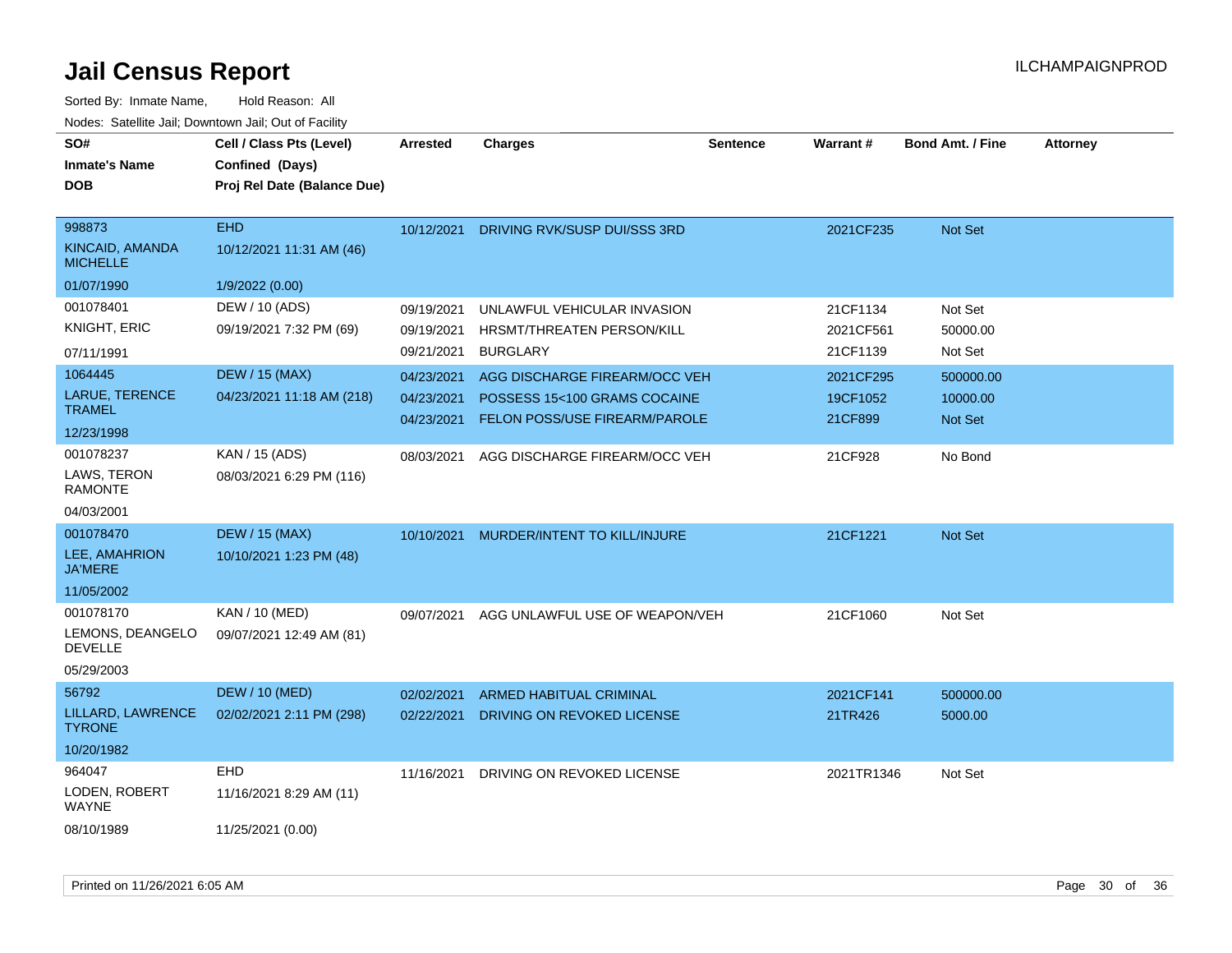Sorted By: Inmate Name, Hold Reason: All Nodes: Satellite Jail; Downtown Jail; Out of Facility

| SO#<br><b>Inmate's Name</b>                     | Cell / Class Pts (Level)<br>Confined (Days)  | <b>Arrested</b> | <b>Charges</b>                            | <b>Sentence</b> | Warrant#     | <b>Bond Amt. / Fine</b> | <b>Attorney</b> |
|-------------------------------------------------|----------------------------------------------|-----------------|-------------------------------------------|-----------------|--------------|-------------------------|-----------------|
| <b>DOB</b>                                      | Proj Rel Date (Balance Due)                  |                 |                                           |                 |              |                         |                 |
|                                                 |                                              |                 |                                           |                 |              |                         |                 |
| 001078407                                       | <b>EHD</b>                                   | 09/21/2021      | DRIVING ON SUSPENDED LICENSE              |                 | 2019TR16777  | <b>Not Set</b>          |                 |
| LOVE, BRANDON<br><b>TERRELL</b>                 | 09/21/2021 11:26 AM (67)                     |                 |                                           |                 |              |                         |                 |
| 06/13/1994                                      | 12/19/2021 (0.00)                            |                 |                                           |                 |              |                         |                 |
| 46837                                           | KAN / 15 (MAX)                               | 09/07/2021      | <b>RESIDENTIAL BURGLARY</b>               |                 | 2019-CF-1207 | 25000.00                |                 |
| MARCRUM, JEFFERY<br>LEE.                        | 09/07/2021 11:43 AM (81)                     |                 |                                           |                 |              |                         |                 |
| 11/17/1968                                      |                                              |                 |                                           |                 |              |                         |                 |
| 001078575                                       | <b>KAN / 10 (MED)</b>                        | 11/09/2021      | <b>GUNRUNNING</b>                         |                 | 21CF1330     | 750000.00               |                 |
| <b>MCLAURIN, KEYON A</b>                        | 11/09/2021 12:41 PM (18)                     |                 |                                           |                 |              |                         |                 |
| 11/19/2002                                      |                                              |                 |                                           |                 |              |                         |                 |
| 1011046                                         | KAN / 15 (ADS)                               |                 | 04/10/2021 ATTEMPT (FIRST DEGREE MURDER)  |                 | 21CF392      | Not Set                 |                 |
| <b>MILES, DARRION</b><br><b>ANTONIO KEVONTA</b> | 04/11/2021 12:46 AM (230)                    |                 |                                           |                 |              |                         |                 |
| 03/18/1990                                      |                                              |                 |                                           |                 |              |                         |                 |
| 001077278                                       | <b>DEW / 15 (MAX)</b>                        | 10/06/2020      | MURDER/INTENT TO KILL/INJURE              |                 | 2020CF146    | 2000000.00              |                 |
| MILLER, D'ANDRE                                 | 10/06/2020 12:49 PM (417)                    |                 | 10/06/2020 AGG FLEEING POLICE/21 MPH OVER |                 | 2019CF1171   | 50000.00                |                 |
| 09/08/1986                                      |                                              |                 |                                           |                 |              |                         |                 |
| 963426                                          | EHD                                          | 09/14/2021      | ACCIDENT INJURY/DEATH/11-403              |                 | 2020CF1367   | Not Set                 |                 |
| MITCHELL, MARCELL<br><b>MARTELL</b>             | 09/14/2021 9:03 AM (74)                      |                 |                                           |                 |              |                         |                 |
| 12/19/1987                                      | 12/10/2021 (0.00)                            |                 |                                           |                 |              |                         |                 |
| 1026477                                         | <b>KAN / 15 (ADS)</b>                        | 09/21/2021      | AGG DISCHARGE FIREARM/OCC VEH             |                 | 21CF1138     | <b>Not Set</b>          |                 |
| NEWBILL, DEVONTRE<br><b>LAMONT</b>              | 09/21/2021 2:27 AM (67)                      | 09/22/2021      | PROBATION VIOLATION                       |                 | 20CF577      | <b>Not Set</b>          |                 |
| 11/22/1993                                      |                                              |                 |                                           |                 |              |                         |                 |
| 1072907                                         | <b>KAN</b>                                   | 07/14/2021      | ATTEMPT (FIRST DEGREE MURDER)             |                 | 2021-CF-832  | 2000000.00              |                 |
|                                                 | NIKOLAEV, YEVGENIY 07/14/2021 10:10 PM (136) |                 |                                           |                 |              |                         |                 |

10/06/1983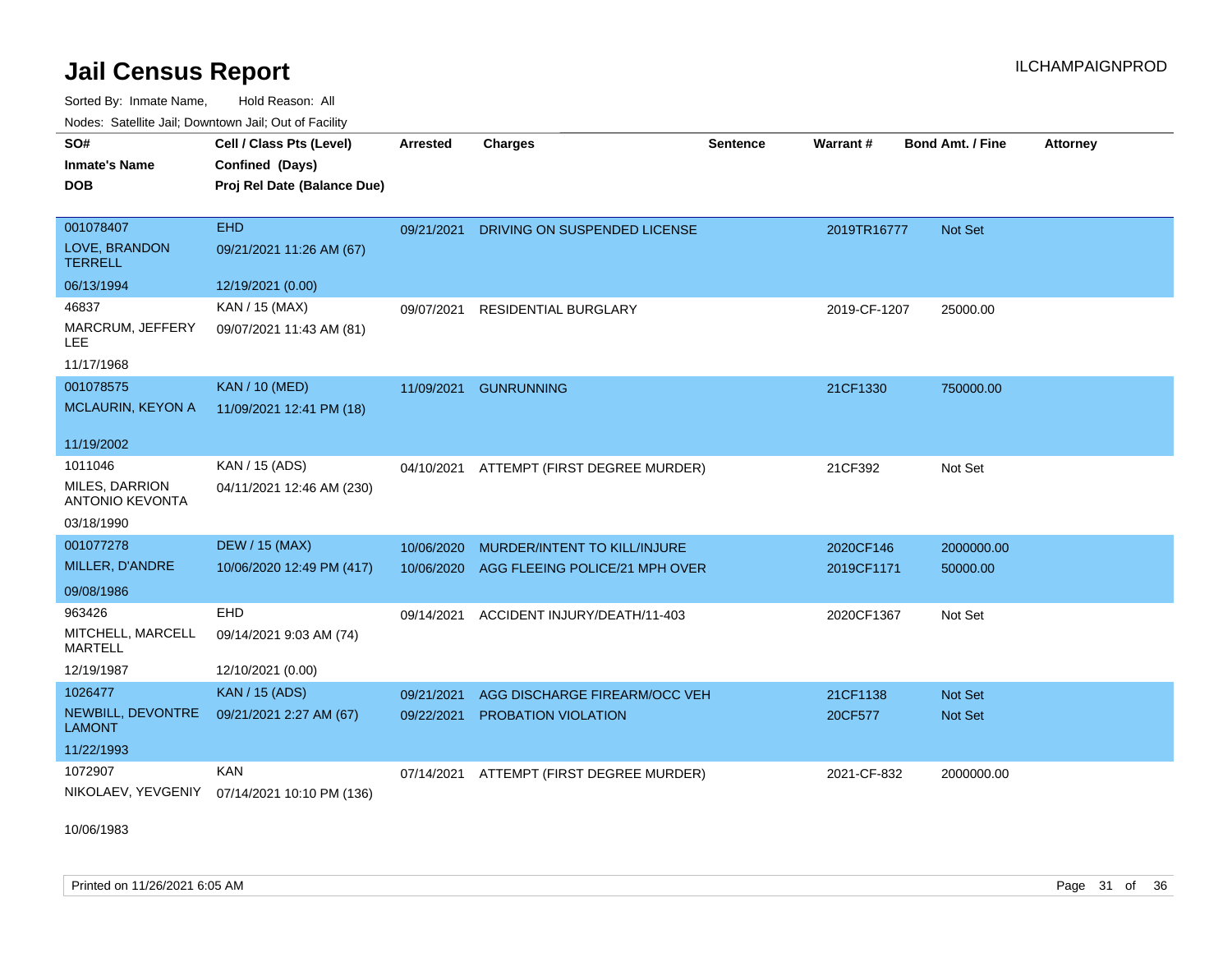| SO#<br><b>Inmate's Name</b>       | Cell / Class Pts (Level)<br>Confined (Days)   | <b>Arrested</b> | <b>Charges</b>                           | Sentence | Warrant#    | <b>Bond Amt. / Fine</b> | <b>Attorney</b> |
|-----------------------------------|-----------------------------------------------|-----------------|------------------------------------------|----------|-------------|-------------------------|-----------------|
| <b>DOB</b>                        | Proj Rel Date (Balance Due)                   |                 |                                          |          |             |                         |                 |
| 001078558                         | <b>DEW / 10 (MED)</b>                         | 11/03/2021      | UNLAWFUL USE OF A WEAPON                 |          | 21CF1352    | <b>Not Set</b>          |                 |
| PARRISH, DOMINIC<br><b>WALTER</b> | 11/03/2021 1:25 PM (24)                       |                 |                                          |          |             |                         |                 |
| 08/23/2001                        |                                               |                 |                                          |          |             |                         |                 |
| 001077928                         | <b>EHD</b>                                    | 09/01/2021      | AGG DOMESTIC BATTERY/STRANGLE            |          | 2021CF515   | Not Set                 |                 |
| PATTON, MICHAEL<br><b>RYAN</b>    | 09/01/2021 9:43 AM (87)                       |                 |                                          |          |             |                         |                 |
| 08/15/1994                        | 12/31/2021 (0.00)                             |                 |                                          |          |             |                         |                 |
| 001078063                         | <b>DEW / 15 (MAX)</b>                         | 06/15/2021      | AGG CRIM SEX ASSAULT/WEAPON              |          | 2021CF678   | 1000000.00              |                 |
|                                   | PERRY, ROBERT Junior 06/15/2021 4:37 PM (165) | 06/15/2021      | <b>ROBBERY</b>                           |          | 2021CF159   | 25000.00                |                 |
| 12/21/1990                        |                                               |                 |                                          |          |             |                         |                 |
| 1072761                           | EHD                                           | 11/03/2021      | DRIVING ON SUSPENDED LICENSE             |          | 2020TR5958  | Not Set                 |                 |
| POWELL, KYESHA<br><b>MONAE</b>    | 11/03/2021 10:01 AM (24)                      |                 |                                          |          |             |                         |                 |
| 07/14/2000                        | 12/17/2021 (0.00)                             |                 |                                          |          |             |                         |                 |
| 001077614                         | <b>KAN / 15 (MAX)</b>                         |                 | 01/17/2021 ATTEMPT (FIRST DEGREE MURDER) |          | 21CF66      | Not Set                 |                 |
| <b>DEVON</b>                      | ROBINSON, DONTRELL 01/17/2021 3:08 PM (314)   |                 |                                          |          |             |                         |                 |
| 09/22/2002                        |                                               |                 |                                          |          |             |                         |                 |
| 1061216                           | KAN / 10 (MED)                                | 06/22/2021      | HOME INVASION/FIREARM                    |          | 21CF727     | Not Set                 |                 |
| RUNGE, ANDRE<br><b>MARSEAN</b>    | 06/22/2021 4:42 PM (158)                      |                 |                                          |          |             |                         |                 |
| 12/05/1997                        |                                               |                 |                                          |          |             |                         |                 |
| 650295                            | <b>PIA / 50 (MAX)</b>                         | 04/22/2020      | <b>CRIMINAL SEXUAL ASSAULT</b>           |          | 2020-CF407  | 750000.00               |                 |
| SANDAGE, JERALD                   | 04/22/2020 6:30 AM (584)                      | 04/22/2020      | <b>CRIMINAL SEXUAL ASSAULT</b>           |          | 2020-CF408  | 750000.00               |                 |
| <b>EUGENE</b>                     |                                               | 04/22/2020      | <b>CRIMINAL SEXUAL ABUSE</b>             |          | 2020-CF409  | 750000.00               |                 |
| 06/07/1971                        |                                               | 04/22/2020      | <b>CRIMINAL SEXUAL ASSAULT</b>           |          | 2020-CF410  | 750000.00               |                 |
|                                   |                                               |                 | 04/22/2020 OFFICIAL MISCONDUCT           |          | 2019-CF1811 | 25000.00                |                 |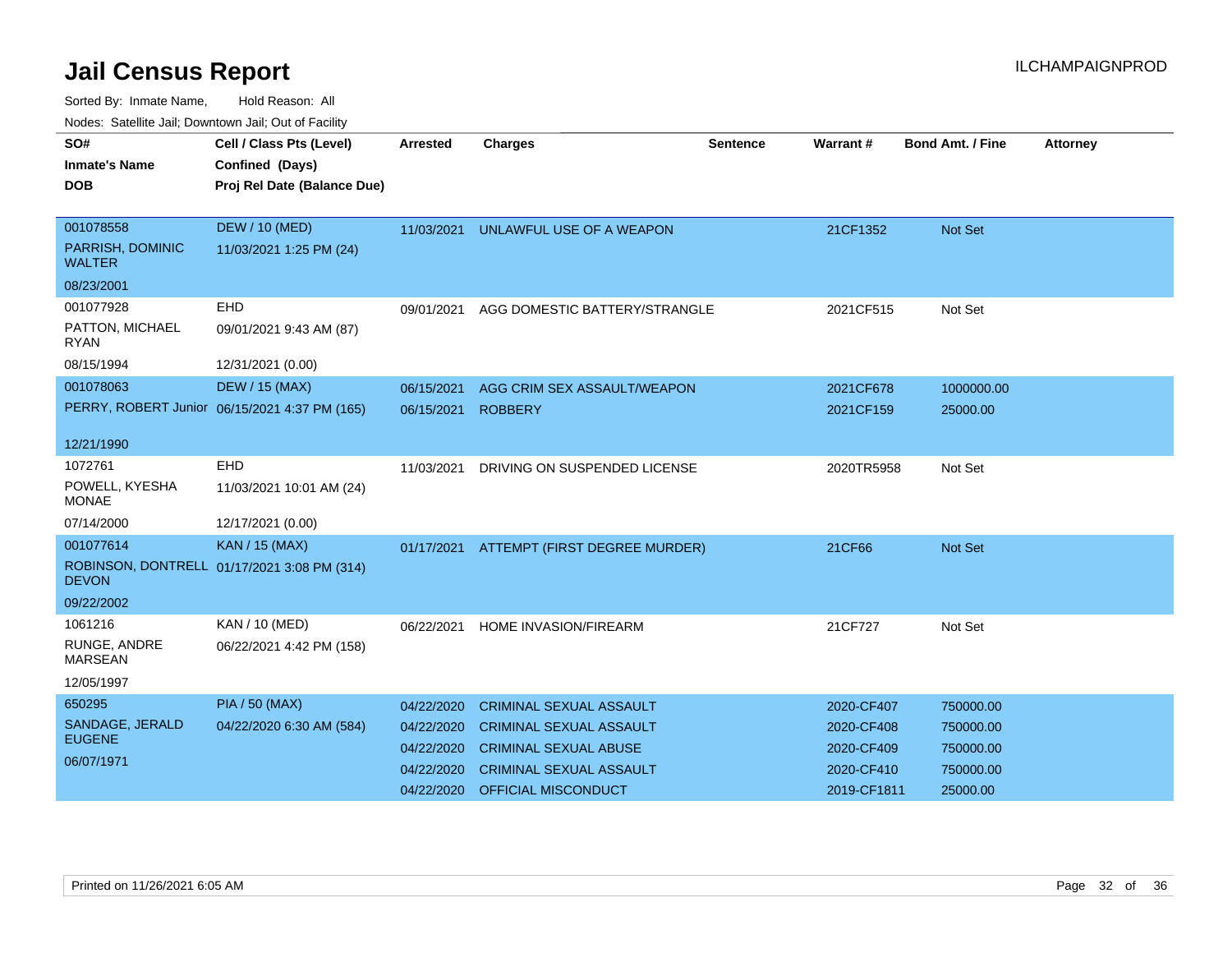Sorted By: Inmate Name, Hold Reason: All Nodes: Satellite Jail; Downtown Jail; Out of Facility

| SO#                                     | Cell / Class Pts (Level)                     | <b>Arrested</b> | <b>Charges</b>                           | <b>Sentence</b> | Warrant#   | <b>Bond Amt. / Fine</b> | <b>Attorney</b> |
|-----------------------------------------|----------------------------------------------|-----------------|------------------------------------------|-----------------|------------|-------------------------|-----------------|
| <b>Inmate's Name</b>                    | Confined (Days)                              |                 |                                          |                 |            |                         |                 |
| <b>DOB</b>                              | Proj Rel Date (Balance Due)                  |                 |                                          |                 |            |                         |                 |
|                                         |                                              |                 |                                          |                 |            |                         |                 |
| 1062194                                 | <b>DEW / 15 (MAX)</b>                        | 02/27/2020      | MURDER/OTHER FORCIBLE FELONY             |                 | 20CF-247   | 1000000.00              |                 |
| SIMMONS, MICHAEL<br><b>JAMAL</b>        | 02/27/2020 1:11 PM (639)                     |                 | 09/23/2020 AGG BATTERY/DISCHARGE FIREARM |                 | 20CF1061   | <b>Not Set</b>          |                 |
| 11/03/1997                              |                                              |                 |                                          |                 |            |                         |                 |
| 001078115                               | KAN / 15 (MAX)                               | 07/01/2021      | ARMED VIOLENCE/CATEGORY I                |                 | 21CF772    | Not Set                 |                 |
| SMITH, JAMES<br>NASHAUN, Junior         | 07/01/2021 2:44 PM (149)                     | 07/30/2021      | DRIVING ON SUSPENDED LICENSE             |                 | 21TR5804   | 1500.00                 |                 |
| 09/18/2000                              |                                              |                 |                                          |                 |            |                         |                 |
| 55331                                   | <b>DEW / 15 (MAX)</b>                        | 07/31/2021      | ARMED HABITUAL CRIMINAL                  | 10y/0m/0d (DC   |            | Not Set                 |                 |
| <b>SMITH, TARRIO</b><br><b>TERRELLE</b> | 07/31/2021 2:22 AM (119)                     |                 |                                          |                 |            |                         |                 |
| 04/25/1982                              |                                              |                 |                                          |                 |            |                         |                 |
| 001077868                               | DEW / 15 (MAX)                               | 04/21/2021      | ARMED ROBBERY/ARMED W/FIREARM            |                 | 21CF445    | Not Set                 |                 |
| SPEARMENT,<br><b>KENTRELL</b>           | 04/21/2021 9:48 PM (220)                     | 08/19/2021      | FLEEING/ATTEMPT ELUDE OFFICER            |                 | 2021TR1053 | 1000.00                 |                 |
| 01/21/2002                              |                                              |                 |                                          |                 |            |                         |                 |
| 759816                                  | <b>EHD</b>                                   | 11/17/2021      | AGG DUI/3                                |                 | 2021CF382  | Not Set                 |                 |
| ST AUBIN, LACY<br><b>NICOLE</b>         | 11/17/2021 10:17 AM (10)                     |                 |                                          |                 |            |                         |                 |
| 07/20/1984                              | 11/30/2021 (0.00)                            |                 |                                          |                 |            |                         |                 |
| 001077854                               | EHD                                          | 09/15/2021      | DRIVING RVK/SUSP DUI/SSS 4-9             |                 | 2021CF306  | Not Set                 |                 |
| STUKINS, DANNY RAY                      | 09/15/2021 10:17 AM (73)                     |                 |                                          |                 |            |                         |                 |
| 07/05/1985                              | 3/13/2022 (0.00)                             |                 |                                          |                 |            |                         |                 |
| 1046632                                 | <b>KAN / 15 (MAX)</b>                        | 09/14/2021      | ARMED VIOLENCE/CATEGORY II               |                 | 21CF912    | 750000.00               |                 |
|                                         | TATE, JAVON MARQUIS 09/14/2021 12:10 PM (74) |                 |                                          |                 |            |                         |                 |
| 08/10/1996                              |                                              |                 |                                          |                 |            |                         |                 |
| 949990                                  | DEW / 15 (MAX)                               | 07/27/2021      | AGG DISCHARGE FIREARM/OCC VEH            |                 | 2021CF829  | 750000.00               |                 |
| THATCH, CALVIN<br><b>ANTHONY</b>        | 07/27/2021 5:12 PM (123)                     | 07/27/2021      | WARRANT OUT OF COUNTY                    |                 | 21TR49     | 1500.00                 |                 |
| 07/09/1986                              |                                              |                 |                                          |                 |            |                         |                 |

Printed on 11/26/2021 6:05 AM Page 33 of 36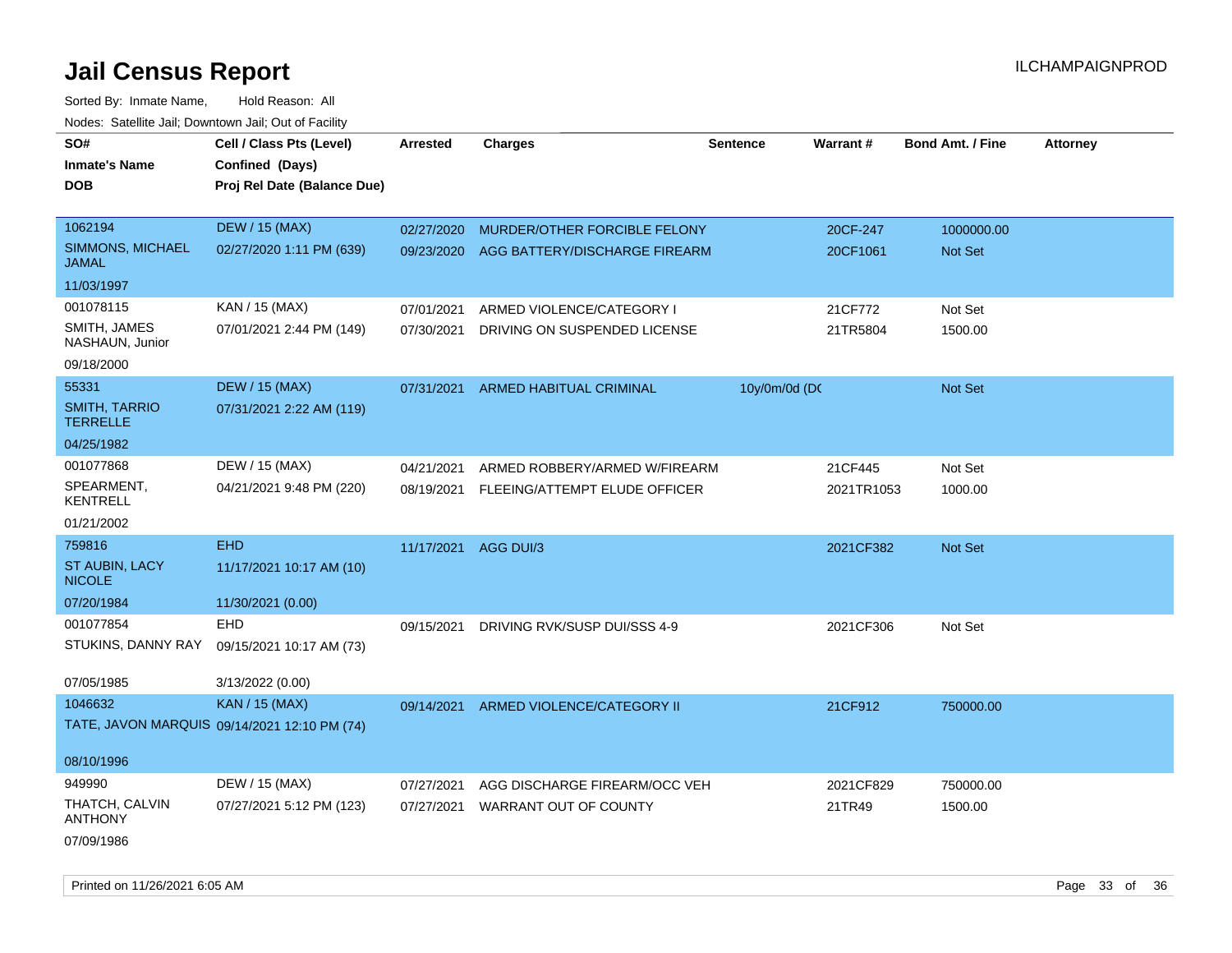| rouce. Calcinic Jan, Downtown Jan, Out of Facility |                                             |                 |                               |                 |            |                         |                 |
|----------------------------------------------------|---------------------------------------------|-----------------|-------------------------------|-----------------|------------|-------------------------|-----------------|
| SO#<br><b>Inmate's Name</b>                        | Cell / Class Pts (Level)<br>Confined (Days) | <b>Arrested</b> | <b>Charges</b>                | <b>Sentence</b> | Warrant#   | <b>Bond Amt. / Fine</b> | <b>Attorney</b> |
| <b>DOB</b>                                         | Proj Rel Date (Balance Due)                 |                 |                               |                 |            |                         |                 |
| 001077662                                          | <b>DEW / 15 (MAX)</b>                       | 02/03/2021      | ARMED ROBBERY/ARMED W/FIREARM |                 | 21CF123    | 250000.00               |                 |
| <b>TIPSORD, NOAH LEE</b>                           | 02/03/2021 4:33 PM (297)                    |                 |                               |                 |            |                         |                 |
| 08/14/1998                                         |                                             |                 |                               |                 |            |                         |                 |
| 1033031                                            | KAN / 15 (MAX)                              | 08/19/2020      | *AGG BATTERY W/FIREARM/PERSON |                 | 2020-CF923 | 500000.00               |                 |
| TOMS, ANDREW<br><b>CHUCKY</b>                      | 08/19/2020 5:59 PM (465)                    |                 |                               |                 |            |                         |                 |
| 09/28/1978                                         |                                             |                 |                               |                 |            |                         |                 |
| 27007                                              | <b>KAN / 15 (MAX)</b>                       | 09/19/2021      | DOMESTIC BATTERY/OTHER PRIOR  |                 | 21CF1133   | No Bond                 |                 |
| <b>TUELL, ROBERT</b><br><b>STEPHEN</b>             | 09/19/2021 9:51 AM (69)                     |                 |                               |                 |            |                         |                 |
| 09/25/1967                                         |                                             |                 |                               |                 |            |                         |                 |
| 001078263                                          | KAN / 10 (ADS)                              | 08/11/2021      | AGG BATTERY/PUBLIC PLACE      |                 | 2020CF420  | 7500.00                 |                 |
| <b>TURK, BRANDON</b><br>LARSHAWN                   | 08/11/2021 6:23 PM (108)                    | 08/11/2021      | RECEIVE/POSS/SELL STOLEN VEH  |                 | 2020CF928  | 200000.00               |                 |
| 10/18/1995                                         |                                             |                 |                               |                 |            |                         |                 |
| 64700                                              | <b>KAN / 10 (MED)</b>                       | 09/07/2021      | UNLAWFUL USE OF A WEAPON      |                 | 21CF1074   | <b>Not Set</b>          |                 |
| <b>TURNER, ADAM</b><br><b>ANTONIO</b>              | 09/08/2021 12:49 AM (80)                    |                 |                               |                 |            |                         |                 |
| 08/29/1985                                         |                                             |                 |                               |                 |            |                         |                 |
| 001078386                                          | KAN / 10 (MED)                              | 09/14/2021      | POSSESSION OF STOLEN FIREARM  |                 | 2021CF1099 | 250000.00               |                 |
| TURNER, AMARIO                                     | 09/14/2021 11:42 PM (74)                    |                 |                               |                 |            |                         |                 |
| 09/23/2002                                         |                                             |                 |                               |                 |            |                         |                 |
| 1050636                                            | KAN / 15 (MAX)                              | 09/24/2021      | FELON POSS/USE WEAPON/FIREARM |                 | 21CF1154   | <b>Not Set</b>          |                 |
| <b>TURNER, TIMOTHY</b><br><b>SEANTEZ</b>           | 09/24/2021 9:18 PM (64)                     |                 |                               |                 |            |                         |                 |
| 09/27/1994                                         |                                             |                 |                               |                 |            |                         |                 |
| 1040925                                            | KAN / 10 (MED)                              | 10/05/2021      | AGG BATTERY/DISCHARGE FIREARM |                 | 2021CF1105 | 1000000.00              |                 |
| WEATHERALL,<br>JOHNNY EARL JAMES                   | 10/05/2021 4:17 PM (53)                     |                 |                               |                 |            |                         |                 |
| 04/29/1994                                         |                                             |                 |                               |                 |            |                         |                 |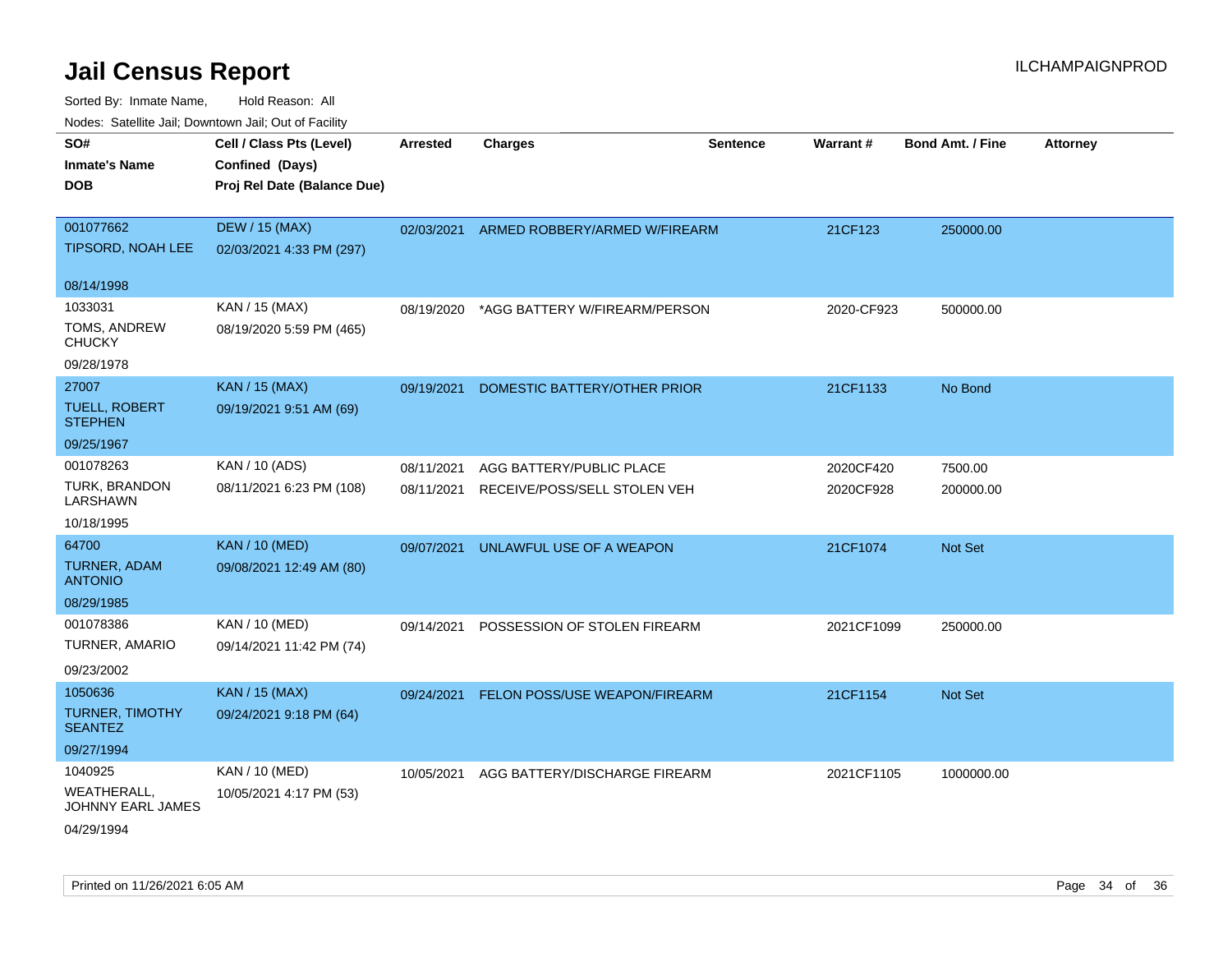| SO#<br><b>Inmate's Name</b><br><b>DOB</b>                            | Cell / Class Pts (Level)<br>Confined (Days)<br>Proj Rel Date (Balance Due) | <b>Arrested</b>                                                    | <b>Charges</b>                                                                                                                                              | <b>Sentence</b> | <b>Warrant#</b>                                                               | <b>Bond Amt. / Fine</b>                               | <b>Attorney</b> |
|----------------------------------------------------------------------|----------------------------------------------------------------------------|--------------------------------------------------------------------|-------------------------------------------------------------------------------------------------------------------------------------------------------------|-----------------|-------------------------------------------------------------------------------|-------------------------------------------------------|-----------------|
| 1062558<br><b>WELLS, JIAMANTE</b><br><b>AMORE</b>                    | <b>DEW / 10 (MED)</b><br>10/02/2021 8:29 PM (56)                           | 10/02/2021                                                         | FELON POSS/USE WEAPON/FIREARM                                                                                                                               |                 | 21CF1185                                                                      | Not Set                                               |                 |
| 09/02/1995                                                           |                                                                            |                                                                    |                                                                                                                                                             |                 |                                                                               |                                                       |                 |
| 1002033<br><b>WEST, ANTONIO</b><br><b>DEONTA</b><br>04/15/1992       | KAN / 15 (MAX)<br>09/08/2021 11:01 PM (80)                                 | 09/08/2021<br>09/08/2021<br>09/08/2021<br>09/08/2021<br>09/08/2021 | OBSTRCT JUSTICE/LEAVE STATE<br>ARMED VIOLENCE/CATEGORY I<br>DRIVING ON SUSPENDED LICENSE<br>ARMED ROBBERY/ARMED W/FIREARM<br>AGG UNLAWFUL USE OF WEAPON/VEH |                 | 2021-CF-AWOW<br>2021-CF-AWOW<br>2019-TR-11944<br>2020-CF-1406<br>2021-CF-AWOW | Not Set<br>Not Set<br>5000.00<br>500000.00<br>Not Set |                 |
| 1022068                                                              | DEW / 15 (ADS)                                                             | 10/10/2021                                                         | <b>FELON POSS/USE WEAPON/FIREARM</b>                                                                                                                        |                 | 21CF1212                                                                      | Not Set                                               |                 |
| <b>WILKINS, MICHAEL</b><br><b>CARL</b>                               | 10/10/2021 5:07 AM (48)                                                    |                                                                    |                                                                                                                                                             |                 |                                                                               |                                                       |                 |
| 07/10/1992                                                           |                                                                            |                                                                    |                                                                                                                                                             |                 |                                                                               |                                                       |                 |
| 001077508<br><b>WILLIAMS, CALVIN</b><br><b>TIMOTHY</b><br>10/23/2002 | DEW / 15 (ADS)<br>12/10/2020 8:55 PM (352)                                 | 12/10/2020                                                         | MURDER/STRONG PROB KILL/INJURE                                                                                                                              |                 | 2020CF1293                                                                    | No Bond                                               |                 |
| 539662                                                               | <b>KAN / 10 (MED)</b>                                                      | 08/14/2021                                                         | <b>AGGRAVATED BATTERY</b>                                                                                                                                   |                 | 21CF979                                                                       | No Bond                                               |                 |
| <b>WILLIAMS, JAVONTAE</b><br><b>DEMAR</b><br>07/28/1991              | 08/14/2021 1:28 AM (105)                                                   | 08/14/2021<br>08/14/2021<br>08/14/2021                             | AGGRAVATED DOMESTIC BATTERY<br>DOM BTRY/CONTACT/1-2 PRECONV<br><b>CITY OV ARREST</b>                                                                        |                 | 2020CF1098<br>2021CF770<br>2017OV893                                          | 25000.00<br>250000.00<br>1000.00                      |                 |
| 1019420                                                              | <b>KAN / 10 (MED)</b>                                                      | 02/19/2021                                                         | METH DELIVERY/15<100 GRAMS                                                                                                                                  |                 | 21CF205                                                                       | Not Set                                               |                 |
| WILLIAMS,<br>MARSHAWN ANTONIO                                        | 02/19/2021 6:15 PM (281)                                                   |                                                                    |                                                                                                                                                             |                 |                                                                               |                                                       |                 |
| 06/02/1994                                                           |                                                                            |                                                                    |                                                                                                                                                             |                 |                                                                               |                                                       |                 |
| 1037579                                                              | <b>KAN / 10 (MED)</b>                                                      | 08/17/2021                                                         | <b>FELON POSS/USE WEAPON/FIREARM</b>                                                                                                                        |                 | 2019CF73                                                                      | No Bond                                               |                 |
| <b>WILLIAMS, STEVEN</b><br>PATRICK, Second                           | 08/17/2021 8:16 PM (102)                                                   |                                                                    |                                                                                                                                                             |                 |                                                                               |                                                       |                 |
| 11/25/1994                                                           |                                                                            |                                                                    |                                                                                                                                                             |                 |                                                                               |                                                       |                 |